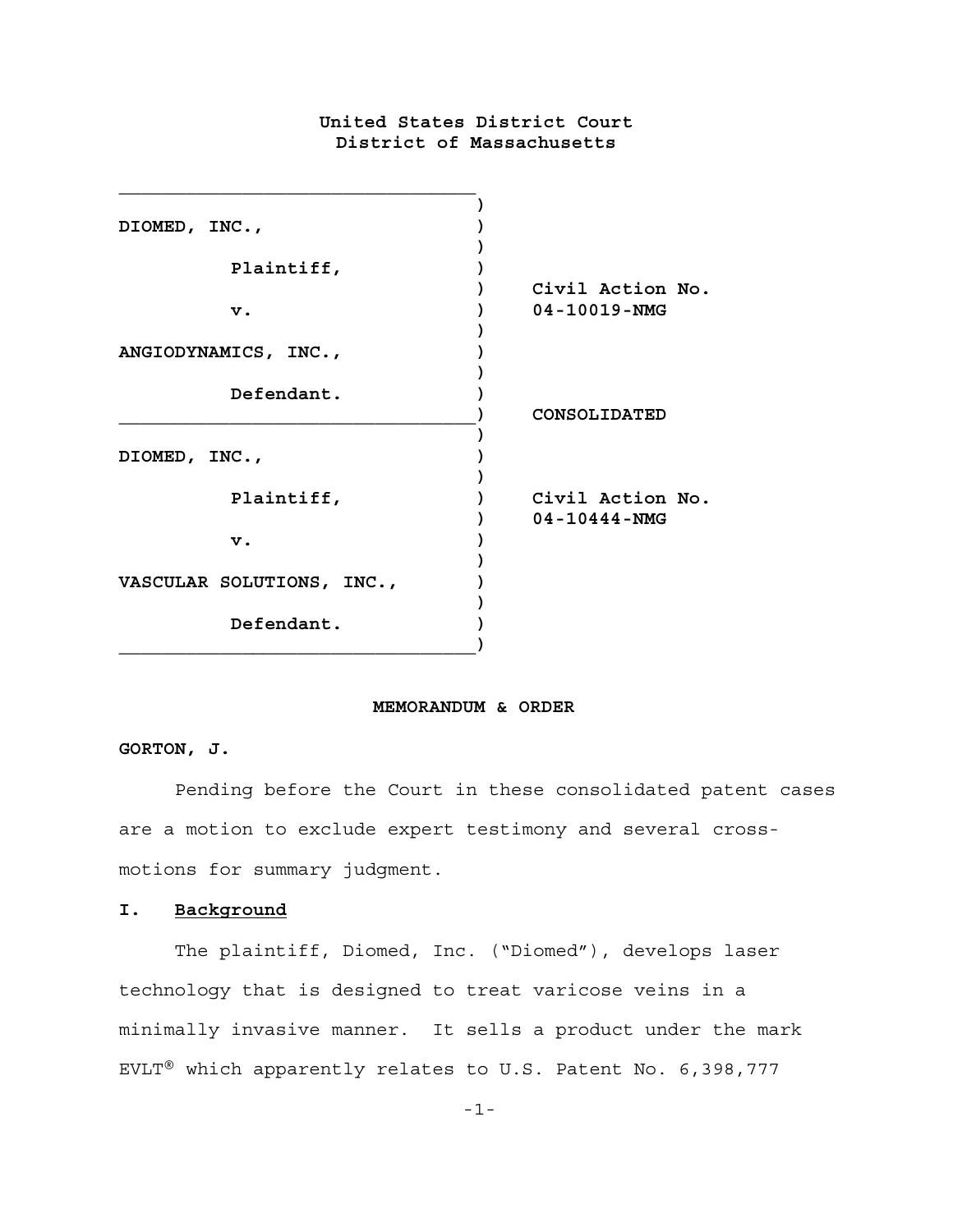("the '777 patent"), owned by Diomed.

In January, 2004, Diomed filed a complaint alleging that AngioDynamics, Inc. ("AngioDynamics") infringed the '777 patent. The case was assigned at that time to the session of United States District Judge Richard G. Stearns. AngioDynamics is a market competitor of Diomed. It is alleged to have infringed the '777 patent (and/or to have induced or contributed to infringement by others) through its manufacture, use, marketing and sales of its so-called EVLS Procedure Kit, a system for laser treatment of varicose veins.

In its answer to plaintiff's complaint, AngioDynamics denies the allegations of infringement and asserts that the '777 patent is invalid both on its face and as applied to the actions of AngioDynamics. It filed counterclaims seeking declaratory judgments against Diomed and a third party, Endolaser Associates, LLC ("Endolaser"), that the '777 patent has not been infringed and is invalid. According to the counterclaim, Endolaser jointly owns the '777 patent with Diomed. AngioDynamics later amended its affirmative defenses and counterclaims to allege patent misuse, violation of federal antitrust law and violation of Mass. Gen. Laws ch. 93A ("Chapter 93A").

In March, 2004, Diomed filed a separate complaint against Vascular Solutions, Inc. ("VSI") alleging that it had also infringed the '777 patent through its use and marketing of a

-2-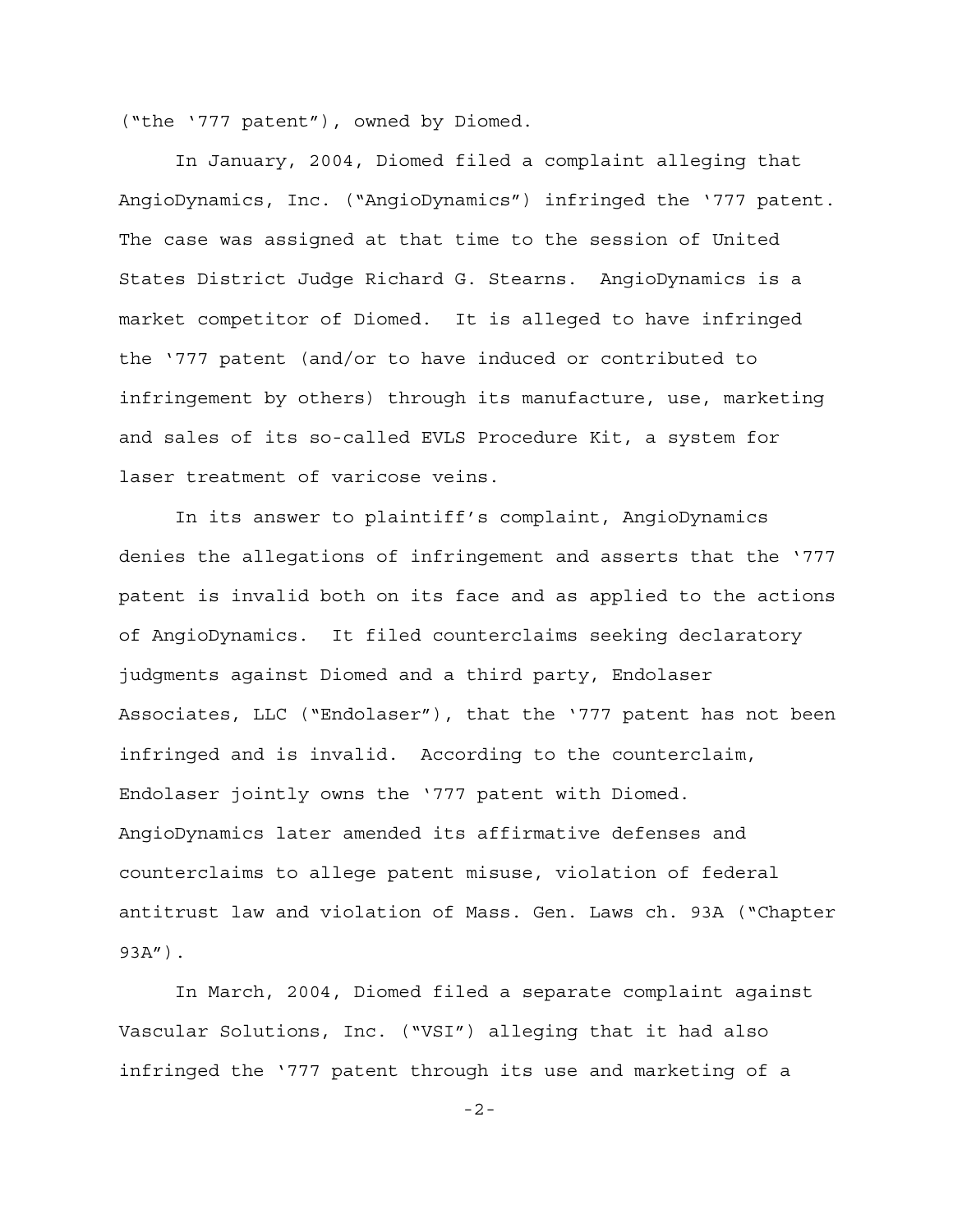product designed to treat varicose veins. VSI sells a laser and associated treatment kit under the name "Vari-lase". In its answer, VSI denies infringement, asserts that the '777 patent is invalid and counterclaims for declarations of invalidity and non-infringement. VSI has amended its answer twice to assert that Diomed's action is barred by inequitable conduct and to seek a declaration that the '777 patent is unenforceable.

In May, 2004, Endolaser filed a motion to dismiss the counterclaims against it on the ground that it has transferred all of its rights in the '777 patent to Diomed. After considering written and oral arguments on behalf of Endolaser and AngioDynamics, Judge Stearns allowed Endolaser's motion to dismiss in an order entered on November 12, 2004.

In February, 2005, the Diomed cases against AngioDynamics and VSI were consolidated. $1$  Judge Stearns bifurcated AngioDynamics' counterclaims against Diomed for violations of antitrust law and Chapter 93A and ordered that discovery with respect to those claims would be stayed until the patent infringement and validity claims had been decided. All parties have demanded that their claims be tried to a jury.

A Markman hearing for the purpose of claim construction was

<sup>1</sup> Diomed has also filed claims of patent infringement against defendants Total Vein Solutions, LLC ("TVS") (Civil Action No. 04-10686) and New Star Lasers, Inc. ("New Star") (Civil Action No. 04-12157) but neither proceeding has been consolidated into this case.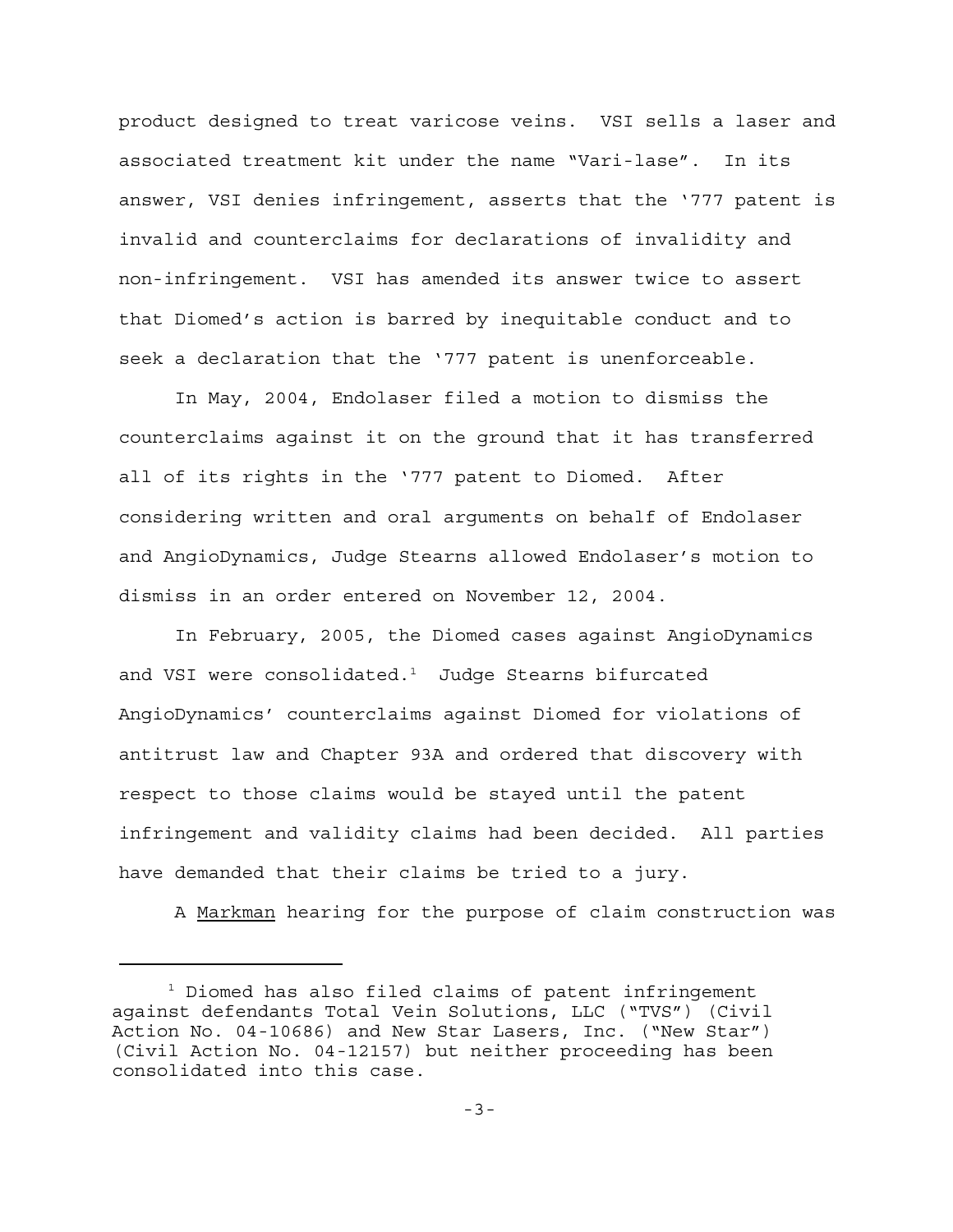held in March, 2005, and Judge Stearns entered a memorandum and order ("M&O") construing the claims soon thereafter. See Diomed, Inc. v. Angiodynamics, Inc., No. Civ.A. 04-CV-10019-RGS, 2005 WL 834875 (D. Mass. April 12, 2005). Diomed has alleged that both defendants infringe independent Claims 9 and 21, and dependent Claims 10-14 and 16-19, of the '777 patent. Id. at \*1.

Judge Stearns concluded that the '777 patent comprises a "method" of treating blood vessels through the use of laser energy and that Claim 9 thereof addresses the means of inserting, positioning and emitting laser energy into a blood vessel.  $Id.$  at  $*1-2$ .

Construing the insertion and placement steps of Claim 9, Judge Stearns found that the fiber optic line used to emit laser energy required an uncoated tip and that positioning the laser necessarily required

deliberately putting the uncoated tip of the fiber optic line in physical contact with the wall of the blood vessel, which requires the drainage of blood and compression of the vein.

Id. at \*5-6. Construing the third step whereby laser energy is emitted, the court declared that the fiber optic tip was to be maintained in physical contact with the interior surface of the blood vessel wall while laser energy was emitted in order to decrease the diameter of the blood vessel. Id. at \*7.

The parties also sought construction of the term "emptying"

-4-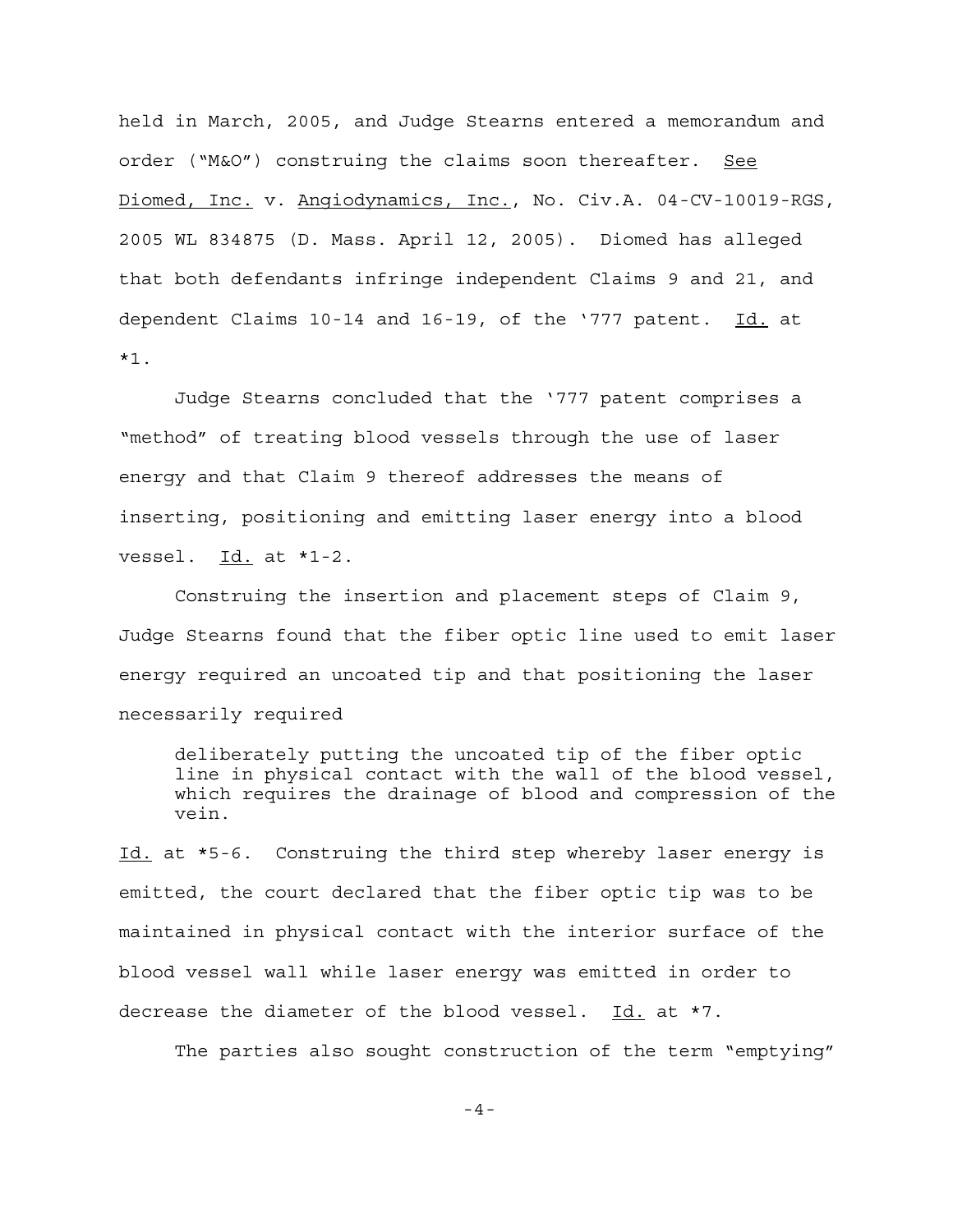as it was used in dependent Claim 10: "[t]he method of claim 9, further comprising emptying the blood vessel prior to emitting said laser energy". Judge Stearns interpreted "emptying" to mean "the process of emptying most, but not necessarily all of the blood from the blood vessel". Id. at \*8. Although the parties sought construction of additional terms, Judge Stearns concluded that the remaining disputes did not require resolution by the court because the terms were not ambiguous or material. Id. at \*1 n.2.

Discovery in the consolidated cases continued during 2005 and the parties filed motions for summary judgment. Oppositions and replies to those motions were filed in January and February, 2006, and oral argument was scheduled for June 1, 2006. In May, however, Judge Stearns discovered that he was being treated by a physician who had been asked to serve as an expert witness of Diomed. After seeking and considering the parties' positions concerning recusal or disqualification, Judge Stearns entered an order recusing himself from the case on June 26, 2006. Shortly thereafter, the matter was assigned to this session.

Now pending for consideration by this Court are 1) a joint motion of defendants AngioDynamics and VSI to exclude expert evidence upon which plaintiff is expected to rely, 2) Diomed's motion for summary judgment with respect to patent validity and enforceability, 3) Diomed's motion for summary judgment on the issue of patent infringement, 4) VSI's motion for summary

-5-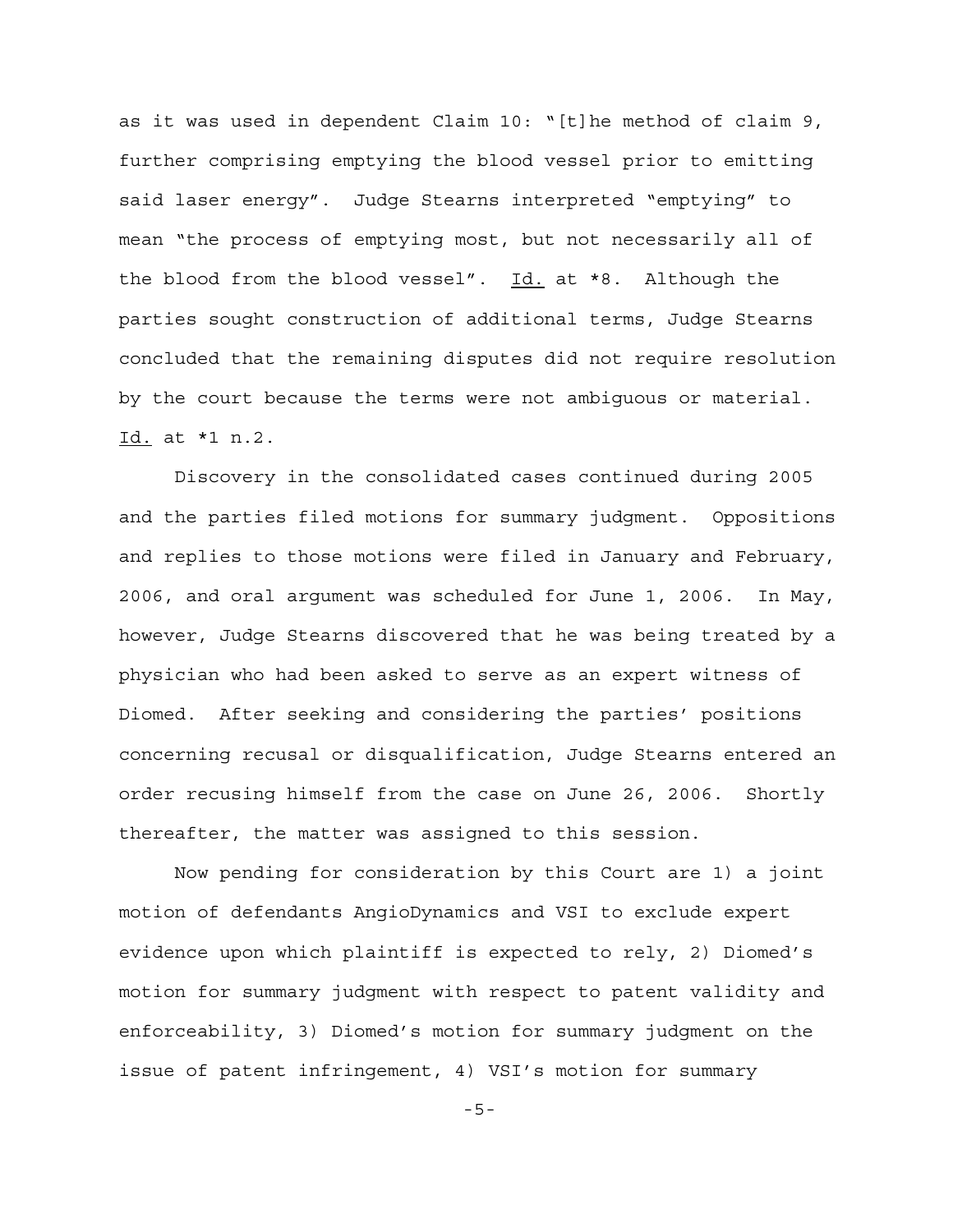judgment on infringement and 5) AngioDynamics' motion for summary judgment on infringement. After first considering the evidentiary motion, the Court will address the cross-motions for summary judgment by order of topic, beginning with the issues of patent validity and enforceability and concluding with the issue of infringement.

## **II. Defendants' Motion to Exclude Evidence**

Defendants VSI and AngioDynamics move this Court to bar Diomed from presenting any evidence, testimony, analyses or opinions of two purported experts, Philip Green ("Mr. Green") and Dr. Luis Navarro ("Dr. Navarro"), on the grounds that certain expert opinions of those witnesses were not timely disclosed. Mr. Green is expected to provide expert testimony relating to damages whereas Dr. Navarro, one of the inventors of the '777 patent, is expected to testify both as a fact witness and as an expert witness.

Rule 26(a)(2) of the Federal Rules of Civil Procedure obligates parties to disclose the identities of potential expert witnesses in accordance with any court-imposed scheduling order. Moreover, where those witnesses are either employees whose duties include the regular provision of expert testimony or nonemployees who are "retained or specially employed to provide expert testimony", the party using such a witness is to provide a written report containing, inter alia, "a complete statement

-6-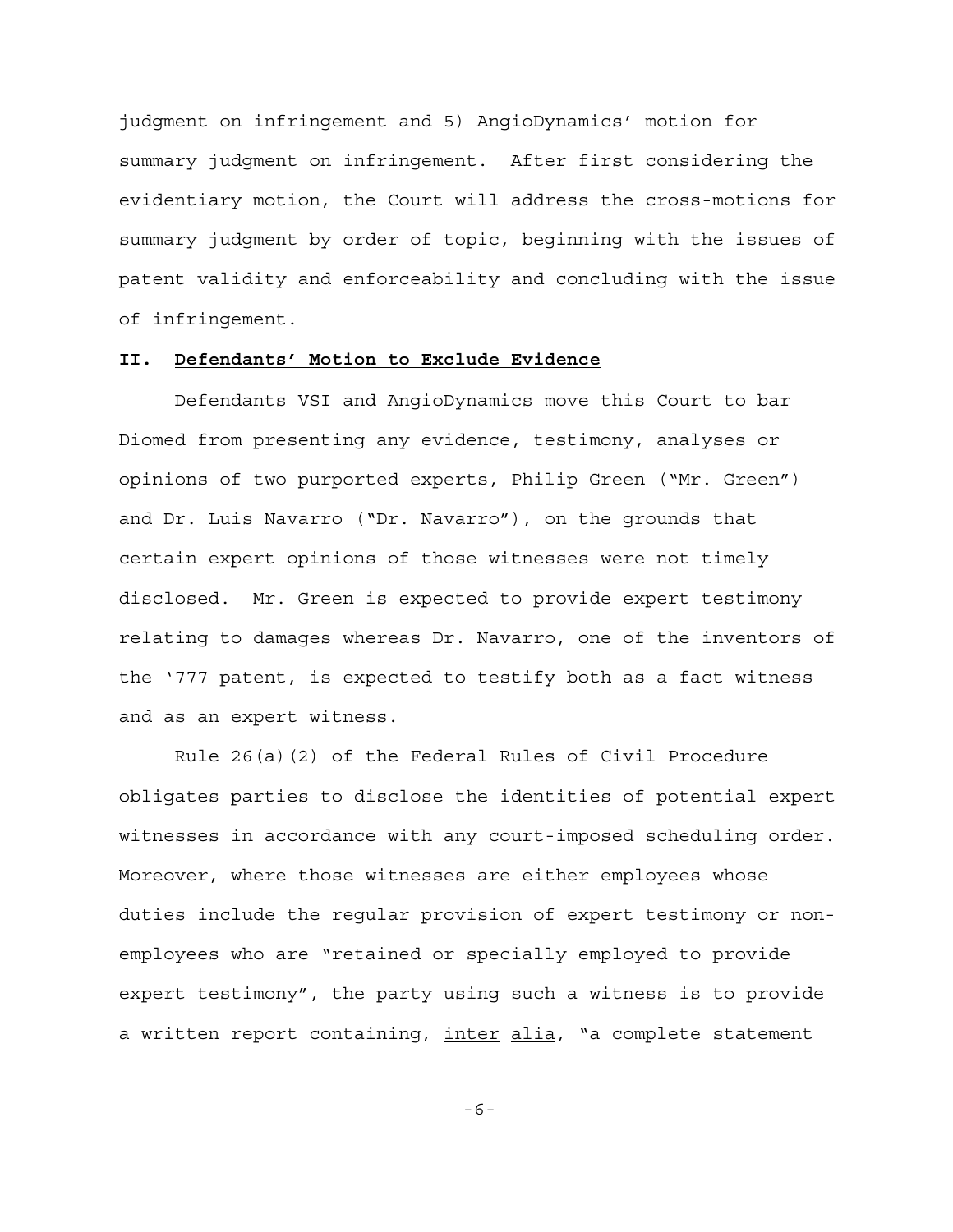of all opinions to be expressed and the basis and reasons therefor".

In this case, the parties were directed to provide all expert reports by June 22, 2005, and to serve or notice all discovery requests by October 15, 2005. Mr. Green was timely identified as an expert witness on the issue of damages and his expert report was produced on June 22, 2005. That report was supplemented, however, in December, 2005, and defendants now seek to exclude the opinions presented therein. Dr. Navarro was identified as a potential expert witness but no expert report was produced with respect to his expected testimony. Defendants now seek to exclude from evidence certain opinions that Dr. Navarro reached on the basis of experiments he conducted after the deadline for filing expert reports.

Diomed opposes defendants' joint motion. It contends that precluding Mr. Green's evidence is unwarranted because defendants had sufficient foreknowledge of the analysis contained in his supplemental report and the delay in producing that supplement was caused by defendants' conduct.

With respect to Dr. Navarro, Diomed asserts that it had (and continues to have) no obligation to provide an expert report because Dr. Navarro is neither an employee of Diomed nor was he retained for the purpose of providing expert testimony. A license agreement between Diomed and Endolaser (a company of which Dr. Navarro is a principal and which assigned to Diomed

-7-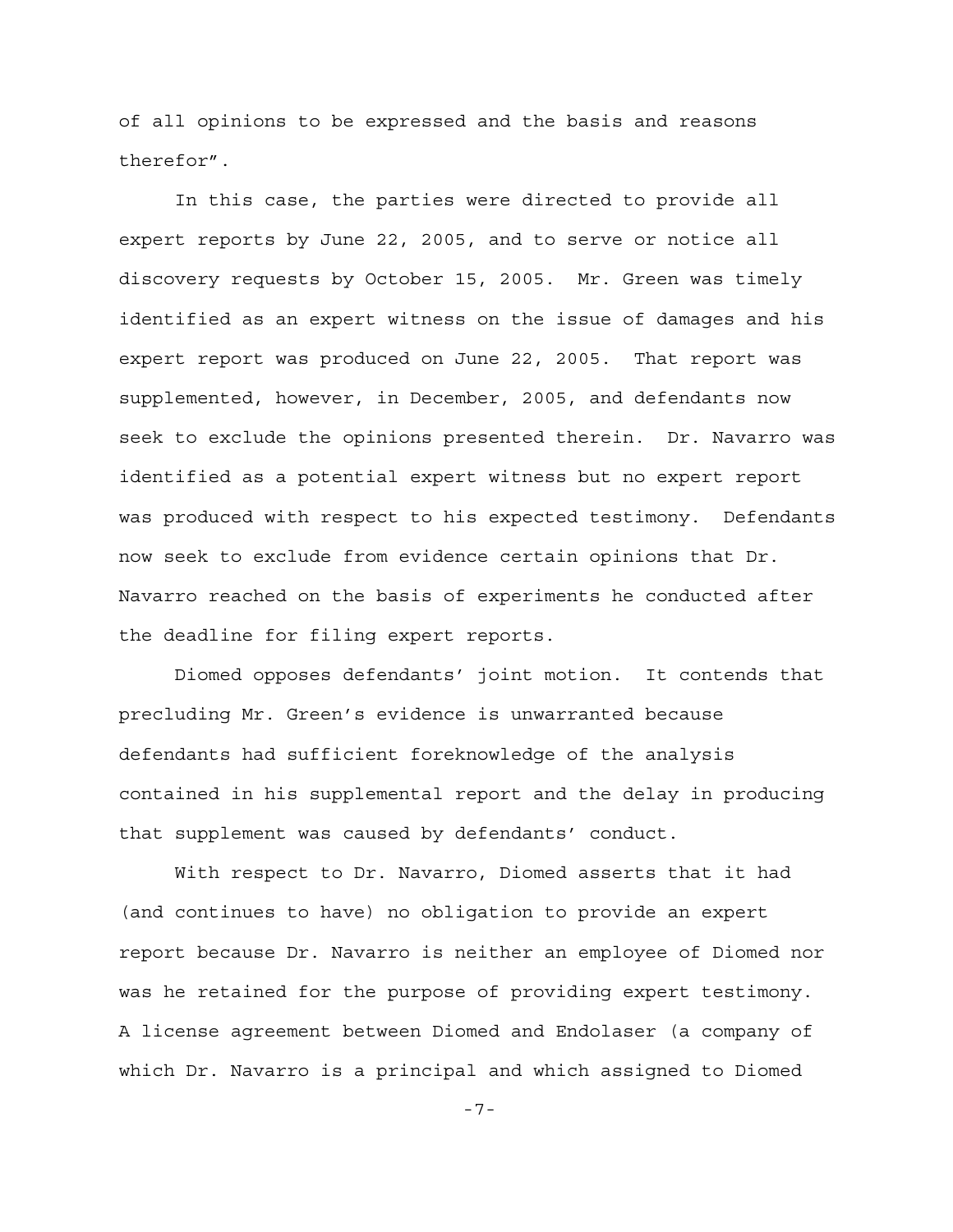all its rights and interest in the '777 patent) provides that Dr. Navarro is to be paid \$3,500 per day for services performed in connection with any action to enforce the '777 patent. Regardless of whether an expert report is required for Dr. Navarro, Diomed contends that defendants have had adequate knowledge of his opinions thereby negating any argument that they have suffered prejudice.

Unless a party's failure to disclose information required by Rule 26(a) is "substantially justified or harmless", the noncompliant party is forbidden from using such information as evidence at trial or in support of a motion for summary judgment. Poulis-Minott v. Smith, 388 F.3d 354, 358 (1st Cir. 2004) (quoting Lohnes v. Level 3 Commc'ns, Inc., 272 F.3d 49, 60 (1st Cir. 2001)). See also Fed. Rule Civ. P. 37(c)(1).

In ruling upon a motion to exclude expert testimony, the trial court must bear in mind the intent of the disclosure rules "to facilitate a fair contest with the basic issues and facts disclosed to the fullest practical extent". Poulis-Minott, 388 F.3d at 358 (quoting Lohnes, 272 F.3d at 60) (internal quotation marks omitted). Appellate court review of such rulings concentrates upon factors such as the

history of the litigation, the proponent's need for the challenged evidence, the justification (if any) for the late disclosure, and the opponent's ability to overcome its adverse effects.

Macaulay v. Anas, 321 F.3d 45, 51 (1st Cir. 2003) (citations

-8-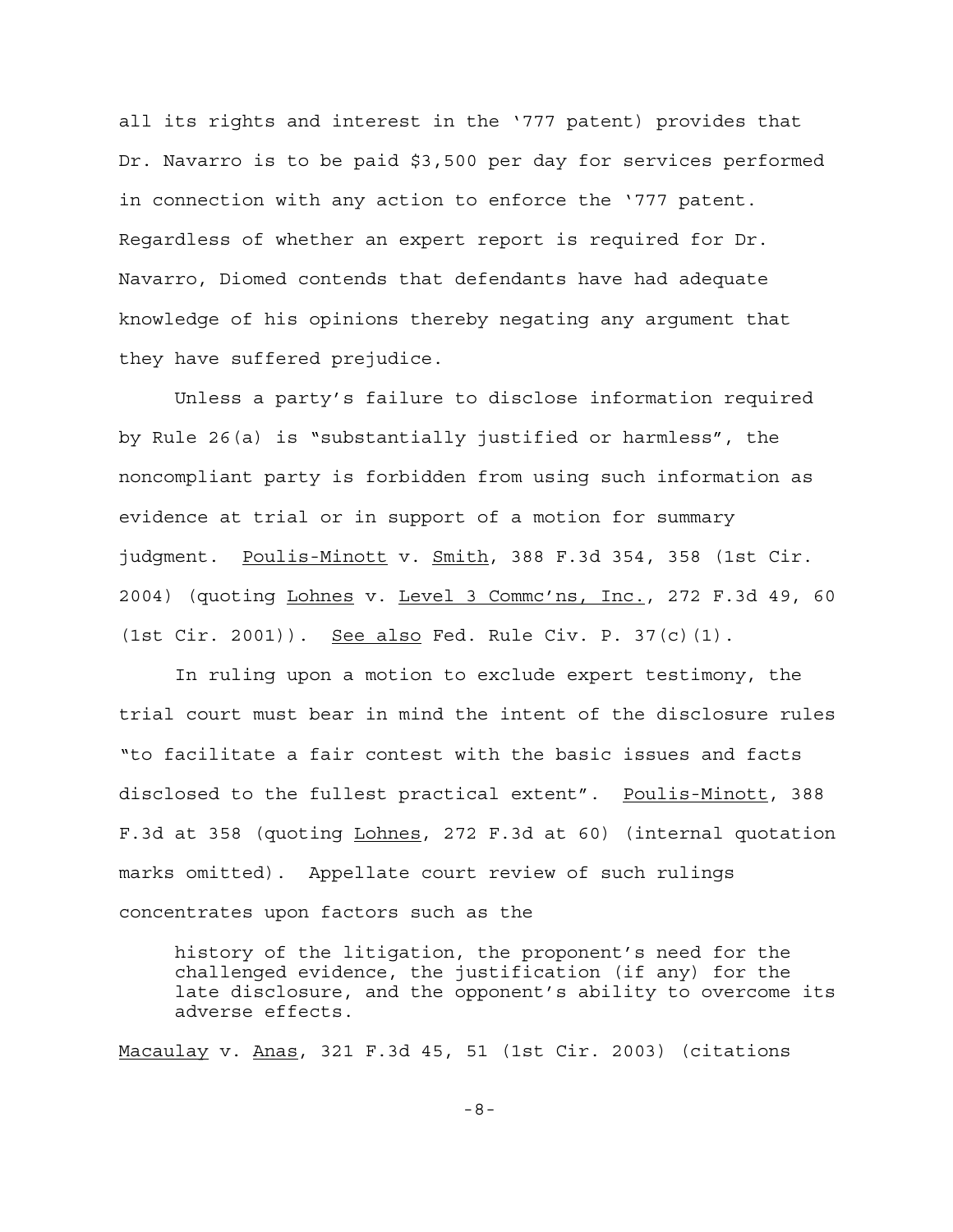omitted). Surprise and prejudice are also factors to be considered as is the effect of late disclosure upon the trial court's docket. Id. (citations omitted).

In Mr. Green's initial expert report, he apparently focused upon a "reasonable royalty" theory of damages. His supplemental report, however, contains an additional theory based upon lost profits. Defendants contend that they were unaware of plaintiff's intent to rely upon a lost-profits theory until Mr. Green made reference to it at his deposition in September, 2005. Diomed responds that the omission of a lost-profits analysis in Mr. Green's initial report resulted from defendants' failure to provide full disclosure of customer information. Furthermore, plaintiff suggests that any prejudice suffered by defendants is not so significant as to warrant exclusion of the expert opinion.

At this stage of the litigation (with no trial date having been set), the Court finds Diomed's position more persuasive than defendants'. It appears that the present dispute may have resulted from a misunderstanding with respect to discovery requests made by Diomed. While Diomed contends that it persisted in requesting information pertinent to its lostprofits theory, defendants maintain that the discovery requests lacked sufficient specificity to encompass customer-specific information upon which plaintiff's lost-profits theory depends.

In any event, despite Diomed's failure to comply with the

-9-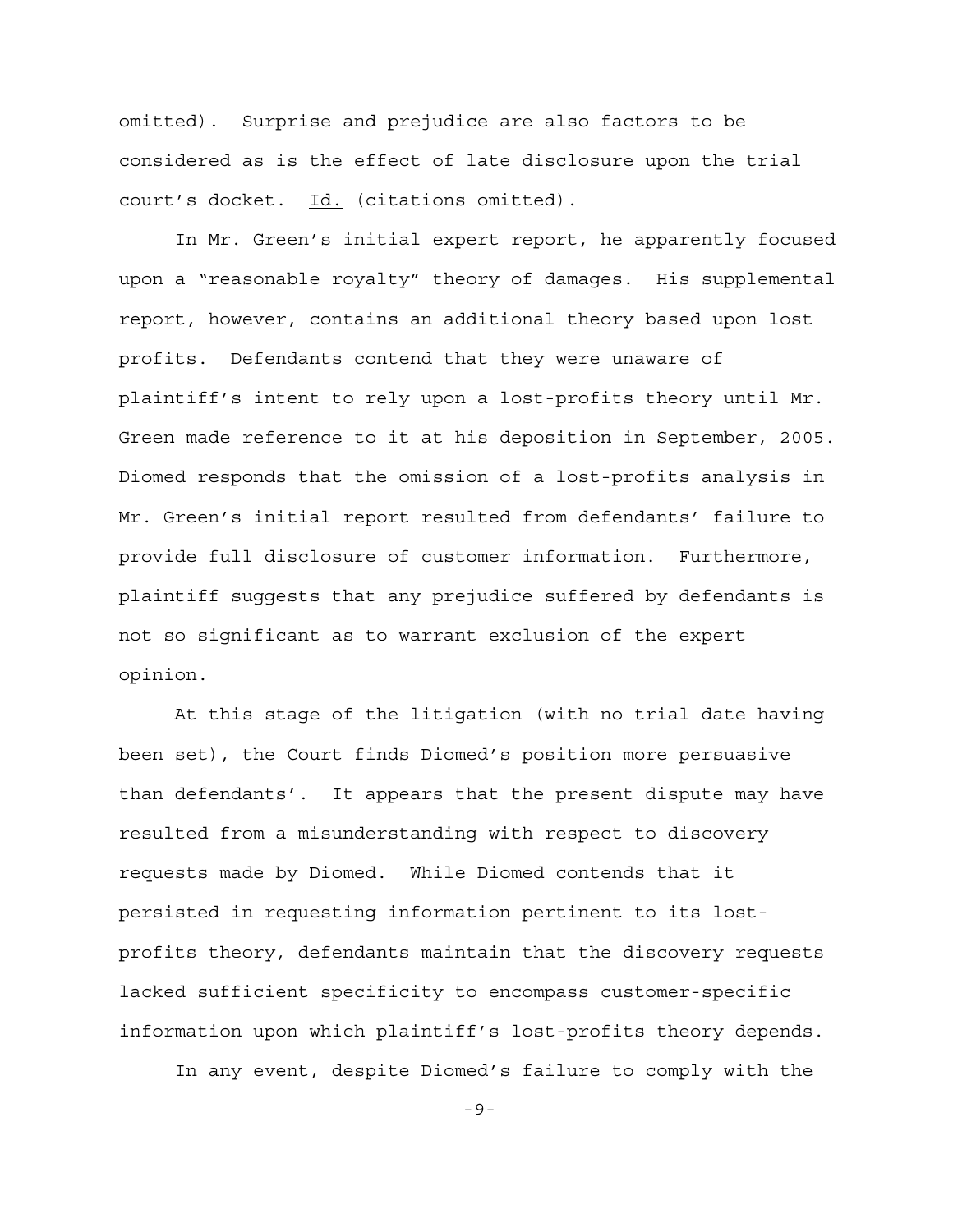letter of Rule 26(a), defendants have not shown sufficient prejudice to merit wholesale exclusion of Mr. Green's opinion on lost profits. Defendants were alerted to plaintiff's potential reliance upon a lost-profits theory when they received Mr. Green's initial report in June, 2005, and were again apprised of that theory at Mr. Green's deposition in September, 2005. The supplemental report was produced in December, 2005, and the issue of damages is not pertinent to the pending motions for summary judgment.

Nevertheless, because of Diomed's failure to comply fully with its discovery obligations, Diomed will make Mr. Green available for a short supplemental deposition, solely on the issue of the lost-profits theory, with all costs (except defendants' legal fees) to be borne by Diomed. Defendants will then be given leave to identify a rebuttal expert, if desired, and to produce a rebuttal report.

Defendants also contend that Diomed should be foreclosed from presenting evidence relating to experiments that Dr. Navarro conducted after the June 22, 2005, deadline for expert reports. Although Dr. Navarro was identified as a potential expert witness, Diomed produced no expert report concerning his opinion (either before or after the deadline) on the ground that it had no obligation to do so.

Defendants dispute the proposition that Dr. Navarro is not subject to the full spectrum of expert disclosure rules because

-10-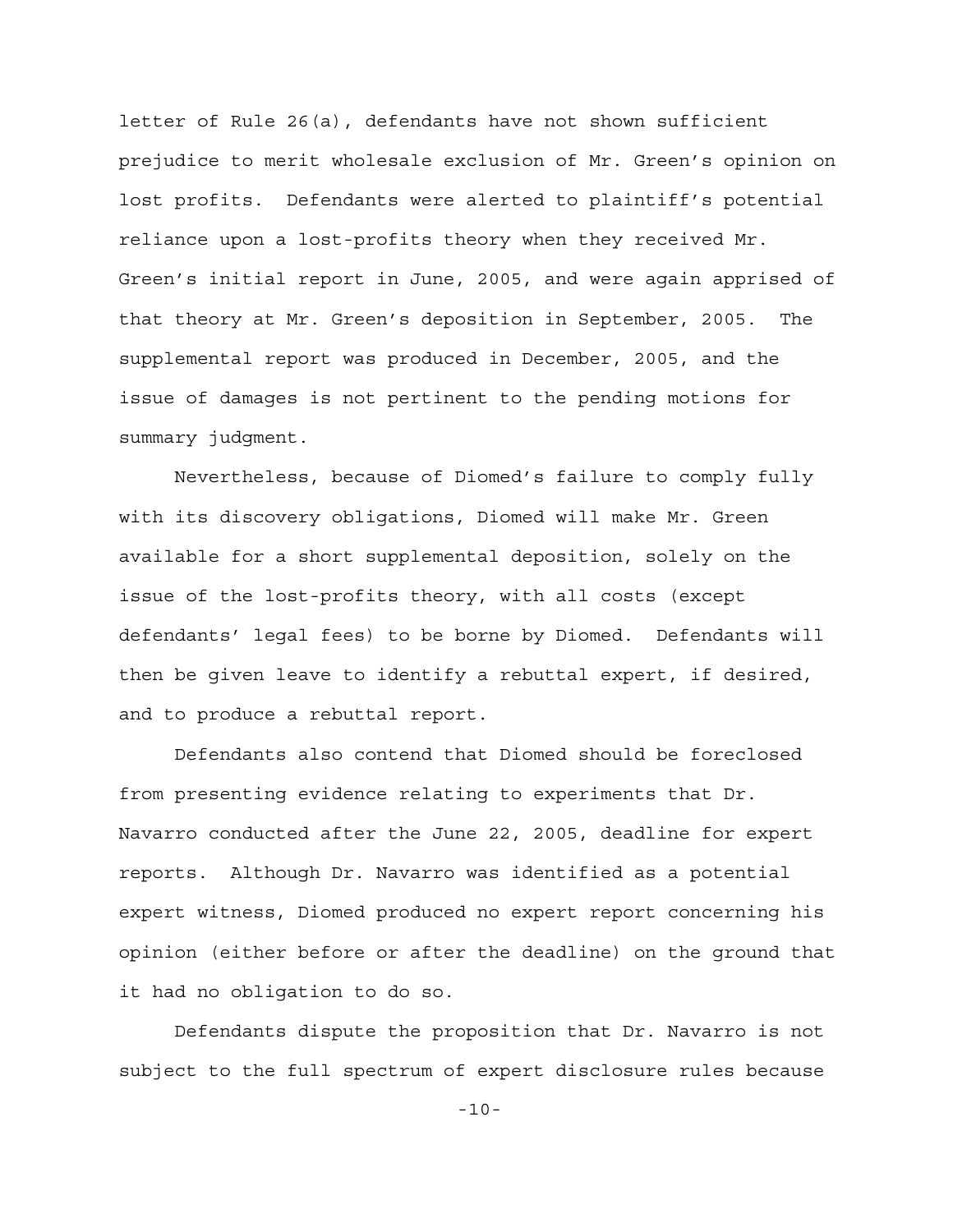1) fact witnesses are subject to such rules where their testimony is a product of specialized knowledge and exceeds purely percipient observations and 2) opinions derived from Dr. Navarro's experiments fall squarely within the expert disclosure requirements because they were performed for the purpose of supporting plaintiff's case. Although some of the experiments were conducted in connection with a presentation that Dr. Navarro was to make at a medical conference, defendants assert that those experiments were also designed to benefit plaintiff's litigation.

Finally, defendants contend that, even if Diomed mistakenly believed that Dr. Navarro's opinions were not subject to the expert disclosure rules, it is fair that the consequences of that mistake be borne by Diomed rather than defendants. They assert that allowing plaintiff to rely on those opinions prejudices them because of the additional time, effort and costs they must now expend to rebut such evidence.

Diomed maintains that 1) Dr. Navarro need not prepare an expert report because he was not retained for the purpose of providing an expert opinion and 2) in any event, excluding Dr. Navarro's opinion is unwarranted because defendants have suffered no prejudice. Diomed contends that defendants were fully aware of Dr. Navarro's experiments and that they deposed him at least once since Diomed expressed its intention to rely upon those experiments. Plaintiff suggests that defendants'

-11-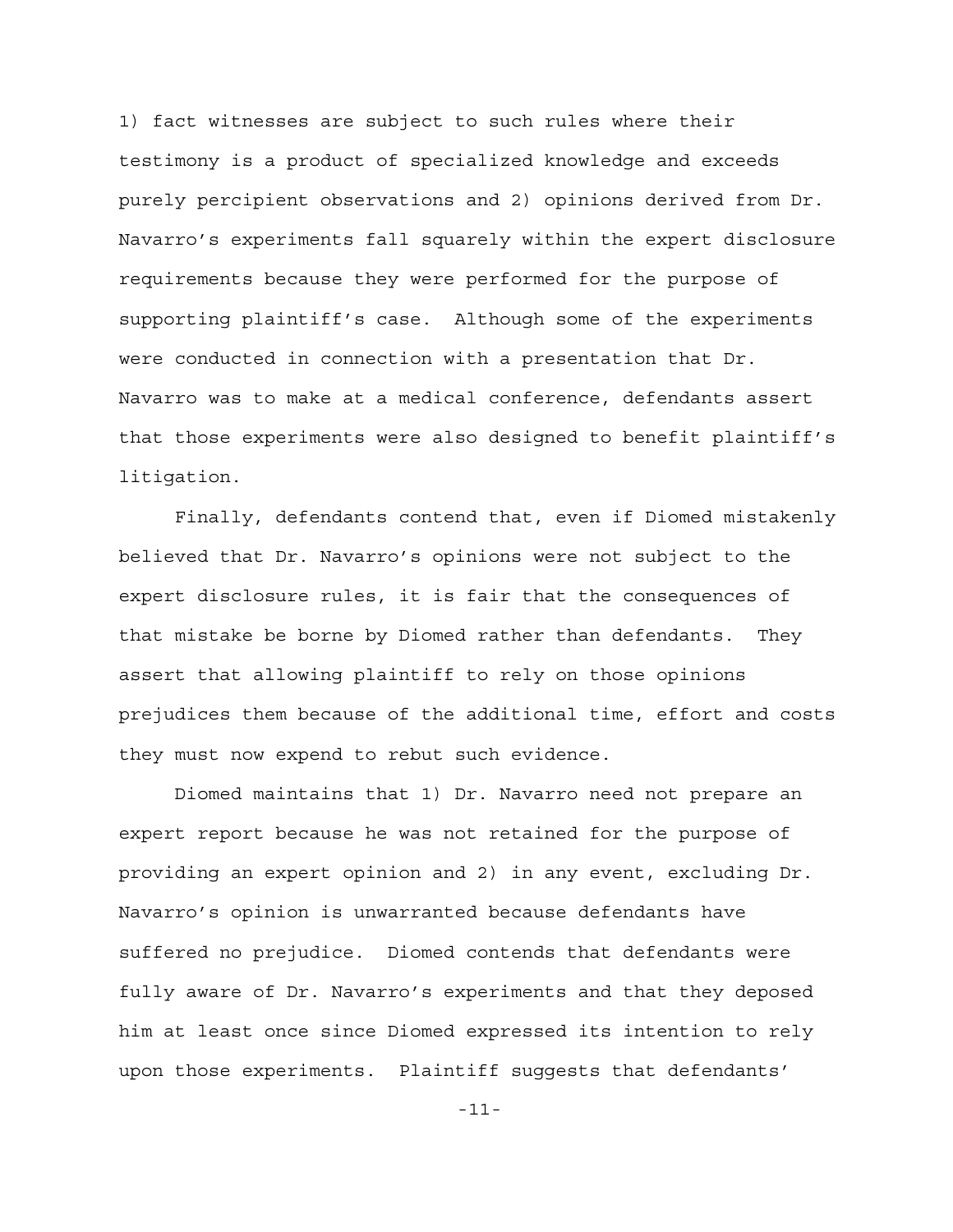knowledge about the content of and bases for Dr. Navarro's opinion qualifies as a sufficient substitute for an expert report.

Whether Dr. Navarro was "retained" as an expert witness by Diomed is debatable. Diomed is compensating him pursuant to a license agreement that was apparently made when Endolaser assigned its interest in the '777 patent to Diomed. While the terms of Dr. Navarro's services under that agreement do not, in themselves, establish him as a retained expert, there is a sustainable argument that Dr. Navarro qualifies as a retained expert under the circumstances of this case.

Balancing the reasonableness of Diomed's proposition that Dr. Navarro need not provide an expert report against its contention that defendants have suffered no prejudice in the absence of such a report, the Court will deny defendants' motion to exclude expert opinions of Dr. Navarro but will require Diomed to produce an expert report concerning those opinions that complies with Fed. R. Civ. P. 26(a)(2). Furthermore, Diomed will henceforth treat Dr. Navarro as an expert witness subject to Rule 26(a)(2).

# **III. Plaintiff's Motion for Summary Judgment with Respect to Patent Validity and Enforceability**

In their respective answers, defendants AngioDynamics and VSI seek declarations, and assert affirmative defenses, that the '777 patent is invalid and unenforceable. Plaintiff now moves

-12-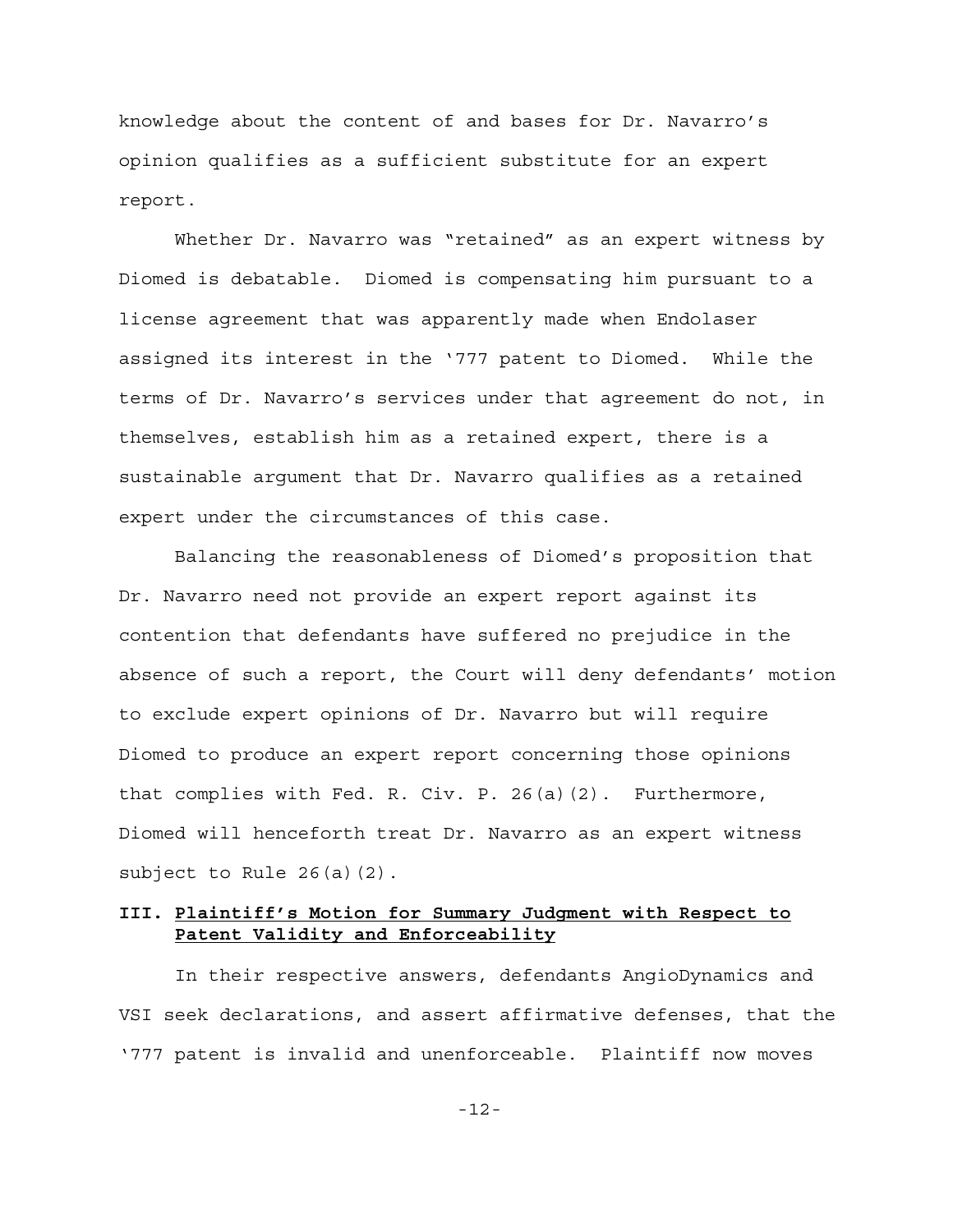for summary judgment with respect to both issues.

To be protected under the patent laws, an invention must be novel, useful and not obvious. See Graham v. John Deere Co., 383 U.S. 1, 3, 12 (1966). The validity of existing patents is presumed, 35 U.S.C. § 282, and can be overcome only by clear and convincing evidence. Perricone v. Medicis Pharm. Corp., 432 F.3d 1368, 1372 (Fed. Cir. 2005) (citation omitted). Because a judge tasked with ruling upon a motion for summary judgment "must view the evidence presented through the prism of the substantive evidentiary burden", Anderson v. Liberty Lobby, Inc., 477 U.S. 242, 255 (1986), a patentee is entitled to summary judgment with respect to the patent's validity where a reasonable jury could not find clear and convincing evidence of the patent's invalidity.

## **A. Validity**

Defendants allege in their counterclaims that the '777 patent is invalid because it 1) was anticipated or rendered obvious by prior art, 35 U.S.C. §§ 102-03, and 2) was not sufficiently described in the patent application,  $id.$ , § 112.<sup>2</sup>

Defendants' current position with respect to § 112, which

<sup>2</sup> Of the two defendants, only AngioDynamics filed a memorandum of law opposing plaintiff's motion for summary judgment with respect to patent validity and enforceability. VSI joins and relies upon its co-defendant's memorandum in all respects, however. Thus, with respect to the issues of validity and enforceability, the Court ascribes all assertions of AngioDynamics to both defendants.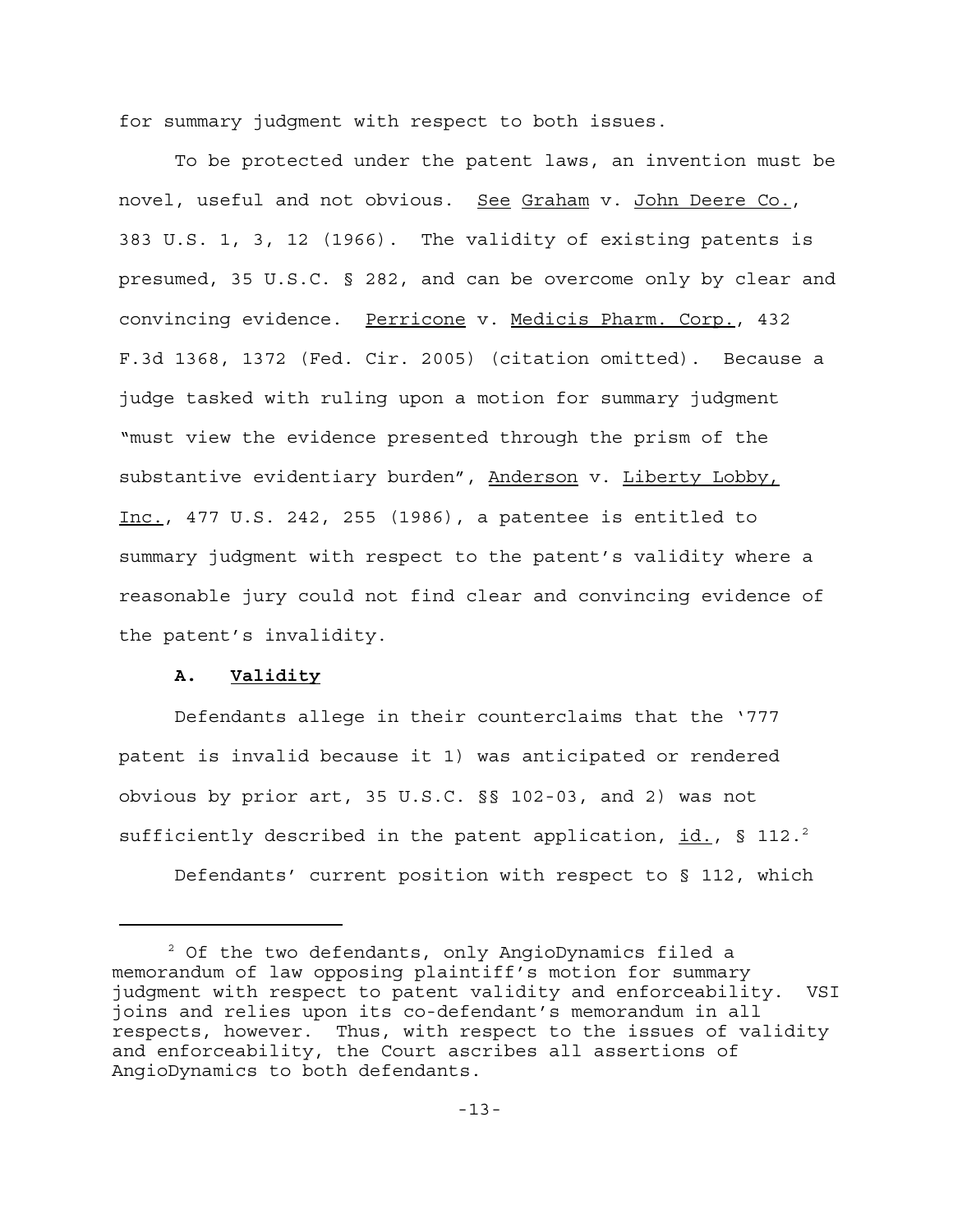pertains to the written specification of patents, is unclear. In their opposition to Diomed's motion for summary judgment on the issue of patent validity, defendants declare their intent to withdraw their § 112 counterclaim. In their memoranda relating to the issue of patent infringement, however, defendants press the § 112 counterclaim/defense, contending that ambiguity of claim construction persists despite the Markman ruling and that, if the elements of compression and drainage are interpreted as Diomed contends, the '777 patent is subject to challenge under § 112.

Thus, the Court declines to address the § 112 issue with respect to validity because defendants have withdrawn their § 112 counterclaim in that regard. On the other hand, the Court will assess the merits of the § 112 counterclaim/defense when it attends to the matter of infringement because defendants rely upon that statute in support of their arguments of noninfringement.

# **1. Anticipation - Legal Principles**

In accordance with the prerequisite of novelty, an invention may not be patented where it was anticipated and is, consequently, not new. See 35 U.S.C. § 102. Whether anticipation renders an invention unpatentable is a question of fact, Schumer v. Lab. Computer Sys., Inc., 308 F.3d 1304, 1315 (Fed. Cir. 2002) (citation omitted), but the burden of proof by

-14-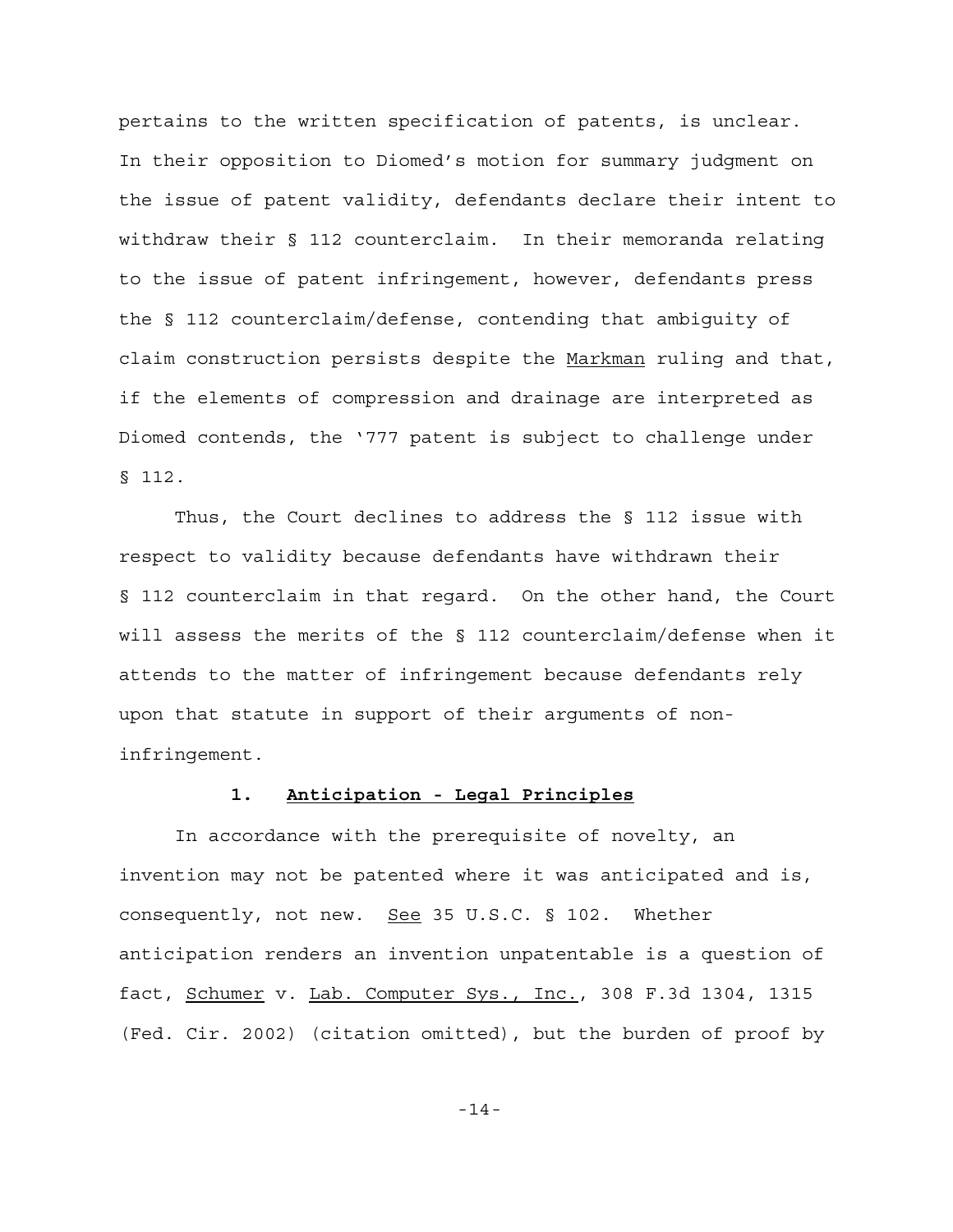clear and convincing evidence continues to be borne by the challenger. Id.

As a general matter, the patentability of an invention is subject to an anticipation challenge where the invention was, prior to the patent application date, 1) known by others, 2) used by others or the public, 3) already patented, 4) sold, 5) described in a printed publication, 6) abandoned or 7) invented by someone other than the applicant. 35 U.S.C. § 102.

Anticipation of an invention by prior art will not invalidate a patent unless the prior art reference "disclose[s] all the elements of the claimed invention or their equivalents functioning in essentially the same way". Carter-Wallace, Inc. v. Gillette Co., 675 F.2d 10, 15 (1st Cir. 1982) (quoting Shanklin Corp. v. Springfield Photo Mount Co., 521 F.2d 609, 616 (1st Cir. 1975)) (internal quotation marks omitted). Thus, "each and every limitation [must be] found either expressly or inherently in a single prior art reference". Oakley, Inc. v. Sunglass Hut Int'l, 316 F.3d 1331, 1339 (Fed. Cir. 2003) (quoting Celeritas Techs. Inc. v. Rockwell Int'l Corp., 150 F.3d 1354, 1360 (Fed. Cir. 1998)). An element is "inherent" if it is "necessarily present". SmithKline Beecham Corp. v. Apotex Corp., 403 F.3d 1331, 1343 (Fed. Cir. 2005) (citations omitted). See also Cont'l Can Co. v. Monsanto Co., 948 F.2d 1264, 1269 (Fed. Cir. 1991) ("Inherency ... may not be established by probabilities or possibilities"). In addition, an anticipatory

-15-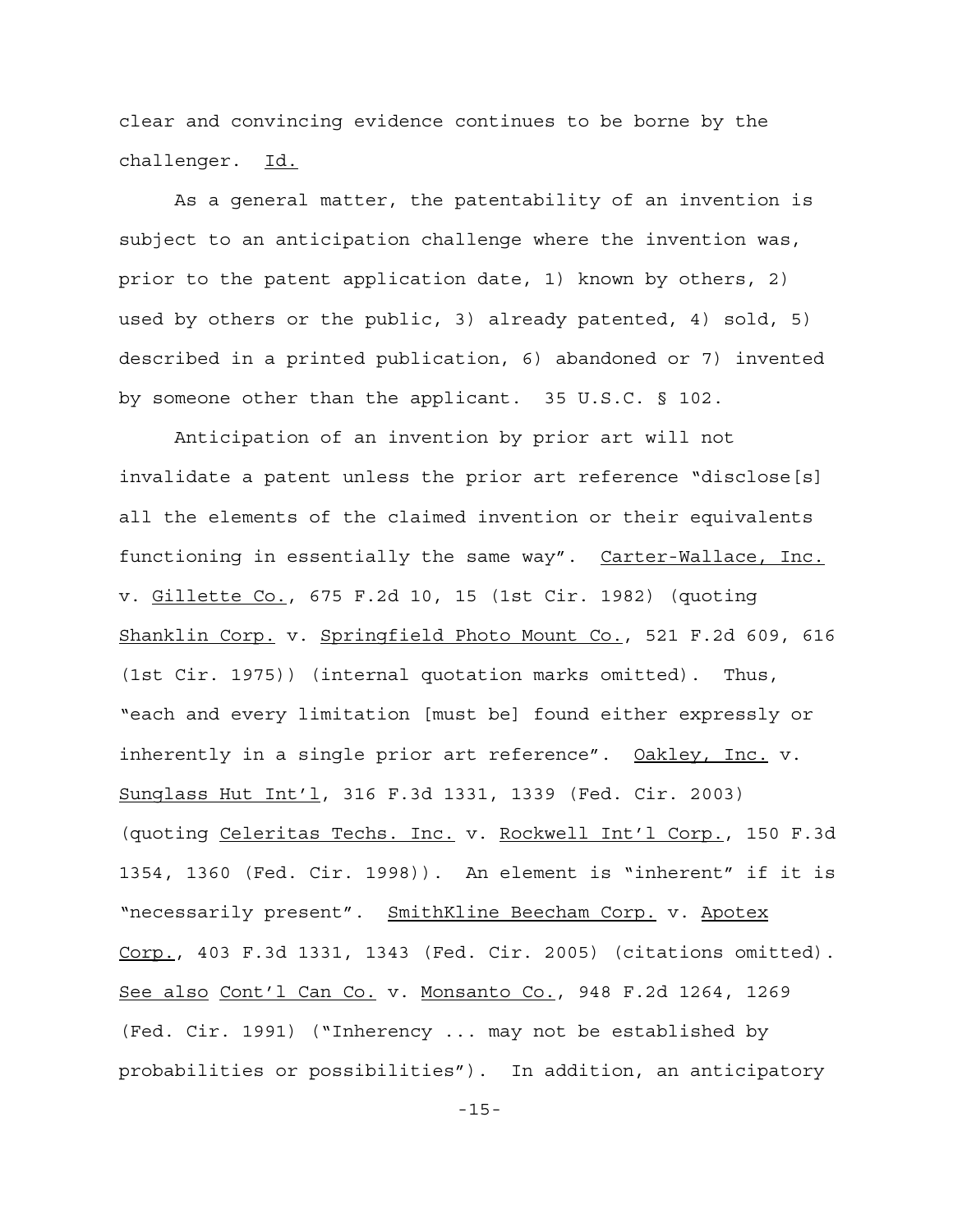prior art reference must "enable one of skill in the art to make and use the claimed invention". Id. (quoting Bristol-Myers Squibb Co. v. Ben Venue Labs., Inc., 246 F.3d 1368, 1374 (Fed. Cir. 2001)).

To determine whether an invention was anticipated by prior art, the court must first ascertain the scope and content of applicable prior art. Next, each element of the pertinent claim must be compared against the prior art reference. See Schumer, 308 F.3d at 1315 (stating that proof of anticipation generally requires "testimony from one skilled in the art" which "explains in detail how each claim is disclosed in the prior art reference") (citations omitted). Consideration of extrinsic evidence is permitted to support a contention that an element of the claimed invention was inherently taught by a prior art reference. See In re Robertson, 169 F.3d 743, 745 (Fed. Cir. 1999); Biogen, Inc. v. Amgen, Inc., 973 F. Supp. 39, 42 (D. Mass. 1997) ("Extrinsic evidence may be considered to explain, but not to expand on, the meaning of an anticipatory reference.") (quoting Ciba-Geigy Corp. v. Alza Corp., 864 F. Supp. 429, 436 (D.N.J. 1994)).

## **2. Obviousness - Legal Principles**

Where a patent has not been anticipated by a single prior art reference, it may be deemed invalid, nevertheless, if

the differences between the subject matter sought to be patented and the prior art [viewed in total] are such that

-16-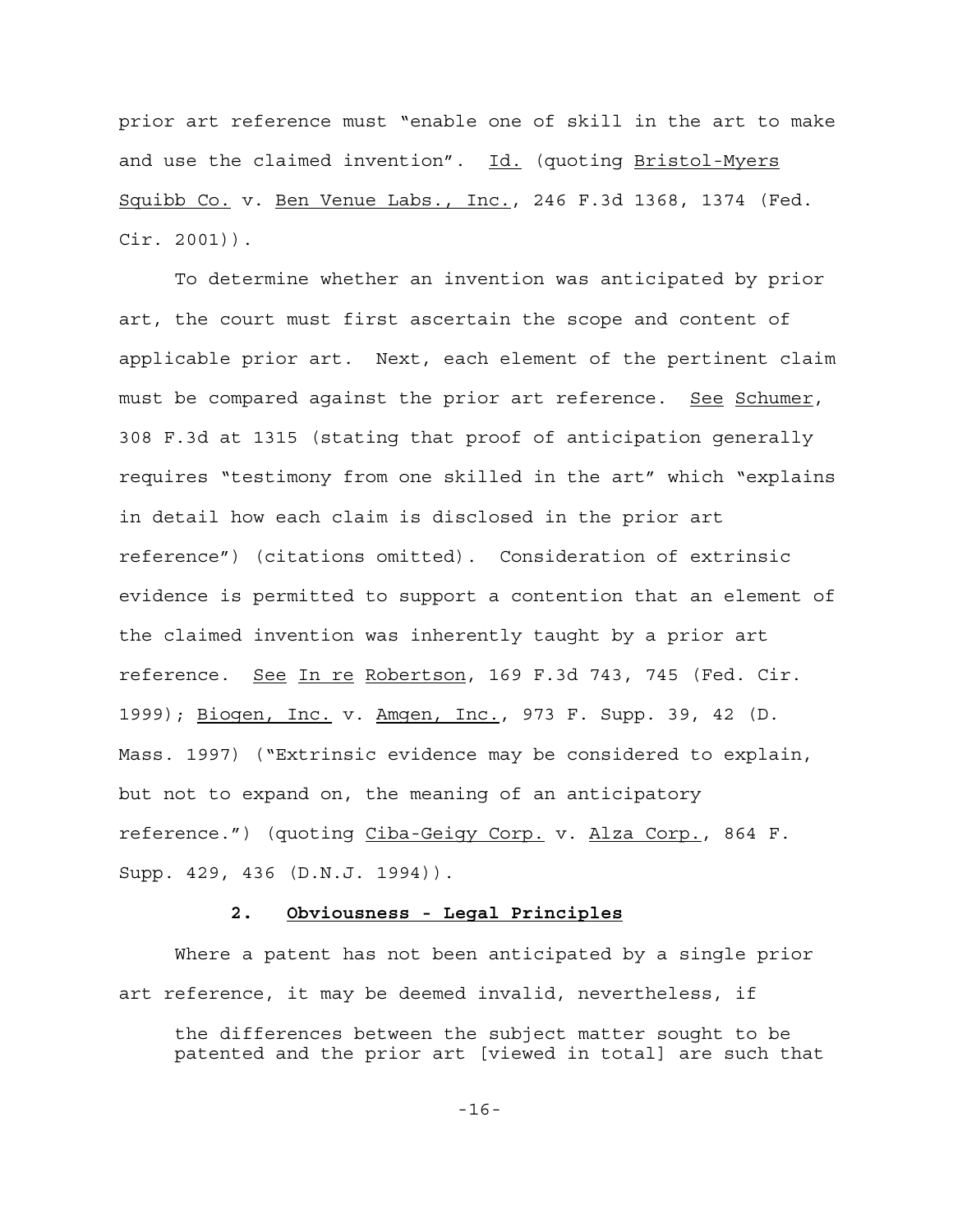the subject matter as a whole would have been obvious at the time the invention was made to a person having ordinary skill in the art to which said subject matter pertains.

35 U.S.C. § 103(a). Cf. Velander v. Garner, 348 F.3d 1359, 1362-63 (Fed Cir. 2003) (reasoning that, "[b]ecause [the defendant] did not identify a single reference that anticipated all of the limitations of any of the claims at issue", he was understood to have brought a challenge based on obviousness).

Although the validity of a patent is ultimately a question of law, the determination of "non-obviousness" requires a caseby-case, factual assessment. Graham, 383 U.S. at 17-18. In considering whether a patent is obvious owing to the state of the art at the time of the alleged invention,

the scope and content of the prior art are to be determined; differences between the prior art and the claims at issue are to be ascertained; and the level of ordinary skill in the pertinent art resolved. ... Such secondary considerations as commercial success, long felt but unsolved needs, failure of others, etc., might be utilized to give light to the circumstances surrounding the origin of the subject matter sought to be patented.

Id. (citation omitted). See also Omegaflex, Inc. v. Parker Hannifin Corp., 425 F. Supp. 2d 171, 180-81 & nn. 16-19 (D. Mass. 2006) (elaborating on the factors listed above).

Where prior art manifests all elements of a challenged invention, the court must also consider:

- (1) whether the prior art would have suggested to those of ordinary skill in the art that they should make the claimed composition or device, or carry out the claimed process; and
- (2) whether the prior art would also have revealed that in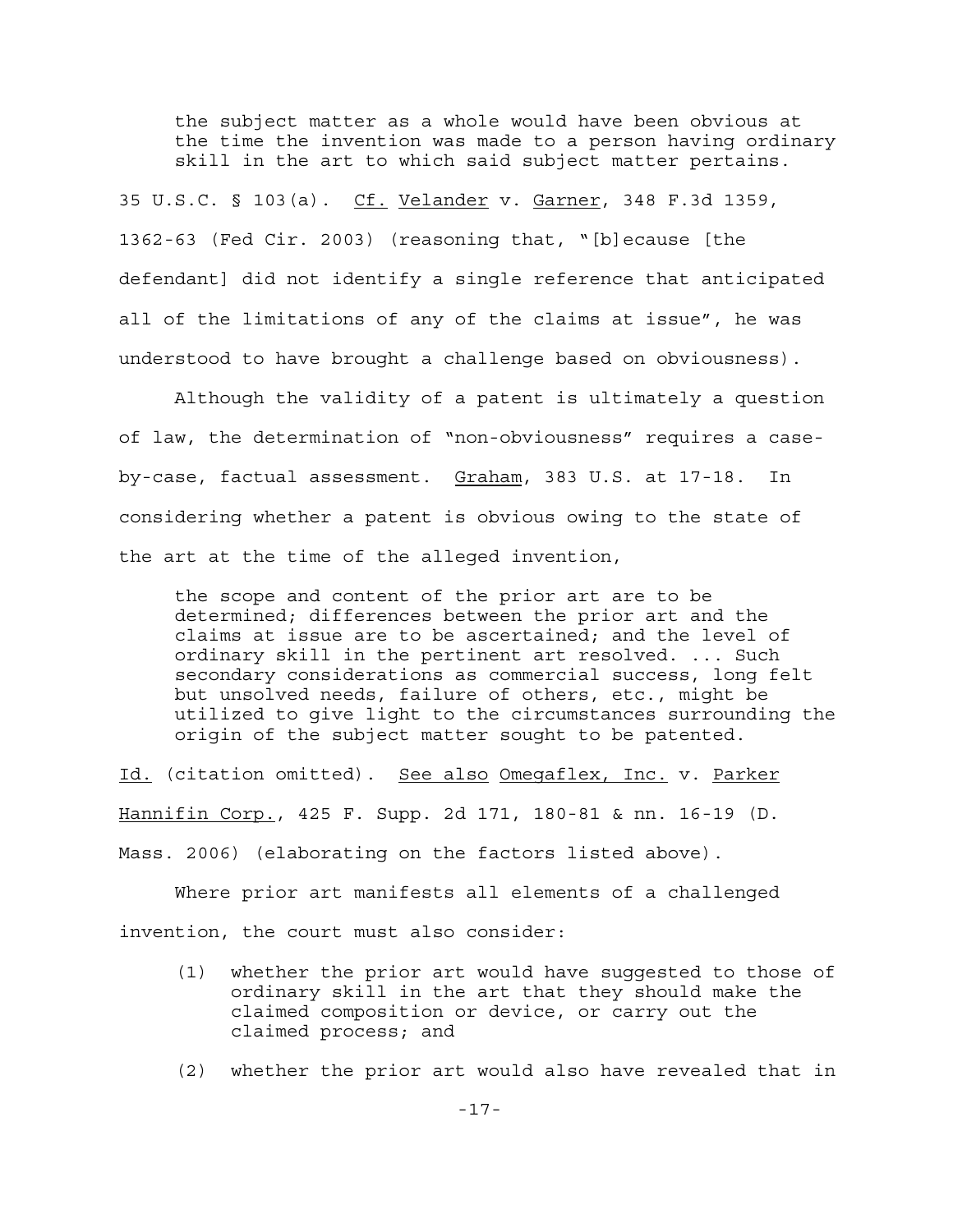so making or carrying out, those of ordinary skill would have a reasonable expectation of success.

Medichem, S.A. v. Rolabo, S.L., 437 F.3d 1157, 1164 (Fed. Cir. 2006) (quoting Velander v. Garner, 348 F.3d 1359, 1363 (Fed. Cir. 2003)). Those two additional factors have been designated as the requirement of "motivation", that is, that "some teaching or suggestion within the prior art" provided motivation to combine those elements as did the claimed inventor. Crown Operations Int'l, Ltd. v. Solutia Inc., 289 F.3d 1367, 1376 (Fed. Cir. 2002) (citations omitted). Notably, the "motivation to combine need not be found [exclusively] in prior art references, but equally can be found in the knowledge generally available to one of ordinary skill in the art". Cross Med. Prods., Inc. v. Medtronic Sofamor Danek, Inc., 424 F.3d 1293, 1322 (Fed. Cir. 2005) (quoted cases and internal quotation marks omitted).

## **3. Analysis**

Defendants contend that the '777 patent is invalid because it was anticipated or rendered obvious by means of the following prior art references: 1) an article and video presentation by Dr. Brunello Puglisi ("Puglisi"), 2) an article by Dr. Gerald O'Reilly ("O'Reilly") and others, 3) inventions by Brian Farley ("Farley") and others which were patented under U.S. Patent Nos. 6,638,273 and 6,033,398, 4) an article and video presentation by

-18-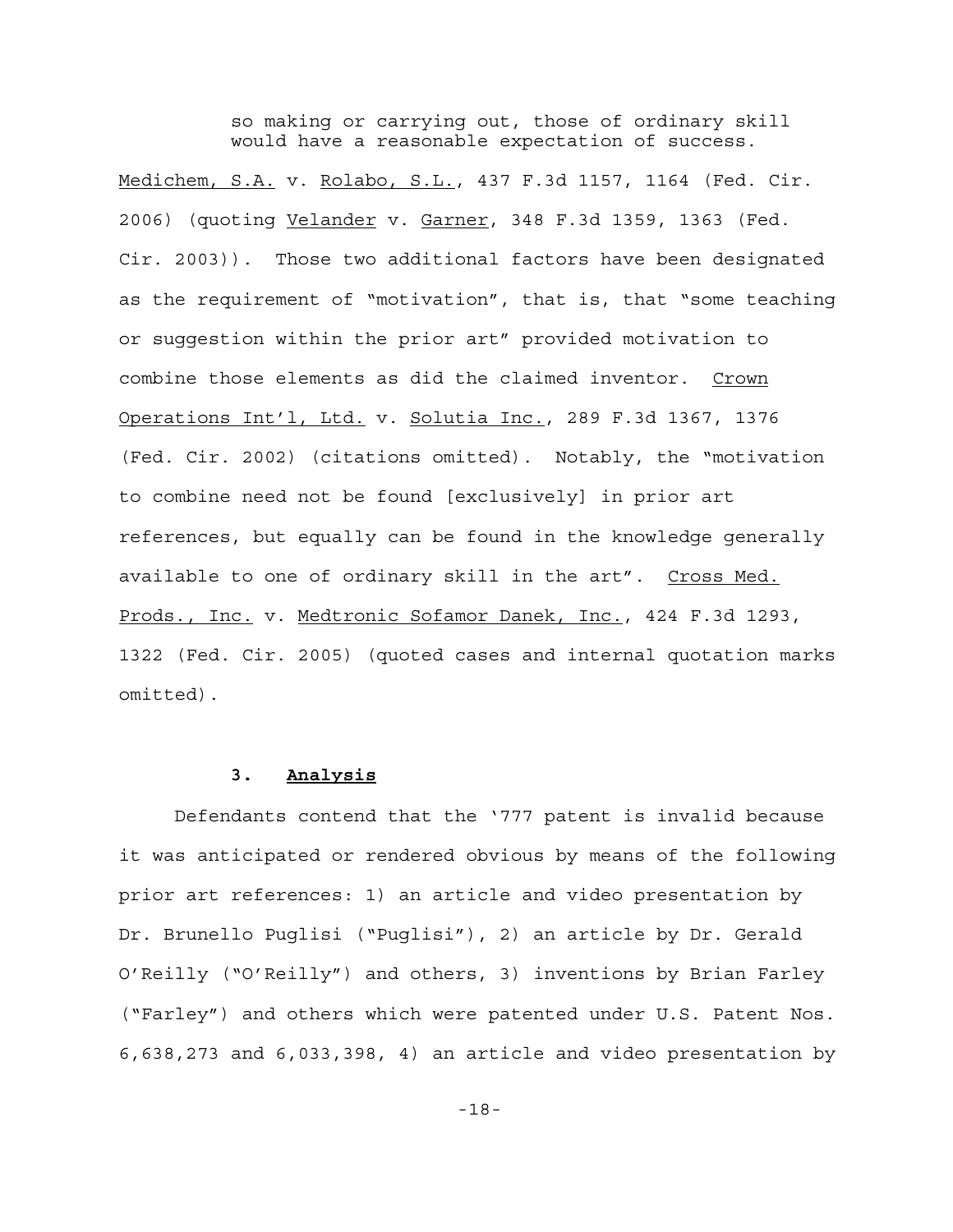A. Mazza ("Mazza") and/or 5) an article by Ken Biegeleisen ("Biegeleisen").

As construed by Judge Stearns, Claim 9 of the '777 patent involves 1) inserting a fiber optic line with an uncoated tip into a blood vessel, 2) deliberately placing that tip against the blood vessel wall and 3) maintaining physical contact between the tip and the vessel wall as laser energy is emitted thereby decreasing the diameter of the blood vessel.

Dependent upon Claim 9 are claims comprising, inter alia, 1) the emptying of most, but not necessarily all, of the blood within the vessel prior to laser emission (Claim 10), 2) use of a fiber optic line that is approximately 200 microns to 600 microns in diameter (Claims 12 and 13), 3) the manual application of external compression prior to laser emission to ensure contact between the tip of the fiber optic line and the blood vessel wall (Claim 17) and 4) emission by bursts of laser energy in an approximate range of 500 nanometers to 1100 nanometers (Claims 18 and 19).

For Diomed to prevail on its motion for summary judgment, it must show that the elements of Claim 9, as further delineated by the claim construction and dependent claims, 1) were not contained in a single prior art reference thereby anticipating the '777 patent and 2) were not rendered obvious by the existence of one or more prior art references. The Court will discuss the prior art references seriatim in order to determine,

-19-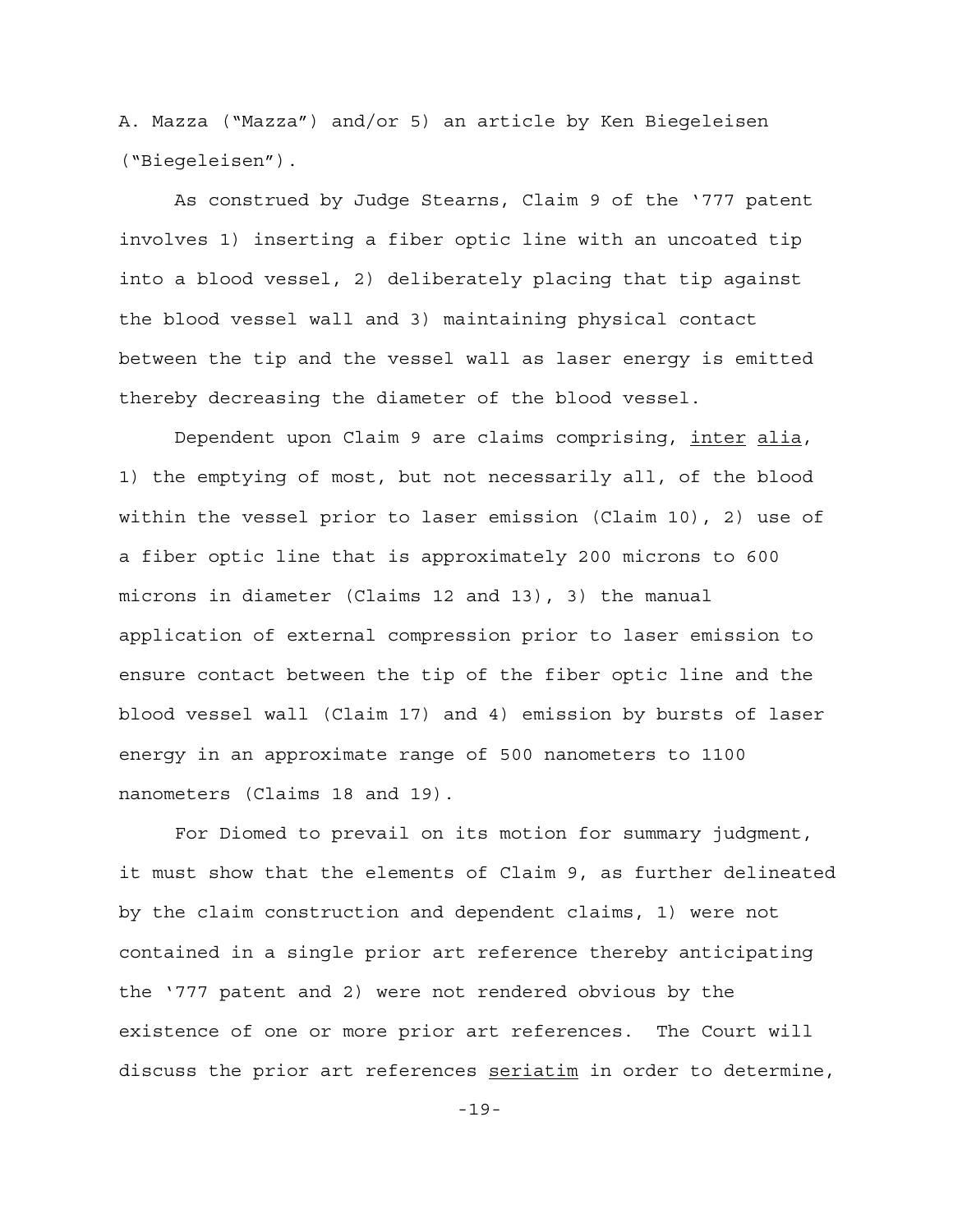first, whether any particular reference anticipated the '777 patent and then, whether the prior art, as a whole, rendered plaintiff's invention obvious.

## **a. Puglisi Article and Video**

As an initial matter, Diomed contends that a five-minute video of Puglisi performing surgery does not constitute "prior art" because it is not a "printed publication". See 35 U.S.C. § 102. Defendants challenge that characterization by focusing on the term "publication". They assert that a video may qualify as prior art where it was sufficiently disseminated to the public.

The Court is unpersuaded by defendants' proposition. The definition of "printed" cannot be stretched to include a presentation which does not include a paper component or, at minimum, a substitute for paper such as the static presentation of slides. Cf. In re Klopfenstein, 380 F.3d 1345 (Fed. Cir. 2004). In the Klopfenstein case, upon which all parties rely, the circuit court held that a printed slide presentation that was pasted onto poster boards and displayed at a conference for two and a half days constituted a printed publication. The court contrasted that reference with purely oral presentations that included neither slides nor paper copies of the presentation. Id. at 1349 n.4.

In this case, defendants liken the Puglisi video to the

-20-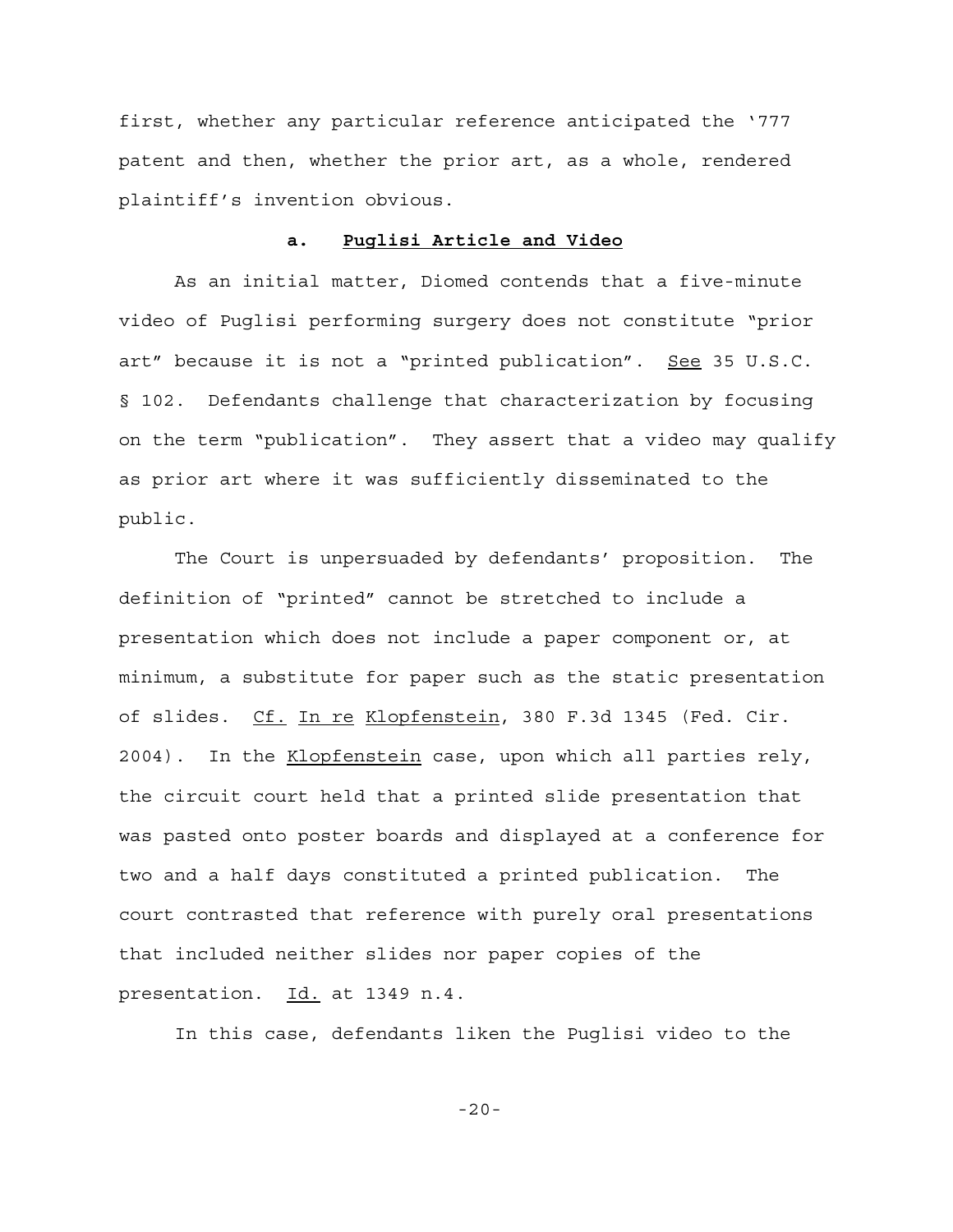presentation in the Klopfenstein case by reason of the video's dissemination to a large number of people over several years. That fact alone, however, does not cure the absence of any "print" component to the video, an element that was met by the print-out of slides described in the Klopfenstein case. Consequently, the video is not a "printed publication" under 35 U.S.C. § 102.

Nor do defendants demonstrate, or even argue, that the Puglisi video anticipated the '777 patent by establishing a state of knowledge or use by others in the United States. See Ecolochem, Inc. v. S. Cal. Edison Co., 227 F.3d 1361, 1369 (Fed. Cir. 2000); 35 U.S.C. § 102(a). Defendants offer evidence that Puglisi showed his video at conferences in Austria, Belgium, France and Italy, and that he made oral presentations in accompaniment therewith, speaking in French or Italian. The inventors of the '777 patent were apparently unaware of the video and of Puglisi's work. In view of those facts, defendants cannot demonstrate "clear and convincing" proof that the information presented in the video was "known or used by others in this country" as is required under § 102(a).

With respect to a 1989 article by Puglisi entitled "Application of the ND-YAG laser in the treatment of varicose syndrome", Diomed asserts that no anticipation is evident because the method described in the article does not entail placing an uncoated fiber optic tip directly against a blood

-21-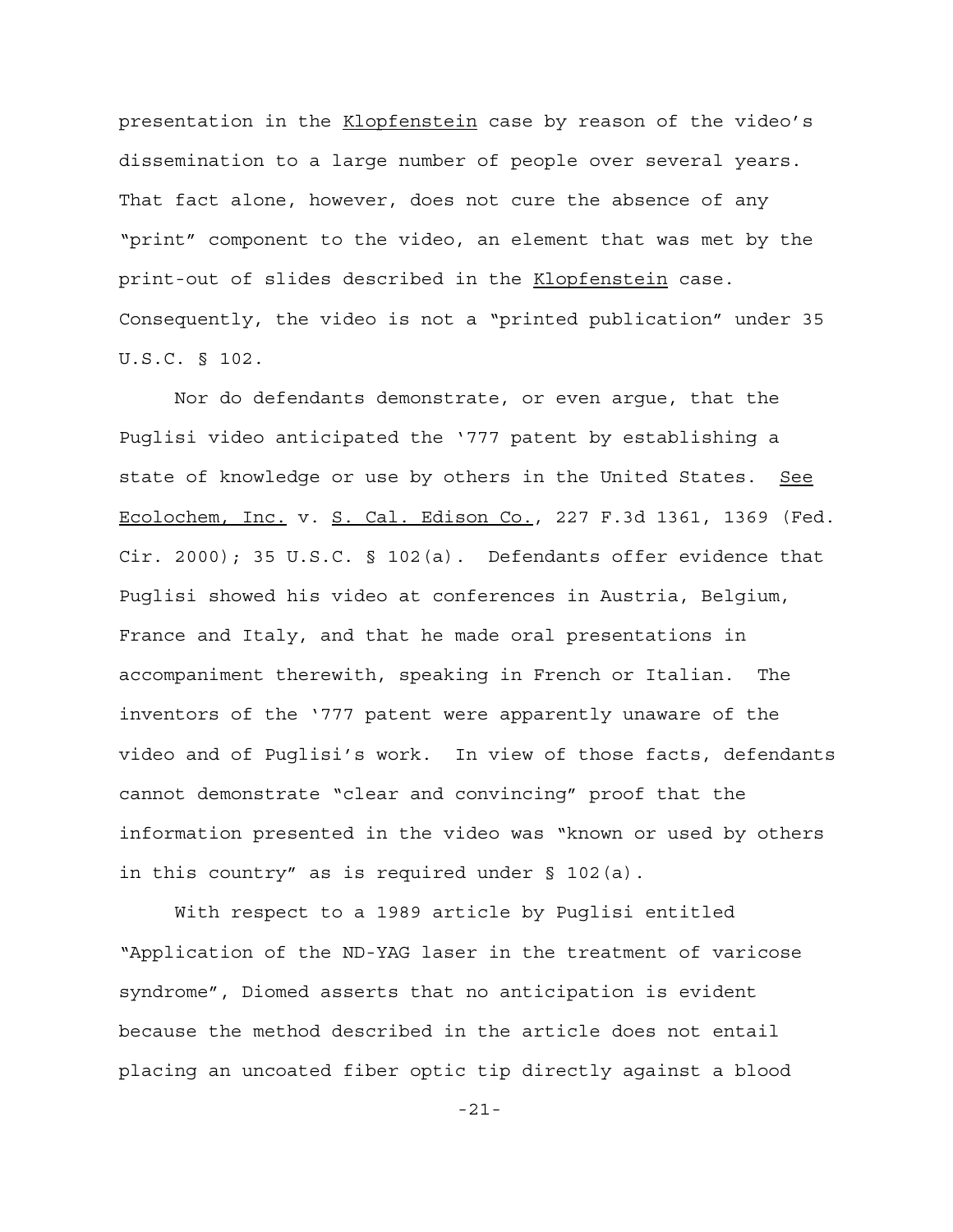vessel wall. In addition, the article purportedly fails to include any reference to drainage or compression.

Defendants respond that the procedure described in the article promotes physical contact with the vein wall, teaches drainage and compression and is not inconsistent with the use of an uncoated fiber optic tip. Indeed, defendants rely upon the Puglisi video as evidence that the procedure in fact employed an uncoated tip.

After considering the Puglisi article, the Court resolves the matter in Diomed's favor. To start, the four-page article makes no explicit reference to the nature of the fiber optic tip, its placement against the vein wall, the employment of compression prior to the procedure or drainage of the vein. The article's ambiguity on those issues compels defendants to rely upon extrinsic evidence to prove that the claims of the '777 patent are inherently encompassed within Puglisi's procedure.

That extrinsic evidence, namely Puglisi's video and deposition testimony, falls short of establishing a genuine dispute of material fact concerning the anticipation of the '777 patent by Puglisi's article. First, because Puglisi testified at his deposition that there were differences between the procedures depicted in the video and his article, the value of the video as extrinsic evidence is suspect. Second, Puglisi also testified that the procedure discussed in his article employed a laser with a covered tip. That fact alone forecloses

-22-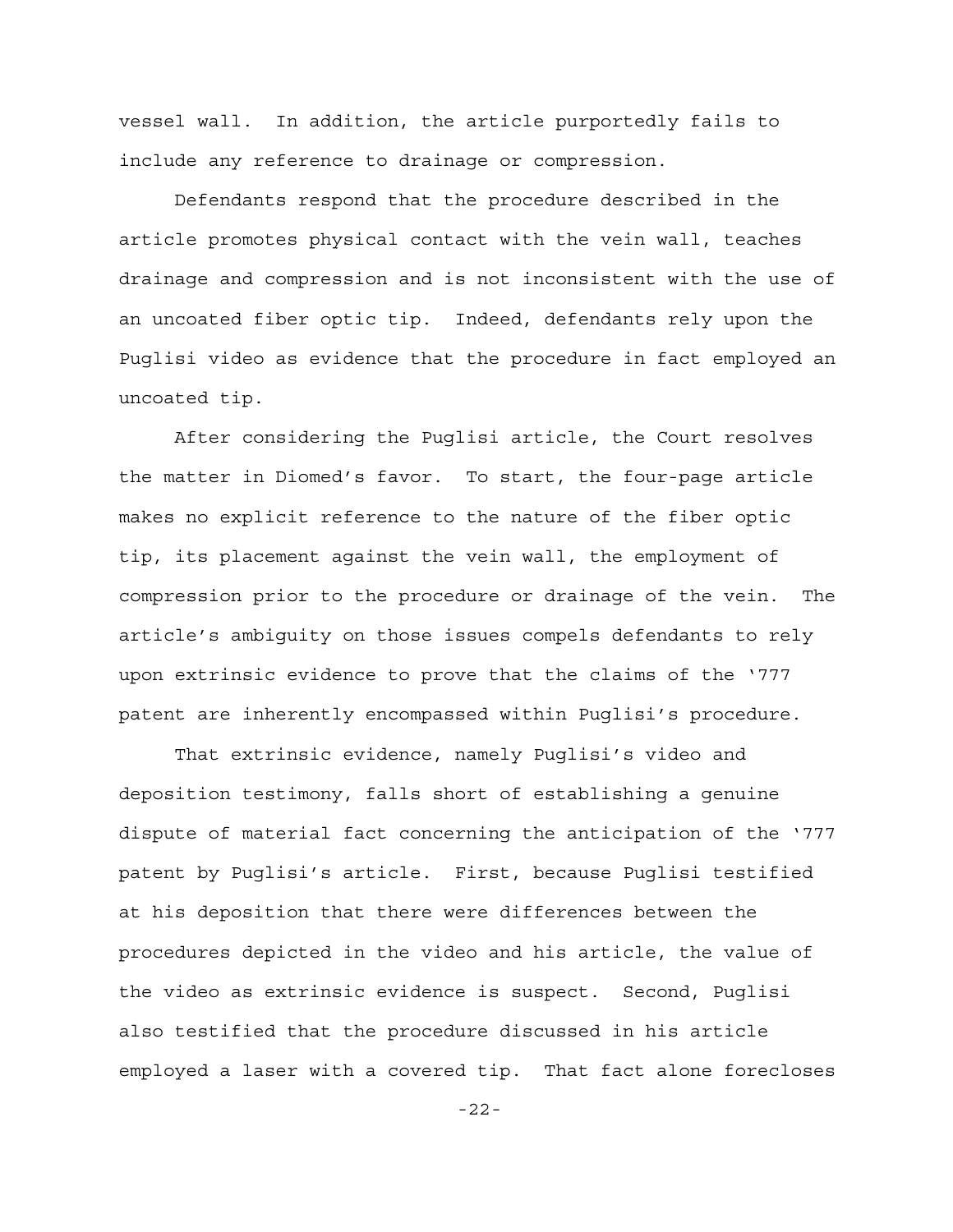anticipation of the '777 patent. Finally, although Puglisi's deposition testimony implied that physical contact between the fiber optic tip and blood vessel wall may have occurred during his procedure, there is insufficient evidence that such contact was an inherently necessary component thereof.

### **b. O'Reilly Article**

Diomed asserts that an article published by O'Reilly and others in 1982 entitled "Transcatheter Fiberoptic Laser Coagulation of Blood Vessels" did not anticipate the '777 patent because it did not disclose 1) contact between the laser tip and blood vessel wall, 2) compression and 3) drainage of blood. The four-page article describes a potential method of isolating intracranial aneurysms by means of transmitting laser energy intra-arterially. To describe the procedure, O'Reilly and his co-authors document experiments they performed on the central auricular arteries of rabbits.

Defendants make an effective argument that the procedure taught in the O'Reilly article employed a bare-tipped fiber. They are unable, however, to show evidence of deliberate and persistent contact between that fiber optic tip and the blood vessel wall. That the veins involved in the experiment were narrow and that blistering occurred as a result of the procedure is insufficient proof that deliberate physical contact was an inherently necessary component of O'Reilly's method.

-23-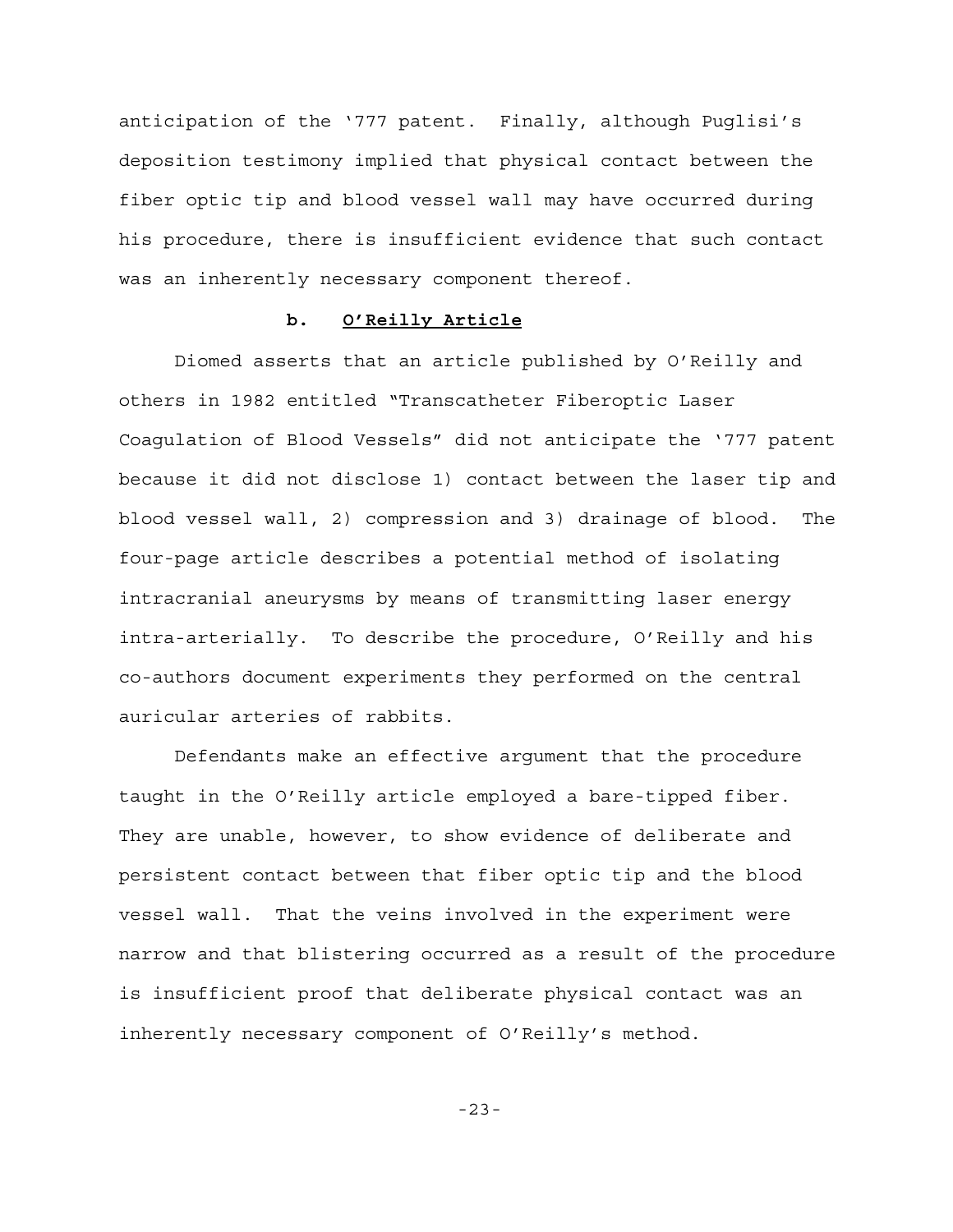Consequently, the Court concludes that the O'Reilly article did not anticipate the '777 patent.

#### **c. Farley '398 Patent**

U.S. Patent No. 6,033,398 ("the '398 patent"), granted to Farley and others in 2000, addresses a "method and apparatus for treating venous insufficiency using directionally applied energy". Diomed contends that the '398 patent does not support defendants' counterclaims because the fiber optic laser described therein was not bare-tipped and in fact, because of its particular construction, was incapable of making contact with a blood vessel wall. In addition, Diomed asserts that the patent fails to refer to the use of compression or drainage in conjunction with the laser.

Defendants dispute the contentions of Diomed, asserting that the '398 patent discloses use of an uncoated fiber tip, external manual compression, drainage and direct contact between the tip and vein wall. In response to plaintiff's assertion that the apparatus described in the '398 patent is incapable of achieving direct contact, defendants point out that the patent encompasses numerous forms of energy emission not all of which foreclose the possibility of direct contact.

Whether the '398 patent anticipated the '777 patent presents a closer question than the previously discussed examples of prior art. First, the '398 patent describes a

-24-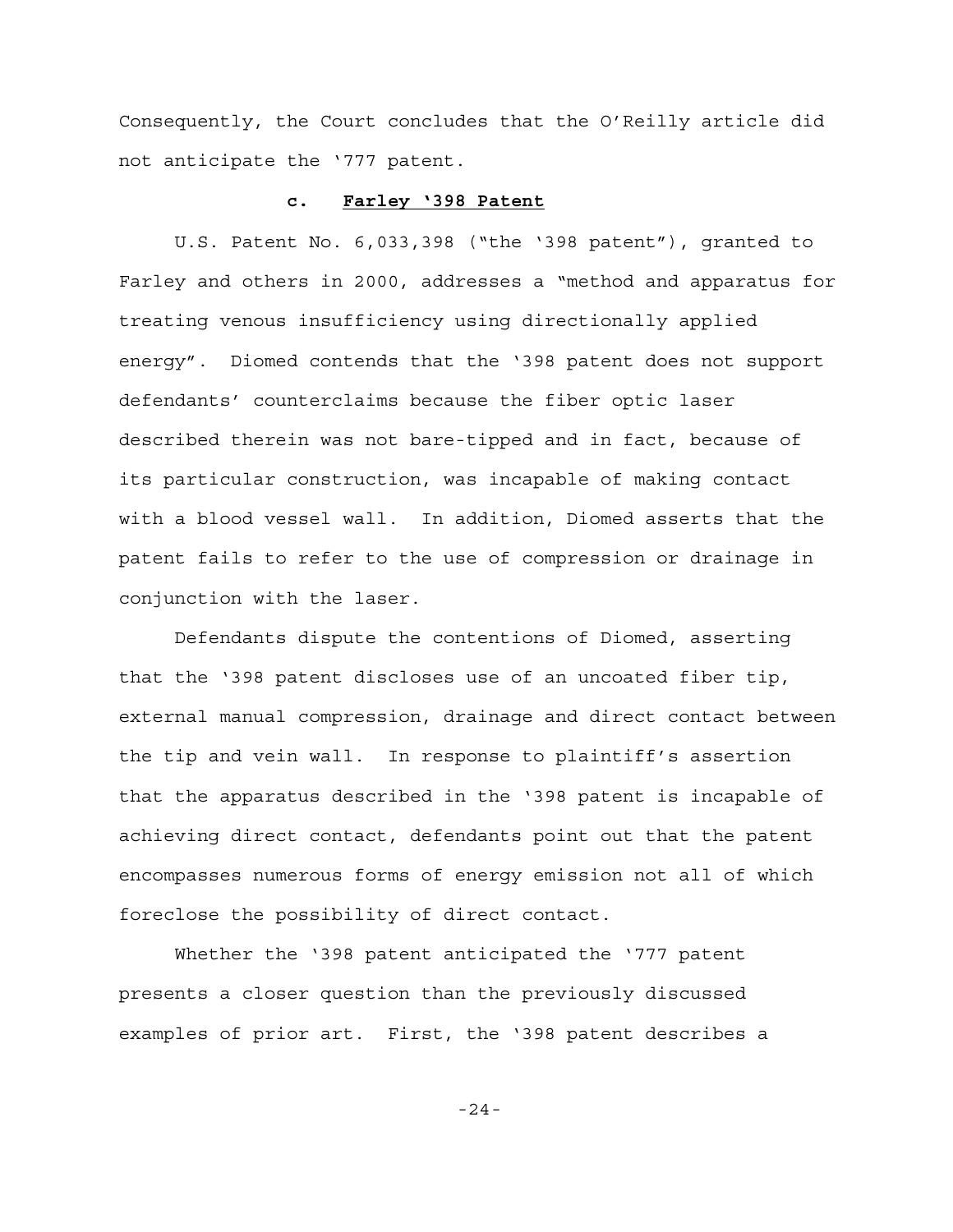procedure for treating varicose veins that is substantially similar, on its face, to the method encapsulated in the '777 patent. Farley's invention is described as follows:

A method for venous repair comprises the steps of introducing a catheter having a working end and means for applying energy located at the working end to a treatment site in the vein lumen; positioning the means for heating adjacent the treatment site in the vein lumen; directionally emitting energy from the means for heating to selectively heat the treatment site and cause shrinkage of venous tissue at the treatment site; and terminating the emission of energy from the means for heating after sufficient shrinkage to restore vein competency. ... In [one of several] aspect[s] of the invention, an optical energy source may be used to impart directional energy to selectively heat venous tissue.

Comparing the two patents more specifically, defendants make a cogent argument that external manual compression was disclosed in the '398 patent where it states that a "physician may palpate the vein into apposition with the electrodes to achieve good contact between the electrodes and the vein wall".

Defendants rest on weaker footing in other respects, however. Although some descriptions in the '398 patent support an inference that an uncoated laser tip could be used, that contention is undermined by the invention's deployment of a light-diffusing device and its pictorial representation of an apparatus with an uncoated section below a covered tip.

Furthermore, defendants fail to adduce sufficient evidence that the '398 patent teaches direct contact. Indeed, the description of the method reported in the '398 patent strongly suggests that no direct contact is to occur. The most pertinent

-25-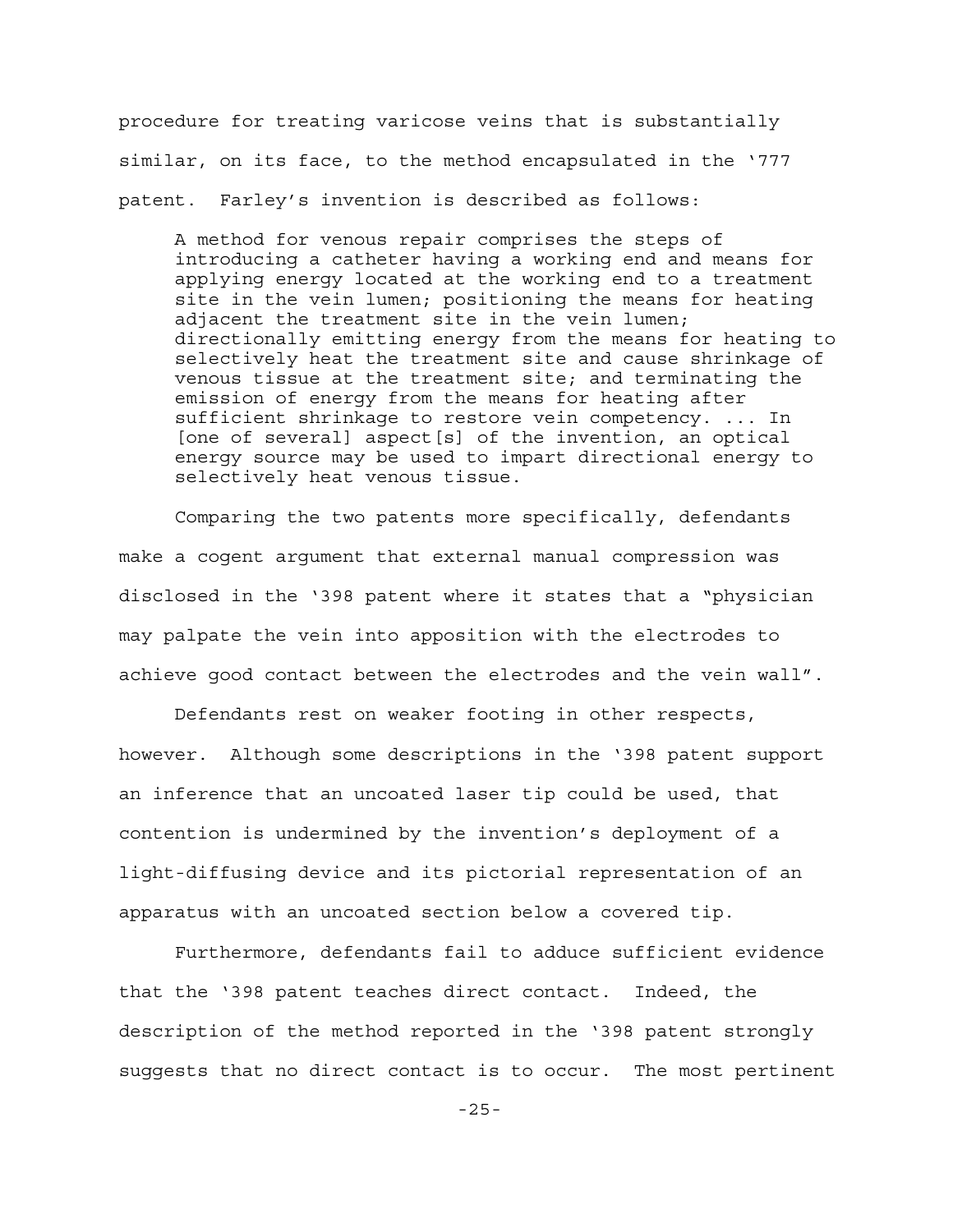paragraph of the '398 patent teaches a "directional" application of energy "toward" a blood vessel wall. Furthermore, one of the principal independent claims of the '398 patent speaks of placing the energy-emitting apparatus "adjacent the treatment site" in order to "directionally emit[] energy". Those descriptive terms, while not invariably inconsistent with a teaching of direct contact, imply the absence of such contact. Likewise, although the patent at one point refers to placement of the laser tip "in apposition with the vein wall", that statement does not approximate clear and convincing evidence of contact.

## **d. Farley '273 Patent**

Defendants also argue that U.S. Patent No. 6,638,273 ("the '273 patent") which was granted to Farley and others anticipated the '777 patent of Diomed. While conceding that the '273 patent does not expressly refer to direct physical contact between an uncoated laser tip and vein wall, defendants contend, nevertheless, that the patent inherently teaches that method. Furthermore, they assert that the '273 patent explicitly discloses external compression for the purpose of draining blood.

Diomed responds in a reply brief that defendants failed to disclose their reliance upon the '273 patent in various

-26-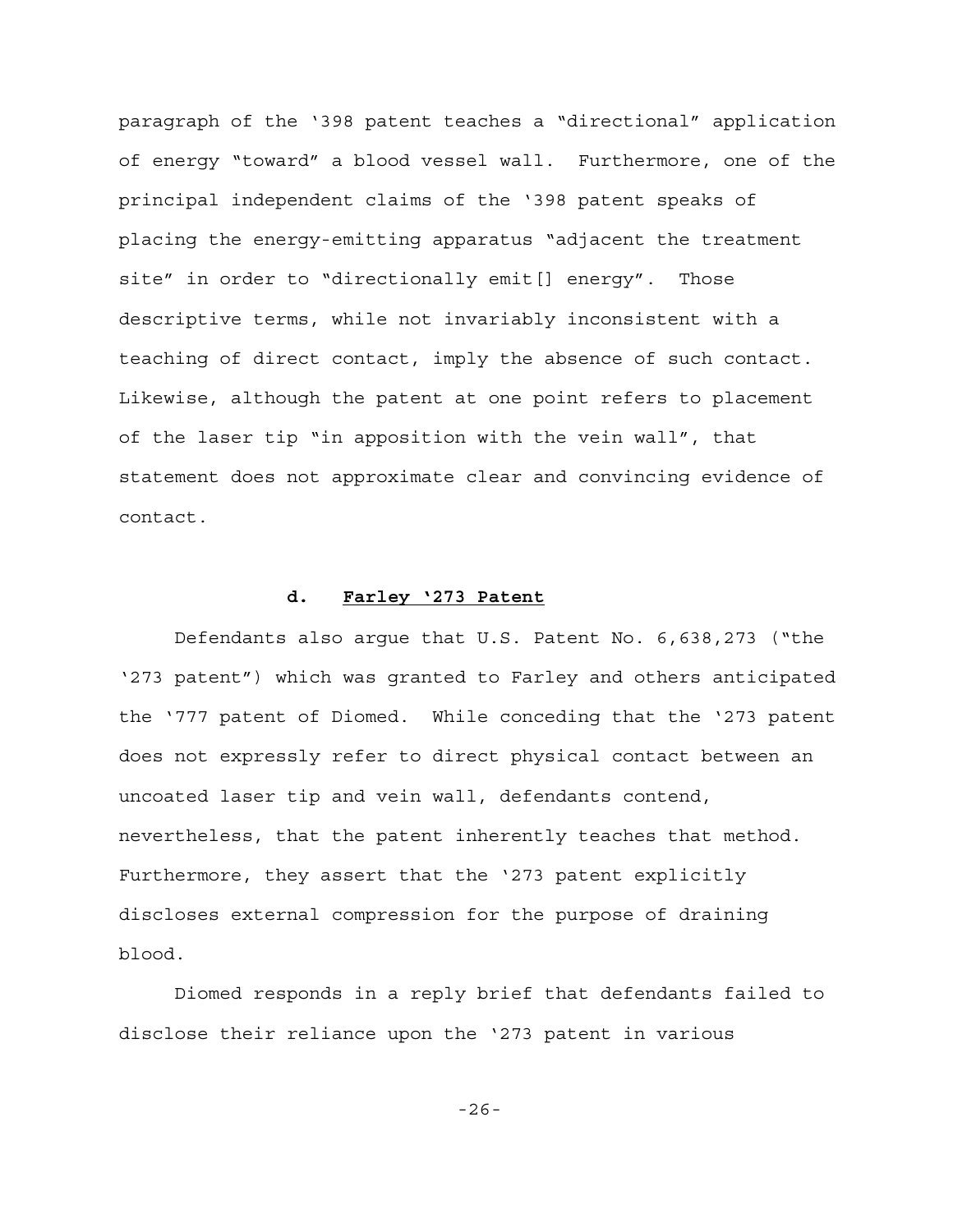discovery materials including interrogatory answers, depositions and their expert report. Thus, notwithstanding the merits of defendants' position, Diomed asserts that they should be foreclosed from relying upon the '273 patent. Diomed further disputes the merits of defendants' contentions, noting that the '273 patent does not disclose the use of any fiber optic line, let alone one with an uncoated tip. The Court, once again, is persuaded by Diomed's contention, especially in light of its independent observation that the '273 patent was applied for after the application date of plaintiff's patent.

#### **e. Mazza Video and Article**

Similar to its argument with respect to the Puglisi video, Diomed first contends that a video by Mazza should not be considered "prior art". The Court concurs for the reasons set forth above. There is no evidence that the Mazza video was reduced to print form in any fashion. Nor have defendants shown that the Mazza video represented knowledge and use of its contents by others in the United States.

Diomed contends that a 1993 article by Mazza and others entitled "The Use of Argon Laser in the Treatment of Idiopathic Varices in the Lower Limbs" did not anticipate or render obvious the '777 patent because it failed to disclose the use of a bare fiber optic tip which physically contacts a venous wall. Diomed asserts, in fact, that the article plainly depicts the use of a

-27-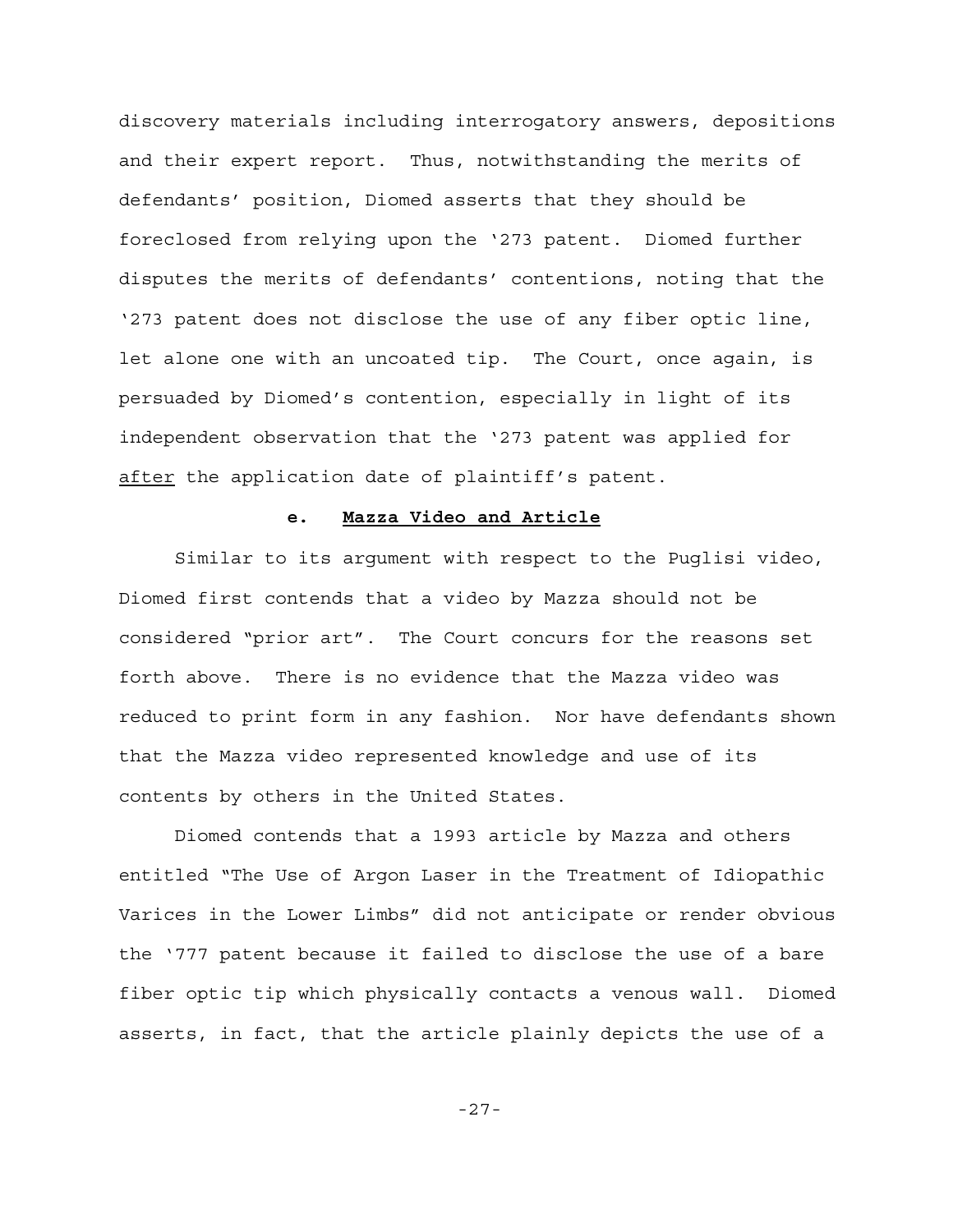metal-covered tip and makes no mention of compression or drainage.

In response, defendants do not suggest that the Mazza article anticipated the '777 patent. They contend, however, that its contents, in combination with other prior art, rendered Diomed's invention obvious. In support of that argument, they aver that the laser apparatus depicted in the Mazza article necessarily incorporates an uncoated section close to its tip and that, furthermore, the elements of contact, compression and drainage are all inherent in Mazza's procedure. With respect to the latter contention, defendants rely upon extrinsic evidence including the Mazza video and alleged similarities between the procedures of Mazza and Puglisi. For reasons that are set forth in more detail below, the Court concludes that the Mazza article did not render the '777 patent obvious.

### **f. Biegeleisen Article**

Finally, Diomed avers that a 1989 article by Biegeleisen entitled "Use of the venoscope for the treatment of varicose veins" did not anticipate the '777 patent because Biegeleisen's process entails use of an angioscope with a crystal tip rather than a laser. Furthermore, plaintiff contends that the article fails to disclose direct contact with the vessel wall, compression, drainage or any decrease in vessel diameter.

Defendants apparently concede that the Biegeleisen article

-28-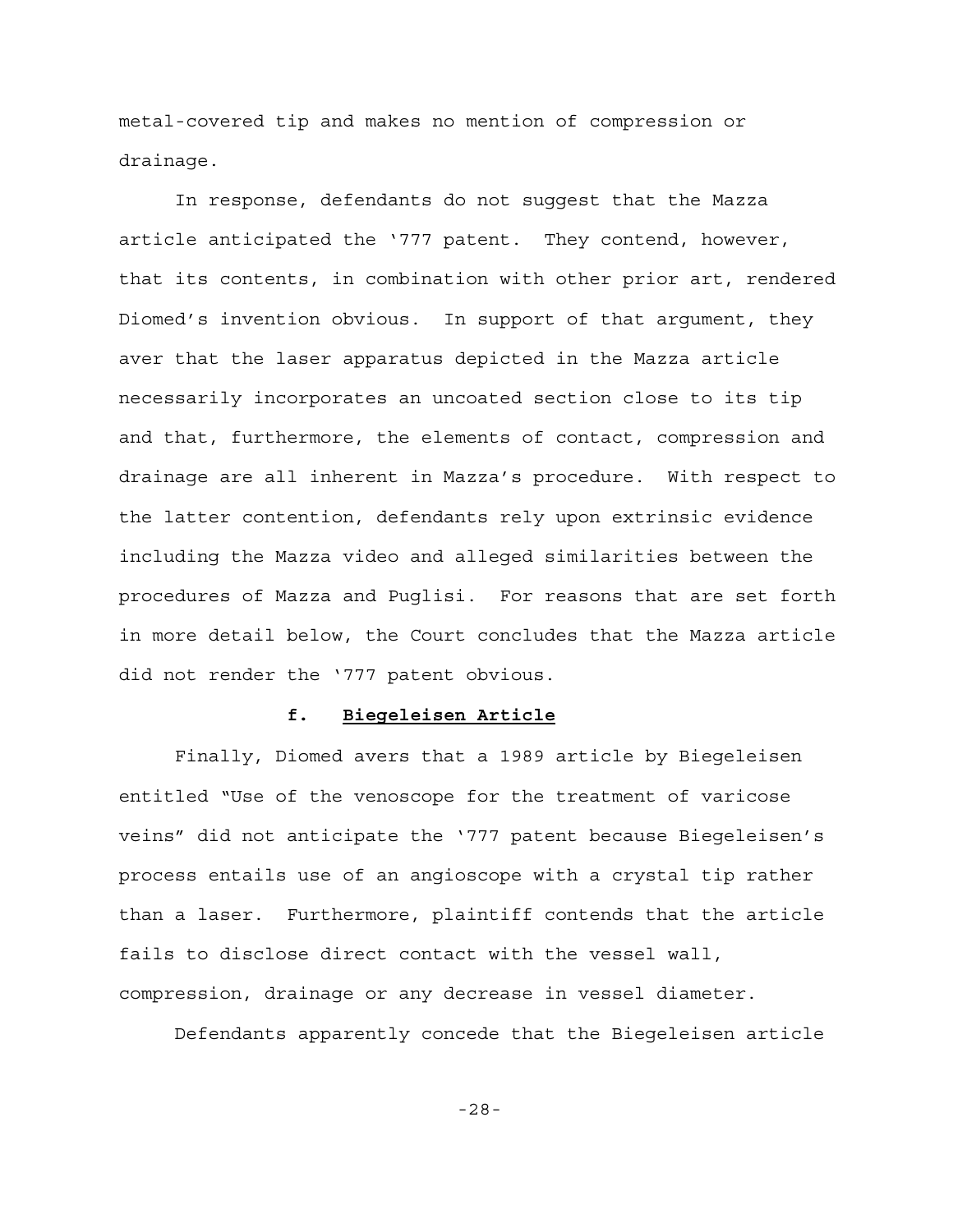did not anticipate the '777 patent but contend that the article is relevant to an analysis of obviousness. Asserting that the procedure described in the article inherently encompasses direct contact between a physical probe and the vessel wall, defendants maintain that it, in combination with other prior art references, rendered the '777 patent obvious.

The Court concludes that the Biegeleisen article provides scant support for defendants' argument. The only link between the Biegeleisen article and the '777 patent is one paragraph in the article which speculates that lasers might eventually be used "as a cauterizing agent" or "perhaps .... to restore the lumen of an obstructed vein". Those references do not demonstrate physical contact between a fiber optic line and a vessel wall as defendants contend.

## **g. Obviousness**

Notwithstanding the fact that the individual prior art references do not anticipate the '777 patent, defendants argue, in the alternative, that those references, in combination, rendered Diomed's invention obvious thereby precluding patentability under 35 U.S.C. § 103. Plaintiff challenges that claim in its motion for summary judgment, asserting that the subject matter of the '777 patent was not obvious because the prior art did not teach a number of claim limitations including direct contact between an uncoated fiber tip and blood vessel

-29-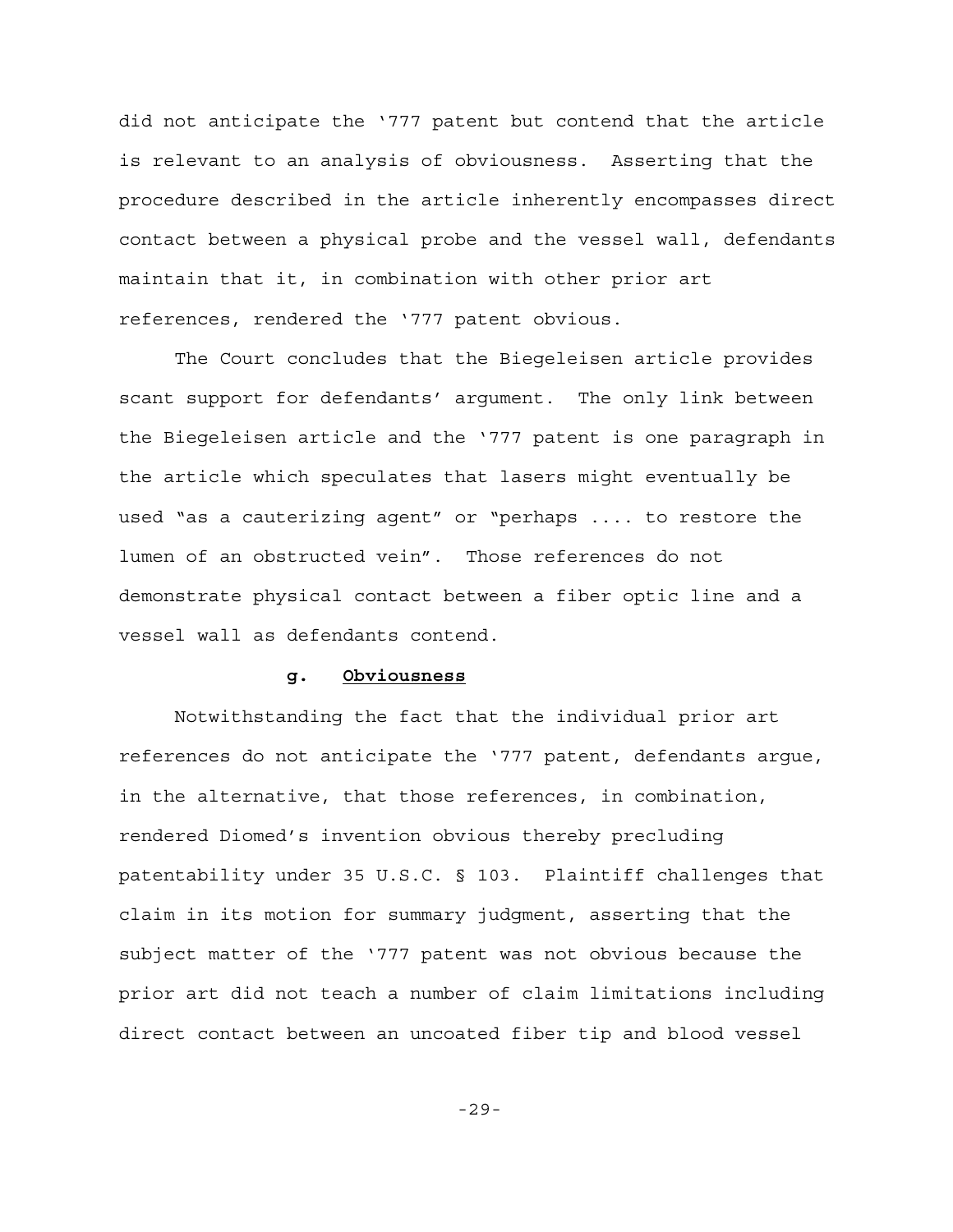wall, compression and drainage. Furthermore, Diomed asserts that defendants have failed to identify any motivation for combining the various teachings presented in the prior art references.

The Court declines to accept Diomed's argument that none of the elements of the '777 patent were disclosed in prior art references. For example, the laser described in the O'Reilly article is apparently uncoated at its tip and the laser apparatuses described in other prior art references depict an uncoated section near the tip which arguably could encourage the development and/or use of an uncoated tip. In addition, Farley's '398 patent refers to the possibility of manual external compression and a number of prior art references imply drainage of a vein at some point during the procedure.

Ultimately, however, the Court concludes that defendants are unable to carry their burden of proof on the issue of obviousness. None of the prior art references disclosed, expressly or inherently, direct physical contact between the laser apparatus and vein wall. Furthermore, defendants do not offer sufficient evidence of motivation to combine the prior references. No evidence is proffered, whether through the prior references themselves or otherwise, indicating that one skilled in the art would be inspired to develop Diomed's patented method in response to the then-current state of varicose vein treatment. A "hindsight combination of components selectively

-30-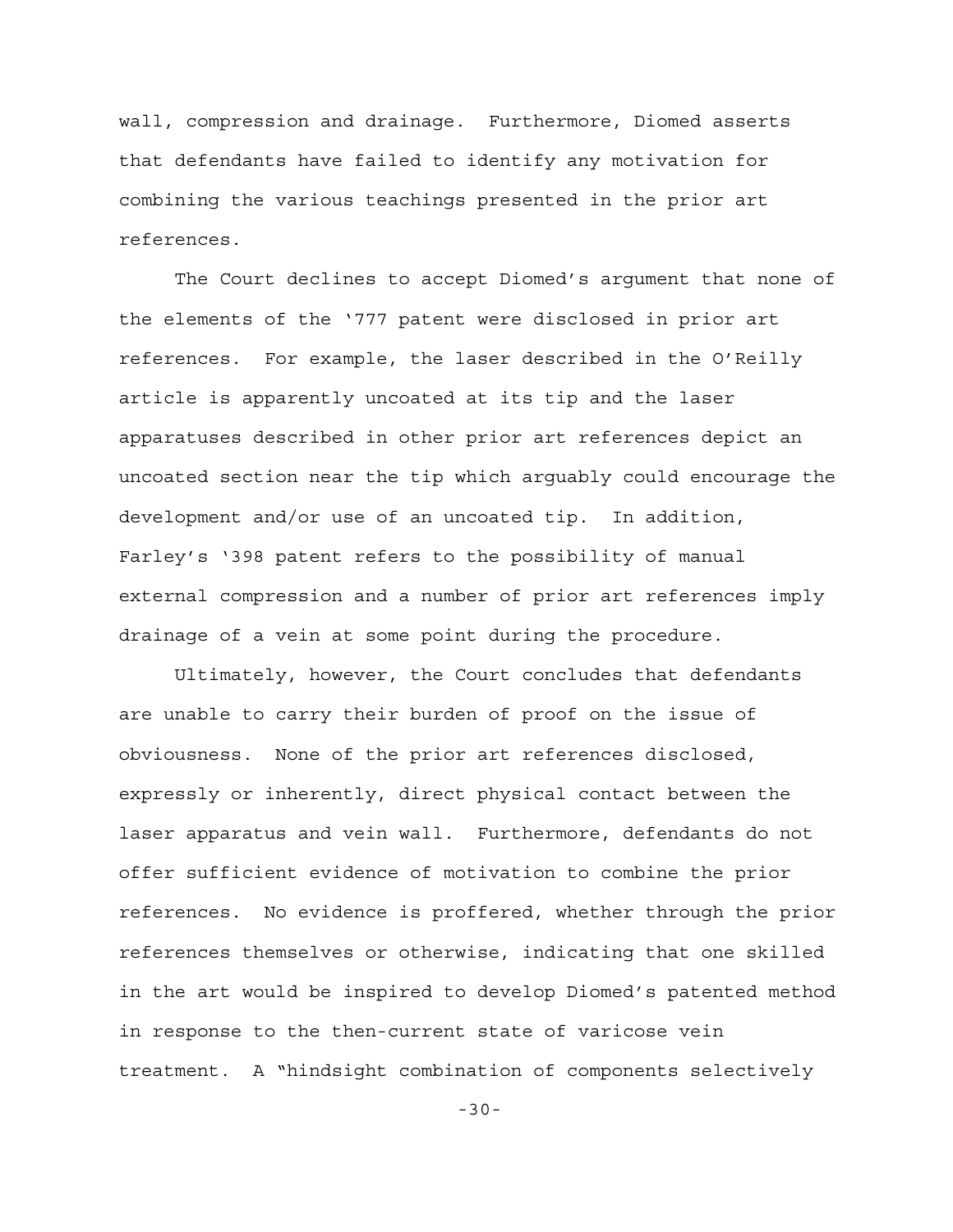culled from the prior art" is not enough. Crown Operations Int'l, 289 F.3d at 1376 (quoting ATD Corp. v. Lydall, Inc., 159 F.3d 534, 546 (Fed. Cir. 1998)) (internal quotation marks omitted).

## **B. Enforceability**

Defendants also contend that Diomed is foreclosed from enforcing the '777 patent on account of its inequitable conduct. They allege in their counterclaims that plaintiff purposefully refrained from disclosing to the U.S. Patent & Trademark Office ("PTO") three prior art references that bore upon the PTO's patentability decision, namely, the articles by Puglisi, O'Reilly and Biegeleisen discussed above.

## **1. Legal Principles**

PTO regulations impose a duty upon patent applicants to disclose "all information known ... to be material to patentability". 37 C.F.R. § 1.56. The PTO will not grant a patent where "fraud on the [PTO] was practiced or attempted or the duty of disclosure was violated through bad faith or intentional misconduct". Id.

Material information is that which is, in pertinent respect to this case,

not cumulative to information already of record or being made of record in the application, and ... establishes, by itself or in combination with other information, a prima facie case of unpatentability of a claim ....

Id. A prima facie case is established when the information

-31-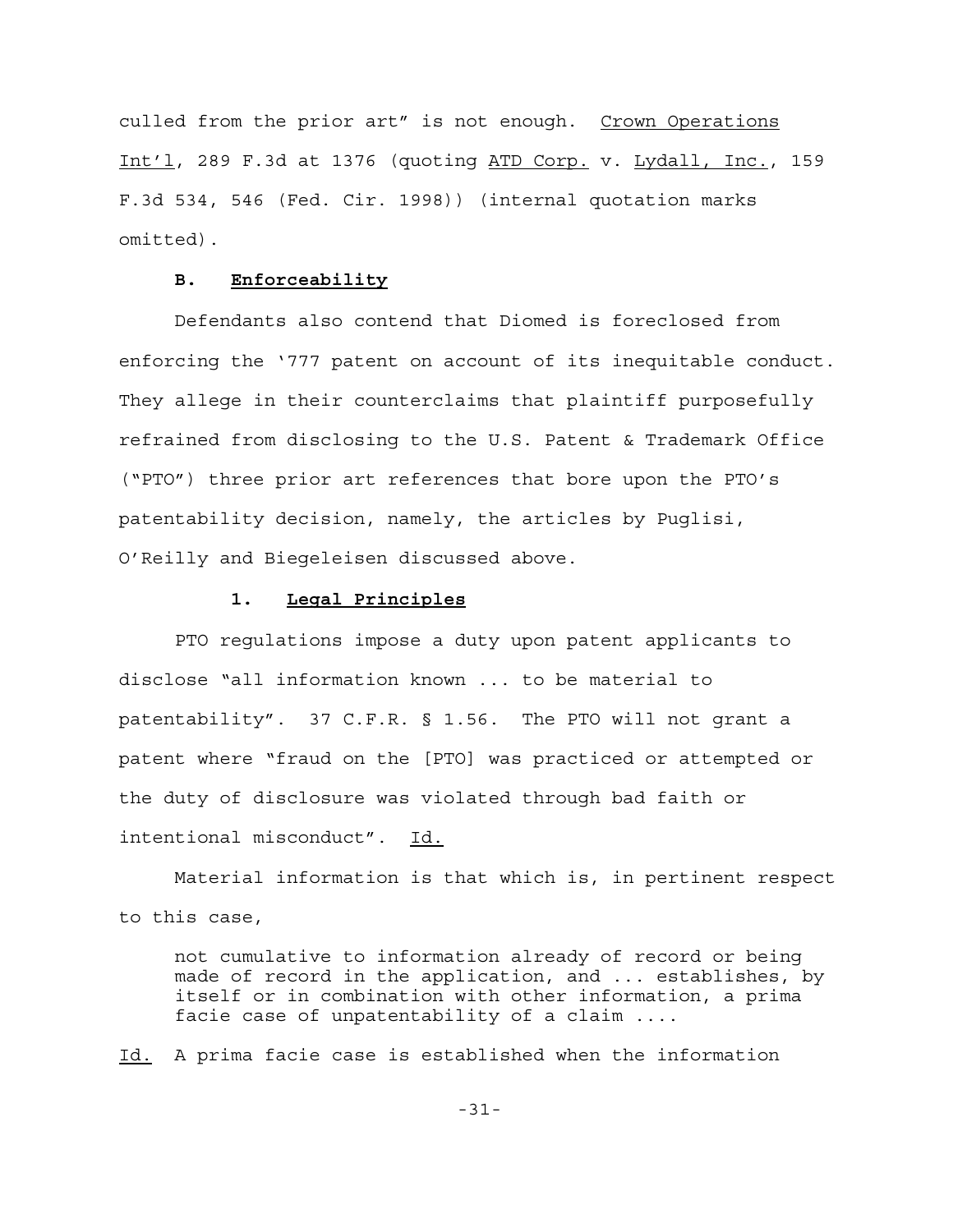"compels a conclusion that a claim is unpatentable" under a preponderance of the evidence standard where each term in the claim is construed as broadly as the specification permits and no consideration is given to any evidence in support of a contrary conclusion of patentability. Id. Although assessments of validity and enforceability may entail overlapping issues, a determination of validity does not foreclose the possibility of unenforceability. See Agfa Corp. v. Creo Products Inc., 451 F.3d 1366, 1372 (Fed. Cir. 2006).

The definition of materiality set forth in § 1.56 is not exclusive. The Federal Circuit Court of Appeals recently held that the subject PTO regulation did not supplant other definitions of materiality including:

- 1) the "reasonable examiner" standard, i.e., whether "a reasonable examiner would have considered such prior art important in deciding whether to allow the patent application";
- 2) the objective "but for" standard under which no patent would have been issued had the misrepresentation not been made;
- 3) the subjective "but for" standard under which the particular examiner approved the application where he or she would otherwise have denied it had an accurate disclosure been made; and
- 4) the "but it may have" standard under which the patent examiner may have been influenced by the misrepresentation when considering the application.

Digital Control Inc. v. Charles Mach. Works, 437 F.3d 1309, 1314-15 (Fed. Cir. 2006) (quoted cases, citations and internal quotation marks omitted). To prevail on a claim of inequitable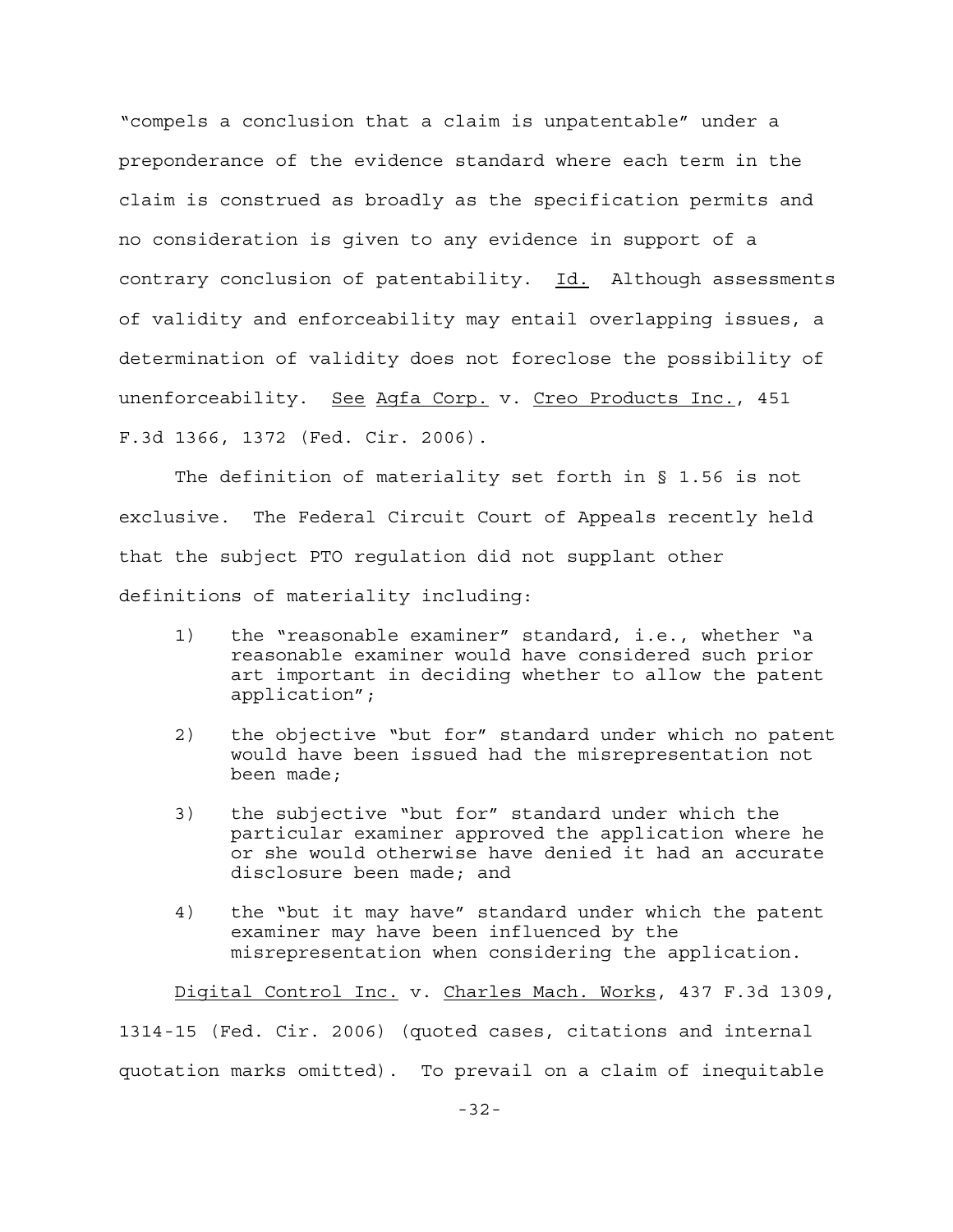conduct, the claimant must prove by clear and convincing evidence that the applicant intentionally withheld, or affirmatively misrepresented, material information with the purpose of misleading or deceiving the patent examiner. Id. at 1313 (citations omitted). Once the claimant has proved "a threshold level of materiality and intent", the court is to balance those elements against each other, "with a greater showing of one factor allowing a lesser showing of the other". Id. (quoting Union Pac. Res. Co. v. Chesapeake Energy Corp., 236 F.3d 684, 693 (Fed. Cir. 2001)) (internal quotation marks omitted).

Although a claim of patent unenforceability due to inequitable conduct is not entitled to be tried to a jury, the elements of intent and materiality are oftentimes too factintensive to merit a decision on summary judgment. Ulead Sys., Inc. v. Lex Computer & Mgmt. Corp., 351 F.3d 1139, 1146 (Fed. Cir. 2003) (citation omitted). Nevertheless, summary judgment is warranted where the movant fails to offer evidence from which a reasonable fact-finder, indulging all inferences in the movant's favor, could find materiality and intent by clear and convincing evidence. Abbott Labs. v. TorPharm, Inc., 300 F.3d 1367, 1379 (Fed. Cir. 2002) (citation omitted).

## **2. Analysis**

Although defendants initially alleged that the inventors of

-33-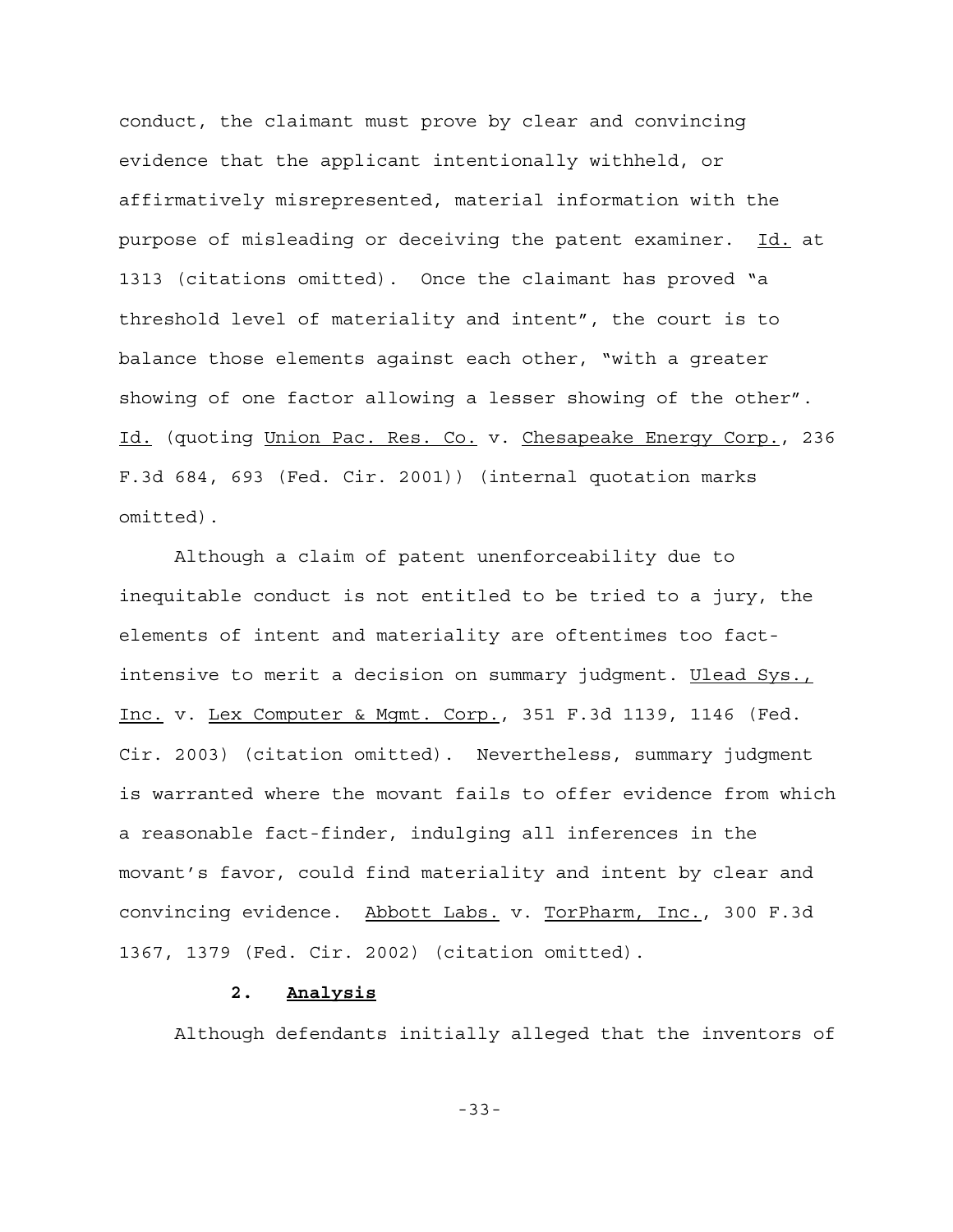the '777 patent unlawfully misled the PTO by failing to disclose the Biegeleisen and Puglisi papers discussed above, defendants have declined to press those allegations in the absence of evidence that the inventors of the '777 patent were aware of the Biegeleisen and Puglisi references. Consequently, the strength of defendants' inequitable conduct counterclaim rests solely upon plaintiff's failure to disclose the O'Reilly article. While the issue presents a close question in some respects, the Court finds that the weakness of defendants' contentions precludes a decision in their favor. Considering defendants' meager evidence of both intent and materiality, a reasonable fact-finder could not deduce clear and convincing proof of inequitable conduct.

As indicated above, the O'Reilly article addressed experiments performed on the auricular arteries of rabbits which offered a potential treatment for brain aneurysms in humans. The authors of the article transmitted laser energy intraarterially by means of a fiber optic line threaded through a catheter. By emitting a particular range of energy, the researchers caused coagulation in the targeted blood vessels.

It is undisputed that Dr. Min, one of the inventors of the '777 patent, knew of the O'Reilly article. Diomed contends that the nondisclosure of that article to the PTO, despite Dr. Min's knowledge of it, is insufficient to imply an intent to deceive. Plaintiff asserts, moreover, that the O'Reilly article is

-34-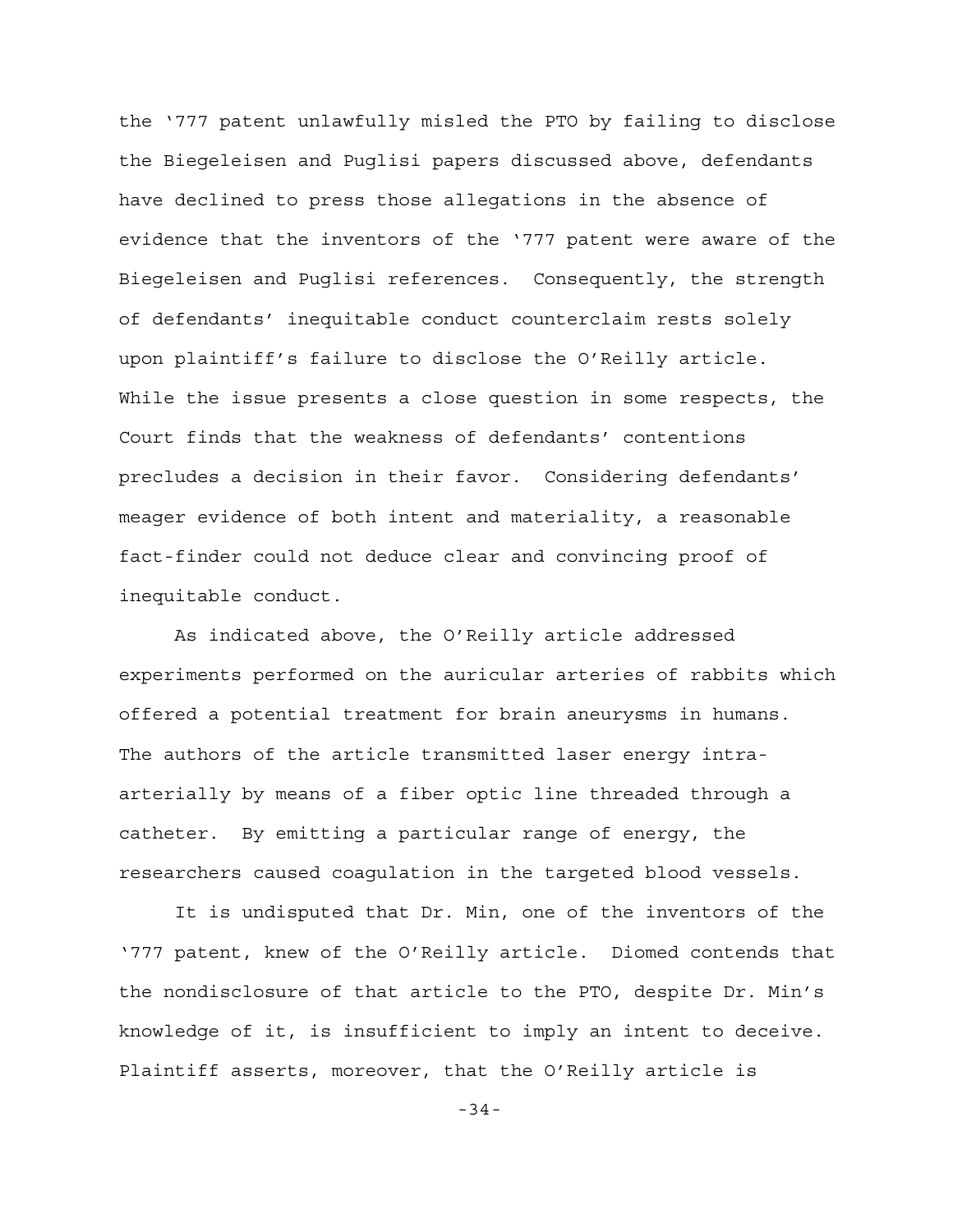immaterial because it was cumulative of the prior art of record and failed to include three principal claim limitations (i.e., contact, compression and drainage) present in the '777 patent.

Relying upon the report and declaration of an expert, defendants dispute the contentions of Diomed. They assert, first, that Dr. Min's intent to mislead the PTO may be inferred but they fail to adduce a supportable factual basis for that contention apart from the simple fact that Dr. Min knew of the reference and did not disclose it. Defendants contend, nevertheless, that the scant evidence of intent to mislead is counterbalanced by a strong showing of materiality.

Even though the O'Reilly article did not anticipate the '777 patent, defendants allege that it disclosed significant teachings which were not encompassed by prior art references of record. They correctly point out that, under the broad standard of materiality, a reference may be material even where it would not bar patentability. Here, they assert that the procedure described by O'Reilly contained elements which were not present in two references disclosed to the PTO, namely the "Trelles" and "Goldman" patents.

A chart created by AngioDynamics' expert compares the teachings of the Trelles, Goldman and O'Reilly references. That chart indicates that the significant teaching of O'Reilly was present in either Trelles or Goldman with the exception of one issue, that is, the location of the laser-emitting section of

-35-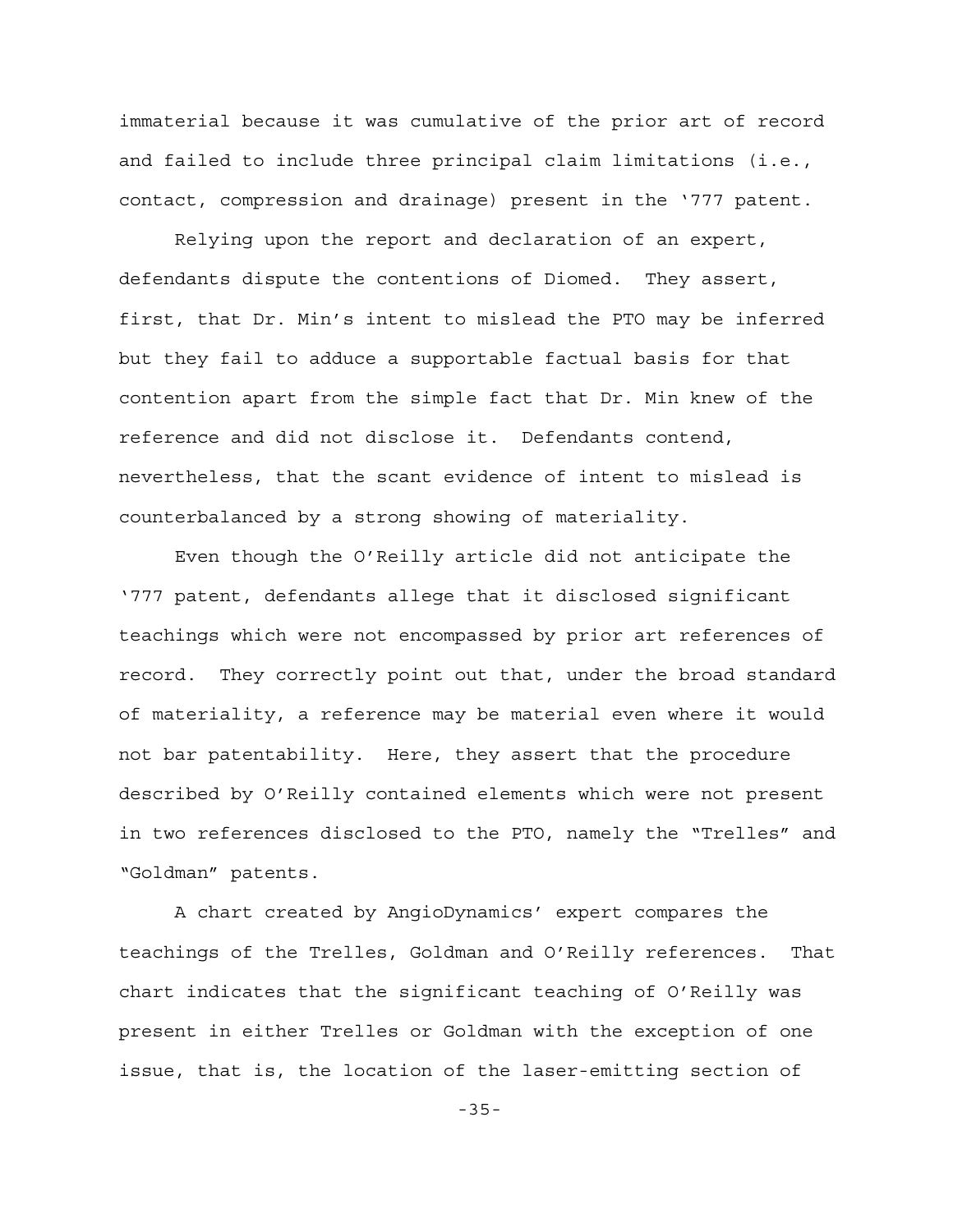the treating apparatus. There is strong evidence that the O'Reilly procedure transmitted energy through an uncoated fiberoptic tip. In contrast, the Goldman procedure transmitted energy through a needle and the Trelles procedure apparently transmitted energy through a "side firing probe".

The Court determines that the single discrepancy between the O'Reilly, Goldman and Trelles references is not enough to sustain defendants' argument. Defendants analogize the present case to one in which a circuit court upheld a lower court's finding of materiality where the nondisclosed reference 1) included a combination of elements that were encompassed by separate references of record, 2) contained pertinent features that exceeded the prior art of record, 3) had been considered by the applicant, in a foreign patent application, to be the most relevant piece of prior art in existence and 4) was considered to be material by patent examiners in other countries. See Molins PLC v. Textron, Inc., 48 F.3d 1172, 1180 (Fed. Cir. 1995). Although this case is not entirely dissimilar to the Molins case, the nondisclosure of the O'Reilly article is clearly distinguishable from the situation in Molins and does not warrant a determination of materiality.

# **IV. Cross-Motions for Summary Judgment with Respect to Infringement**

Diomed asserts that it is entitled to summary judgment against both AngioDynamics and VSI on the grounds that each has

-36-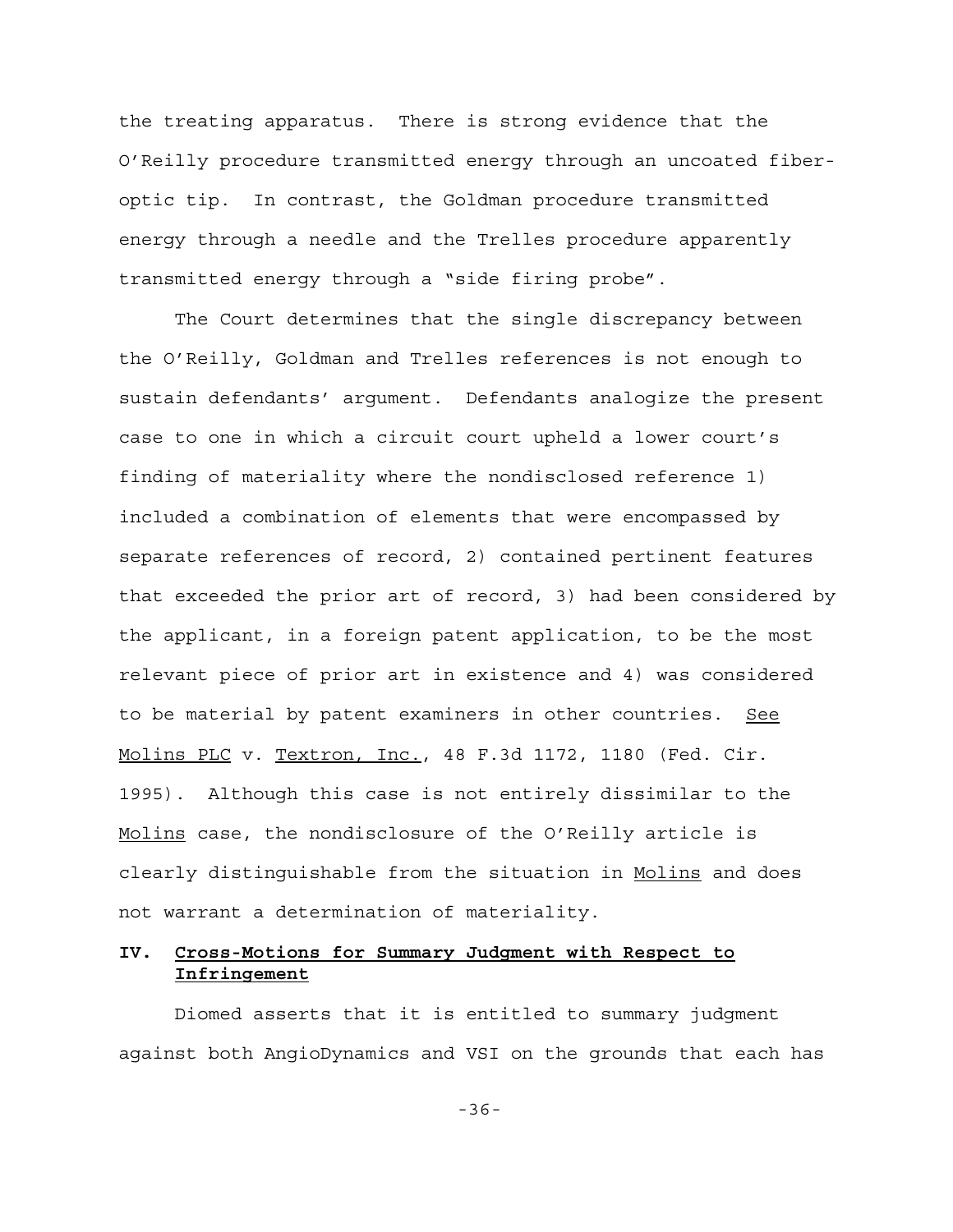actively induced and contributed to infringing conduct in violation of 35 U.S.C. §§ 271(b) and (c). Defendants contest those claims and contend that the evidence, in fact, entitles each to a declaration of non-infringement. Because the record discloses numerous disputes of material fact concerning whether defendants' products infringe the '777 patent and defendants' intent with respect to the use of those products, the Court will deny all of the parties' motions with respect to infringement.

## **A. Motion of Diomed**

To prove that one has "actively induce[d] infringement of a patent" under § 271(b),

the patentee must show, first that there has been direct infringement, and second, that the alleged infringer knowingly induced infringement and possessed specific intent to encourage another's infringement.

Cross Med. Prods., 424 F.3d at 1312 (quoting MEMC Elec.

Materials, Inc. v. Mitsubishi Materials Silicon Corp., 420 F.3d

1369, 1378 (Fed. Cir. 2005)) (internal quotation marks omitted).

Persons may be liable for contributory infringement under

§ 271(c), as pertinent in this case, where they sell an

apparatus for use in practicing a patented process, constituting a material part of the invention, knowing the same to be especially made or especially adapted for use in an infringement of such patent, and not a staple article or commodity of commerce suitable for substantial noninfringing use.

35 U.S.C. § 271(c). To prevail on a claim of contributory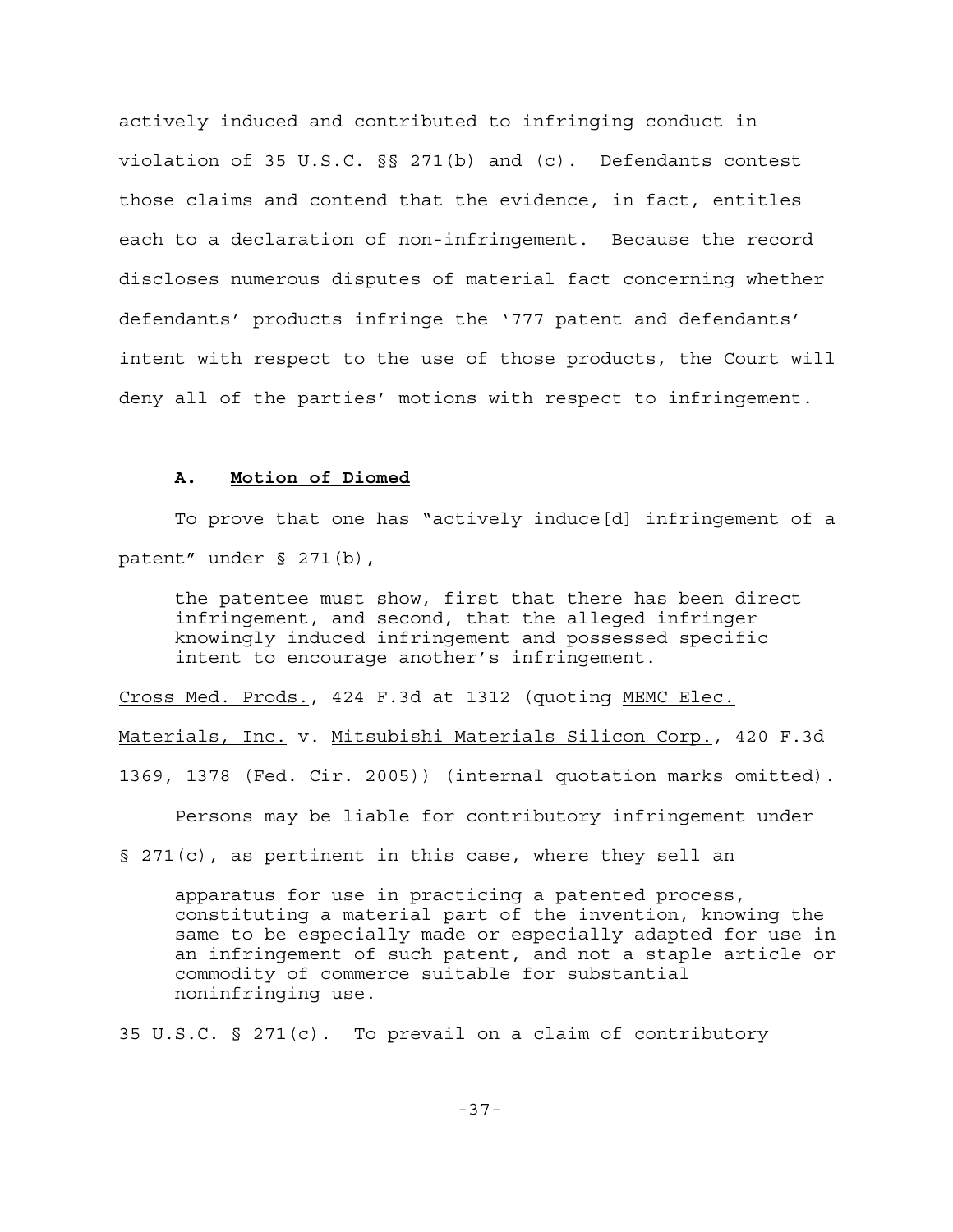infringement, the plaintiff must prove direct infringement, that the defendant knew of the patent and of the infringing use of its own product and that the defendant's product lacks a substantial non-infringing use. Cross Med. Prods., 424 F.3d at 1312 (citing Golden Blount, Inc. v. Robert H. Peterson Co., 365 F.3d 1054, 1061 (Fed. Cir. 2004)).

Because defendants' alleged liability depends upon a finding of direct infringement, the Court's analysis begins there. Determining whether a patent has been directly infringed entails two steps: first, construction of the claim, and second, comparison of that claim with the accused process or device. Applied Med. Res. Corp. v. U.S. Surgical Corp., 448 F.3d 1324, 1332 (Fed. Cir. 2006) (citation omitted). As related above, Judge Stearns construed Claim 9 in the '777 patent as encompassing 1) insertion of a fiber optic line, uncoated at its tip, into a vein, 2) deliberate contact between that fiber optic tip and the blood vessel wall and 3) maintenance of such physical contact during the emission of laser energy in order to decrease the vessel's diameter.<sup>3</sup> With claim construction complete, the Court turns to comparing that claim with the challenged procedures of defendants.

<sup>3</sup> Because independent Claim 9 is the broadest claim for which Diomed alleges infringement, if defendants are found not to have infringed that claim, they cannot be found to have infringed narrower and dependent claims. See Wolverine World Wide, Inc. v. Nike, Inc., 38 F.3d 1192, 1199 (Fed. Cir. 1994) (citation omitted).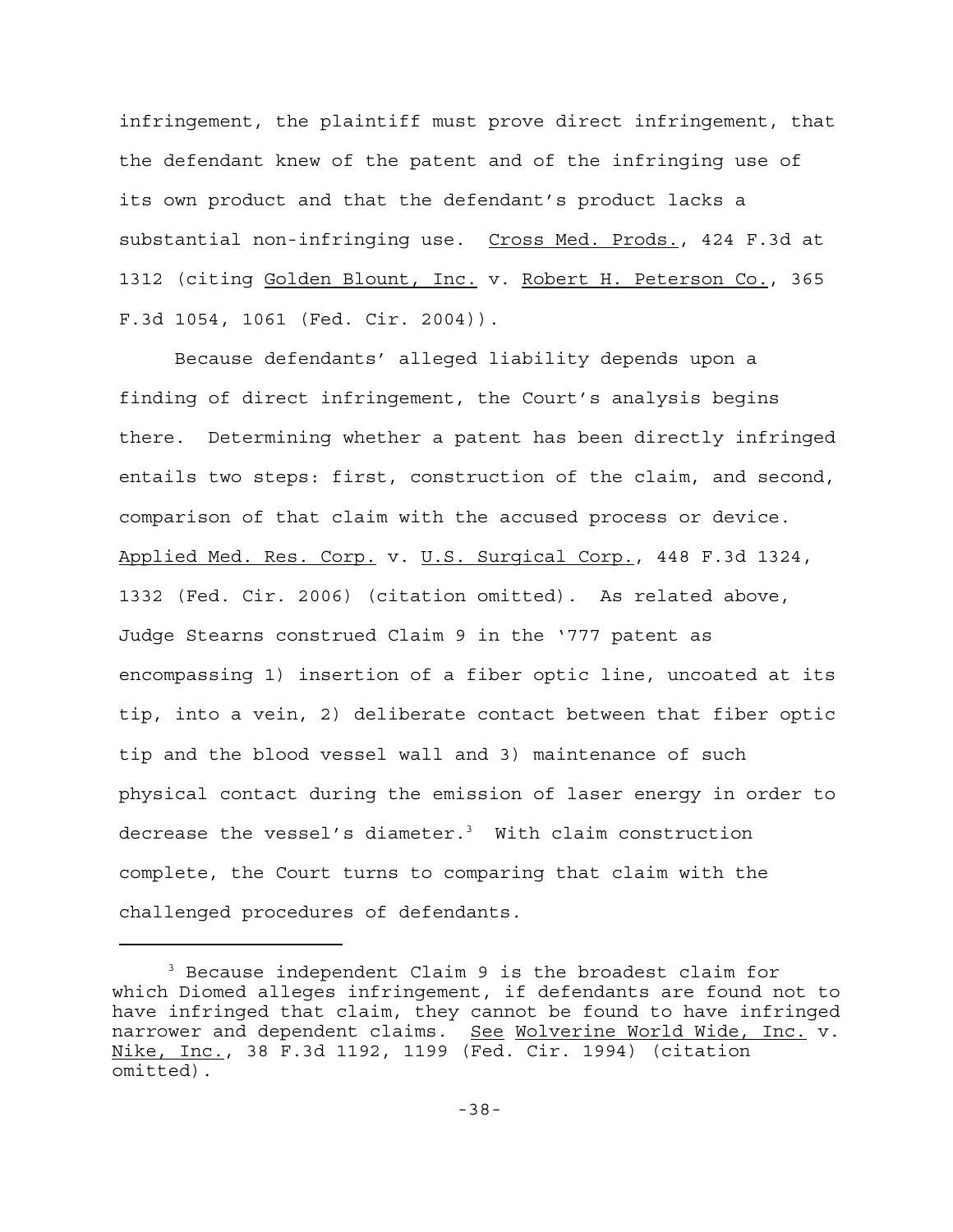Diomed's case relies heavily on circumstantial evidence which may be used to support a claim of infringement. Golden Blount, Inc. v. Robert H. Peterson Co., 438 F.3d 1354, 1362 (Fed. Cir. 2006) (citation omitted). Its position can be summarized as follows. First, Diomed asserts that various written assertions and videos relating to defendants' products demonstrate that those products rely upon the very teachings set forth in the '777 patent, especially the critical elements of compression and direct contact between the laser tip and blood vessel wall. Second, Diomed avers that compression and contact inevitably result from the procedures taught by defendants. Plaintiff argues that it is irrelevant, therefore, whether defendants instruct their doctor-customers to avoid contact because performance of the accused procedures invariably results in such contact. Third, Diomed contends that endovenous laser treatment of varicose veins is effective only if contact is established between the laser and the vessel wall thereby implying that contact is an element of defendants' products. Diomed points to histological studies in support of that contention.

After setting forth its case for direct infringement, Diomed argues that defendants' marketing, post-sale support, "instructions for use" and design of their products render them liable for actively inducing and contributing to infringement of the '777 patent. Furthermore, based upon its contention that

-39-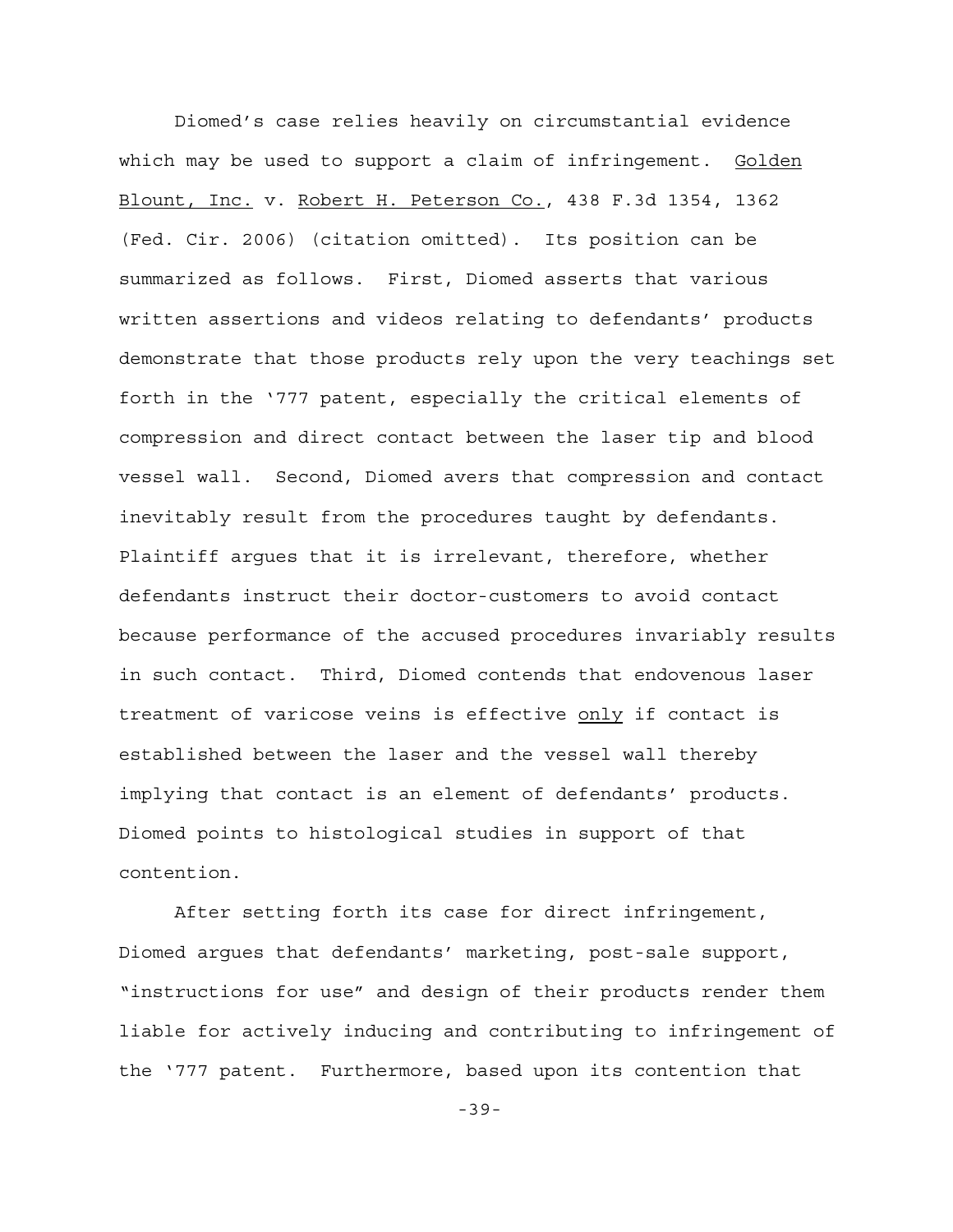contact is the sine qua non of effective endovenous laser treatment, Diomed asserts that defendants' products lack substantial non-infringing uses.

Defendants' responses raise genuine issues of material fact that preclude an award of summary judgment to Diomed. First, both defendants offer evidence that their products rely not upon direct contact, as Diomed alleges, but rather upon "circumferential heating". AngioDynamics argues that much of Diomed's evidence is speculative or taken out of context and both defendants dispute the contention that direct contact is the only effective means of treating varicose veins intravenously by laser. Similarly, they challenge Diomed's proposition that compression and contact inevitably result from the use of their products.

Second, defendants contest plaintiff's proof of infringement with respect to the third step of Claim 9, i.e., that physical contact between the laser tip and vessel wall be "maintained" during laser emission. The Court is persuaded that the evidence of infringement relating to the maintenance of contact is subject to varying interpretations that preclude summary judgment for Diomed.

On the one hand, plaintiff suggests that persistent contact between the laser tip and the vein wall can be inferred from the proper use of defendants' products. As discussed above with respect to the initial physical contact between the laser and

-40-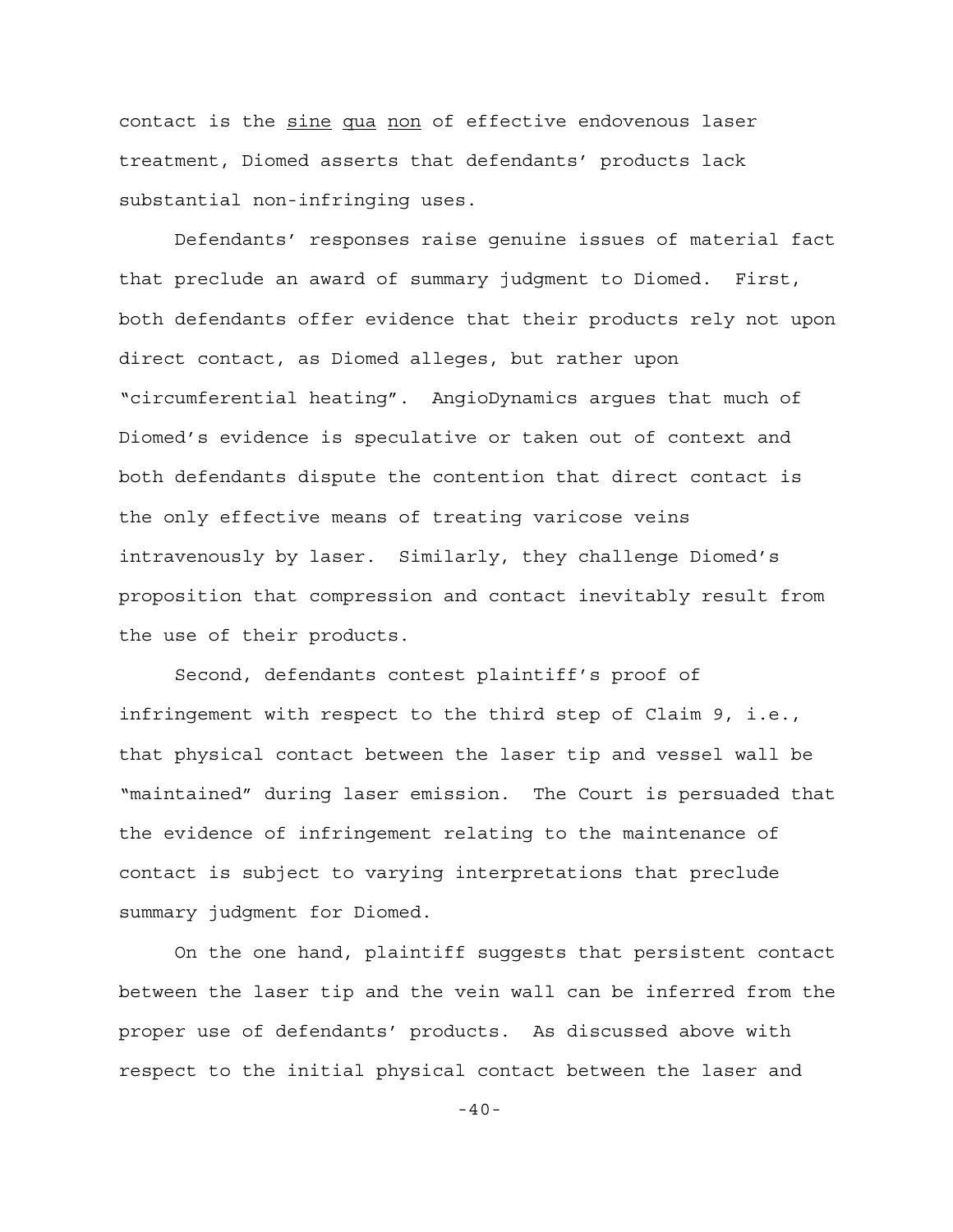venous wall, defendants dispute that contention. On the other hand, Diomed also asserts that Judge Stearns' construction of Claim 9, in which he determined that the claim requires "maintaining ... physical contact with the vessel wall", is consistent with a claim of infringement "even if there [are] moments when the fiber tip [is] not in contact with the vein wall". In that same vein (pun intended), Diomed argues that, even if defendants' products do not obligate persistent contact between the laser tip and the vessel wall, the functional equivalent occurs when the material which clads the lasers used by defendants' customers degrades from the high temperature of the laser source thereby "uncoating" the side of the laser and causing contact to be "maintained" between the laser and the vessel wall.

Defendants disagree with plaintiff's interpretation of the "maintaining contact" requirement and dispute the conclusions that Diomed draws. Their responses raise genuine factual disputes that undermine the contentions espoused in Diomed's principal memorandum and reply brief. Consequently, genuine issues of material fact remain as to whether 1) defendants promote contact as an essential component of the treatment encompassed by their products, 2) the use of tumescent anesthesia, as recommended by those products, invariably results in contact, 3) the third step of Claim 9 may be infringed even though contact between the laser tip and vessel wall is

-41-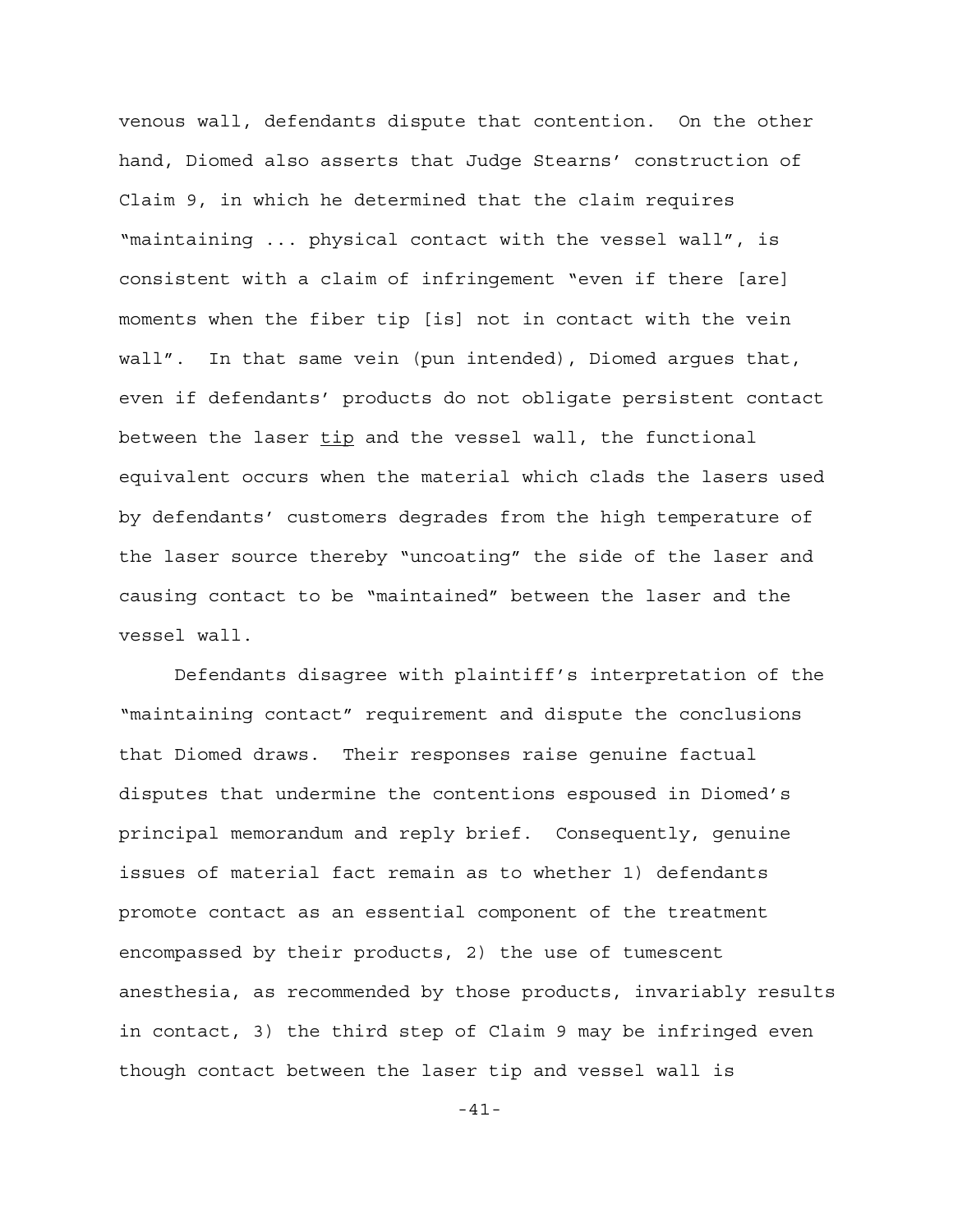momentarily lost and 4) the coated section of lasers used with defendants' products decomposes so as to facilitate a larger area of contact. Because the foregoing disputes involve Diomed's proof of direct infringement, the Court need not address issues specifically relating to inducement and contributory infringement.

## **B. Motions of AngioDynamics and VSI**

AngioDynamics and VSI have each filed cross-motions for partial summary judgment against Diomed, claiming to be entitled to declarations of non-infringement. Each avers that the undisputed facts show no evidence of direct infringement or of inducement to infringe.

As discussed in the preceding section, defendants dispute plaintiff's proposition that the mere use of tumescent anesthesia inevitably causes contact between the laser tip and blood vessel wall. Both defendants report that the physicians who follow Diomed's procedure, in contrast to their own customers, employ techniques such as manual compression in addition to tumescent anesthesia in order to ensure contact between the laser tip and the blood vessel wall. Defendants suggest that contact is, therefore, neither easily nor necessarily established by the use of tumescent anesthesia alone.

Defendants further suggest that the use of tumescent

-42-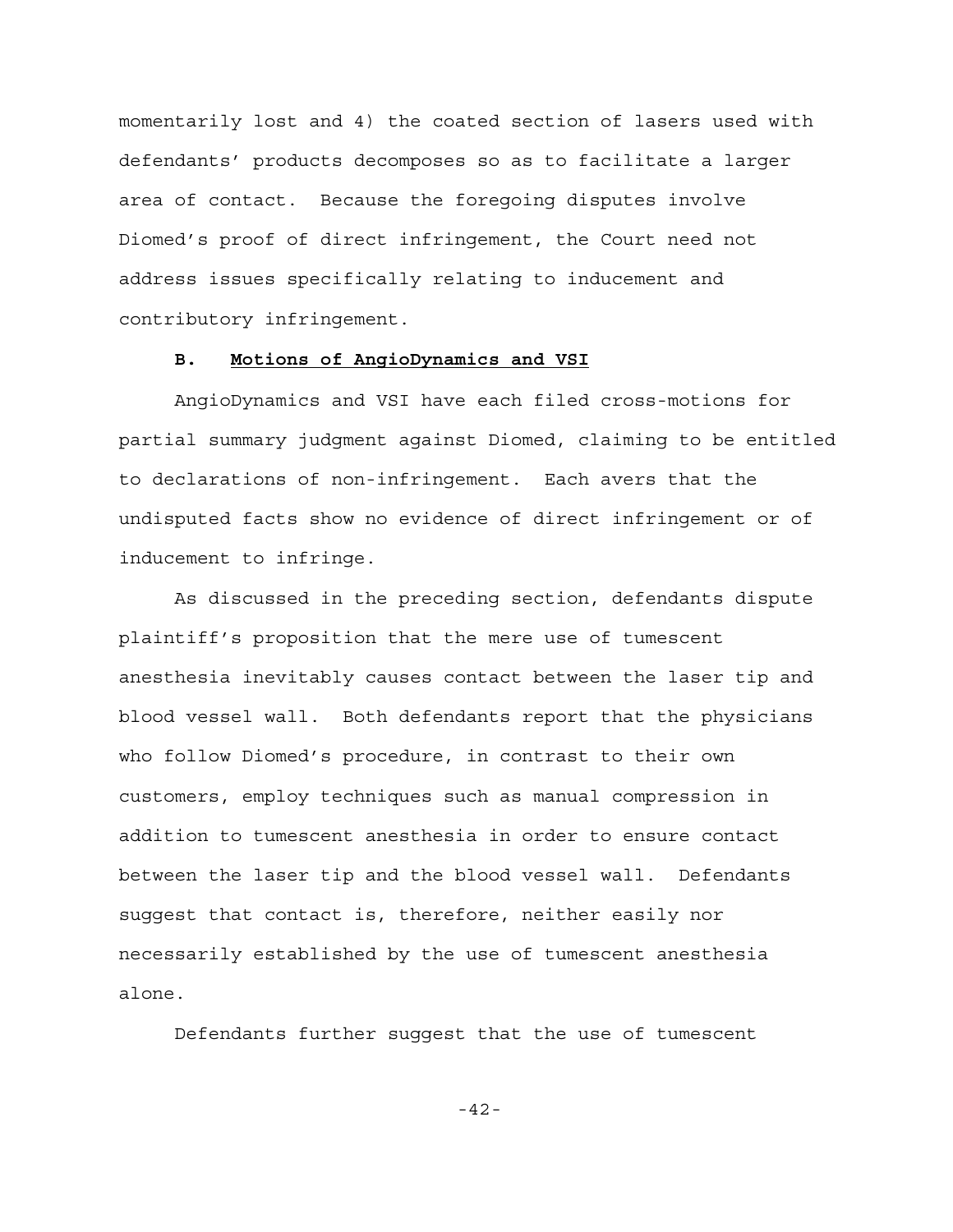anesthesia may be beyond the scope of Diomed's patent. They assert that, in this case, Judge Stearns did not construe the elements of "compression" and "drainage" which are embodied in the '777 patent. Defendants argue that those terms should be limited to the methods of compression and drainage specifically set forth in the patent (i.e., elevation of the leg, manual compression and application of a compression bandage). If their products are deemed to infringe the '777 patent owing to the use of tumescent anesthesia, defendants contend that the patent should be deemed to violate the specification requirements of 35 U.S.C. § 112.

Both defendants further assert that the strength of plaintiff's proof of direct infringement is enfeebled by the lack of evidence demonstrating specific acts of infringement by defendants' customers. VSI separately argues that the absence of such evidence renders Diomed's claim for damages unsustainable.

With respect to inducement to infringe, defendants propose that Diomed cannot maintain claims against them because there is no evidence that defendants specifically intended their customers to infringe the '777 patent. As factual support for their position, both defendants offer evidence that they explicitly instruct the users of their products to avoid direct contact between the laser tip and vessel wall. In legal support, defendants cite cases holding that mere awareness of

-43-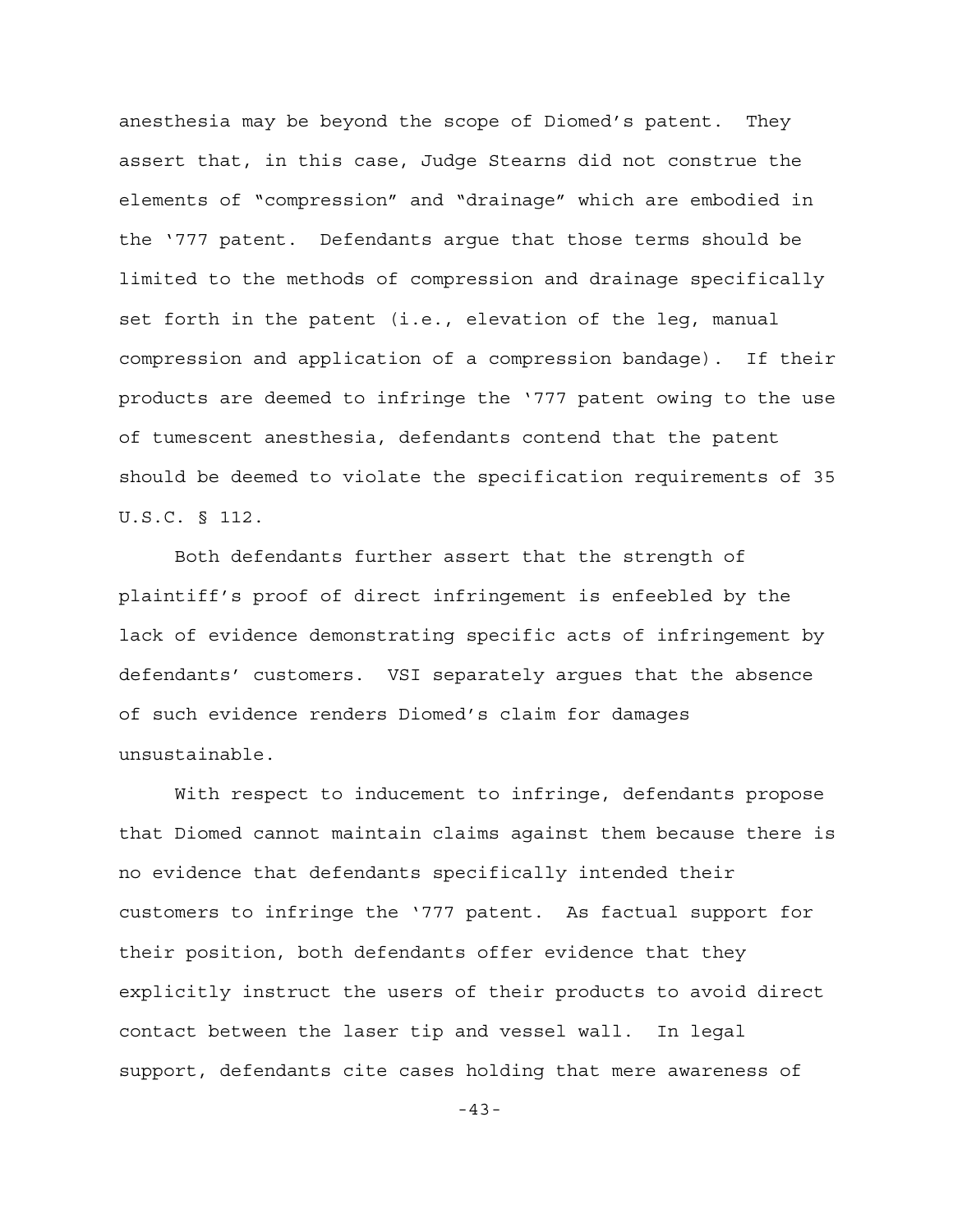infringing conduct, by itself, is insufficient to establish liability for inducing infringement.

Diomed's response overcomes the factual and legal contentions of defendants in a number of significant respects. Although its contentions include puffery and rely substantially upon circumstantial evidence, Diomed provides adequate factual support for inferences of infringement and inducement to infringe. Consequently, the Court will deny defendants' motions.

First, plaintiff offers evidence that defendants were concerned about infringing the '777 patent. AngioDynamics at one point sought to license the '777 patent from its inventors and both defendants considered, but declined to employ, a device which would have prevented contact and, consequently, would have avoided infringement.

Second, Diomed asserts that videotaped procedures and statements made by physicians associated with defendants demonstrate that contact is an essential ingredient of the procedure facilitated by their products. Likewise, its contentions that contact invariably results from the use of tumescent anesthesia and that such contact is necessary for successful endovenous laser treatment are not without justification. For example, in response to defendants' contention that tumescent anesthesia alone does not cause contact, Diomed asserts that additional procedures such as

-44-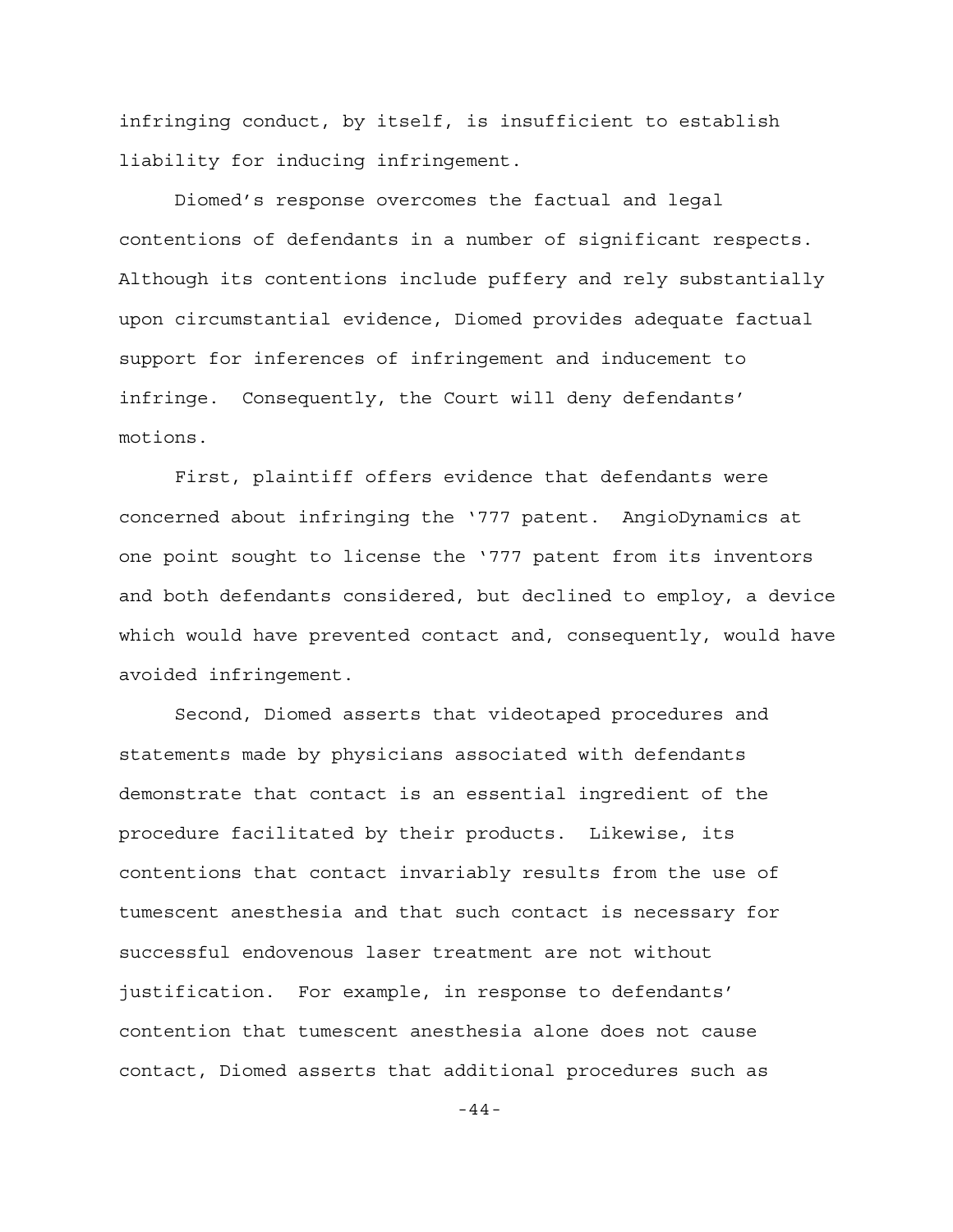compression are intended as redundancies to guarantee and maximize contact rather than techniques necessary to establish contact in the first instance. The evidence offered by plaintiff and defendants with respect to the inevitability and necessity of contact (or lack thereof) is dependent upon the testimony of expert witnesses and persons skilled in the art whose credibility and weight cannot be conclusively determined on summary judgment.

 Third, Diomed argues persuasively that its claims should not be foreclosed for lack of explicit evidence documenting infringement by defendants' customers. Diomed notes correctly that circumstantial evidence may be employed in support of an infringement claim. Because the challenged products are treatment kits accompanied by "instructions for use", evidence that infringement occurs when one uses those products in accordance with their instructions is relevant and probative to Diomed's claims.

On a related question, the Court agrees with Diomed that VSI's contention about damages is misplaced. Plaintiff's failure to connect its monetary damages to particular acts of infringement does not negate a damages claim under the theory that defendants' customers as a class infringe the '777 patent. See Dynacore Holdings Corp. v. U.S. Philips Corp., 363 F.3d 1263, 1274 (Fed. Cir. 2004) (citations omitted). Diomed's ability to prove those damages with reasonable certainty depends

-45-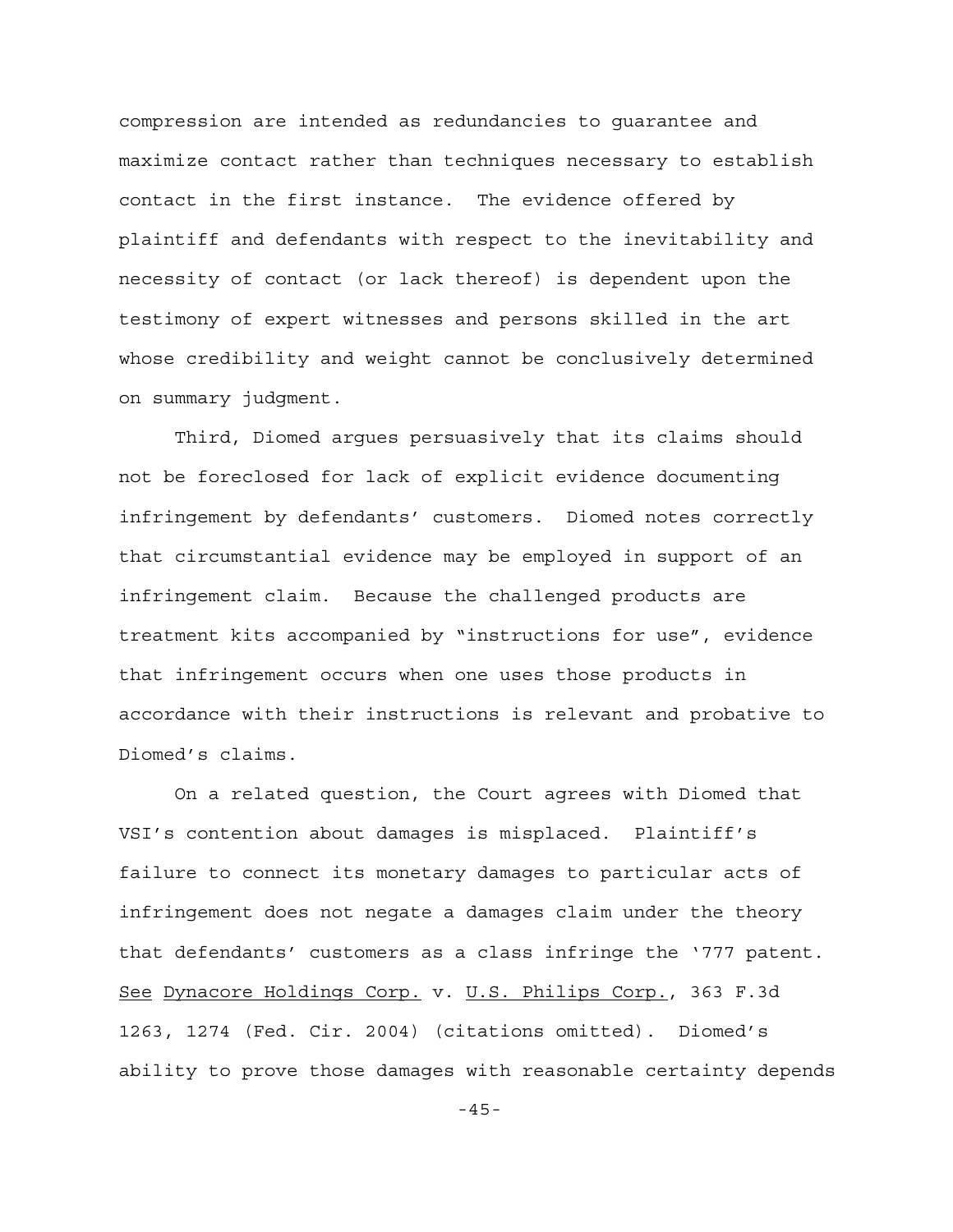upon issues of fact which cannot be resolved as a matter of summary judgment in this case.

With respect to the inducement claim, Diomed asserts that defendants' instructions to avoid direct contact should not shield them from liability under the circumstances. Diomed suggests that those "disclaimers" are meaningless absent any instruction on how to avoid contact and in light of the contact which inevitably occurs when defendants' products are used as directed. Furthermore, Diomed quarrels with defendants' definition of specific intent, averring that the requisite intent is shown so long as the accused intended to cause the acts which constitute infringement. Here, Diomed argues, there is evidence that defendants intended contact to occur notwithstanding their avowals to the contrary.

Diomed's contentions have enough substance to overcome defendants' motions for summary judgment. A recent circuit court decision notes that "there is a lack of clarity concerning whether the required intent must be merely to induce the specific acts [of infringement] or additionally to cause an infringement". Golden Blount, 438 F.3d at 1365 n.4 (quoting MercExchange, LLC v. eBay, Inc., 401 F.3d 1323, 1332 (Fed. Cir. 2005)) (internal quotation marks omitted). Although Diomed's proof of inducement is tenuous and circumstantial, when all inferences are indulged in its favor, a reasonable fact-finder could conclude that defendants intended contact to be employed

-46-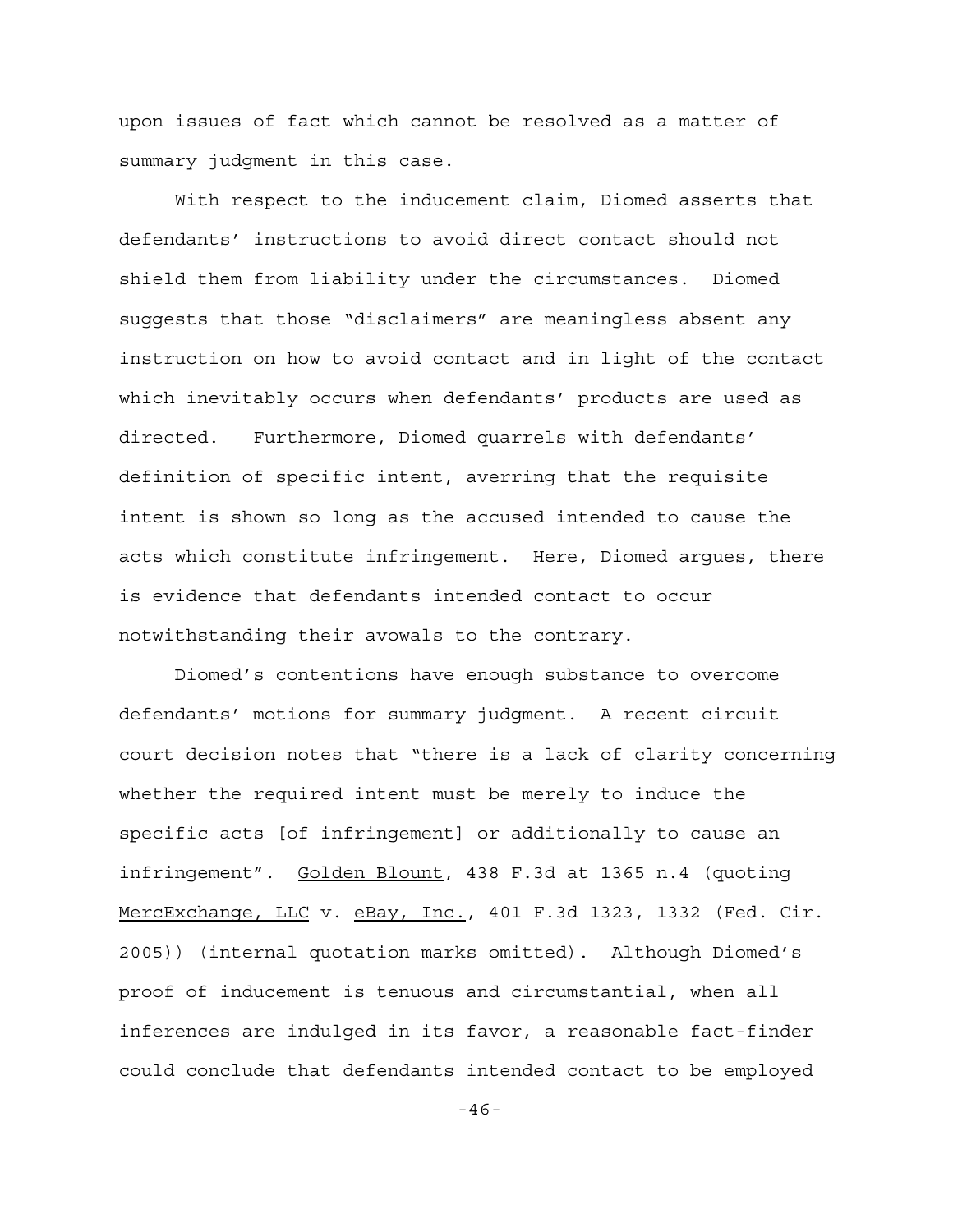in the use of their products regardless of their assertions to the contrary.

Defendants are also not entitled to summary judgment on plaintiff's claim of contributory infringement. Although both defendants have proffered evidence that their products do not infringe and can be used in a non-infringing manner, that evidence is counterbalanced by facts implying infringement. Given the genuine dispute concerning the extent to which defendants' products rely upon physical contact between a laser tip and blood vessel wall, summary judgment on the issue of contributory infringement would be premature.

Finally, defendants' motions are not availed by their contention that the '777 patent does not teach the use of tumescent anesthesia and would be invalid under § 112 if it were deemed to embody that application. Defendants rely upon the recent case of Lizardtech, Inc. v. Earth Resource Mapping, Inc., 424 F.3d 1336, 1345 (Fed. Cir. 2005), for the proposition that a patented claim must be limited to the particular method disclosed in the patent. A closer look at that case, however, reveals distinctions from the case at bar. As Diomed points out, and as the Lizardtech case affirms,

a claim will not be invalidated on § 112 grounds simply because the embodiments of the specification do not contain examples explicitly covering the full scope of the claim language. That is because the patent specification is written for a person of skill in the art, and such a person comes to the patent with the knowledge of what has come before.

-47-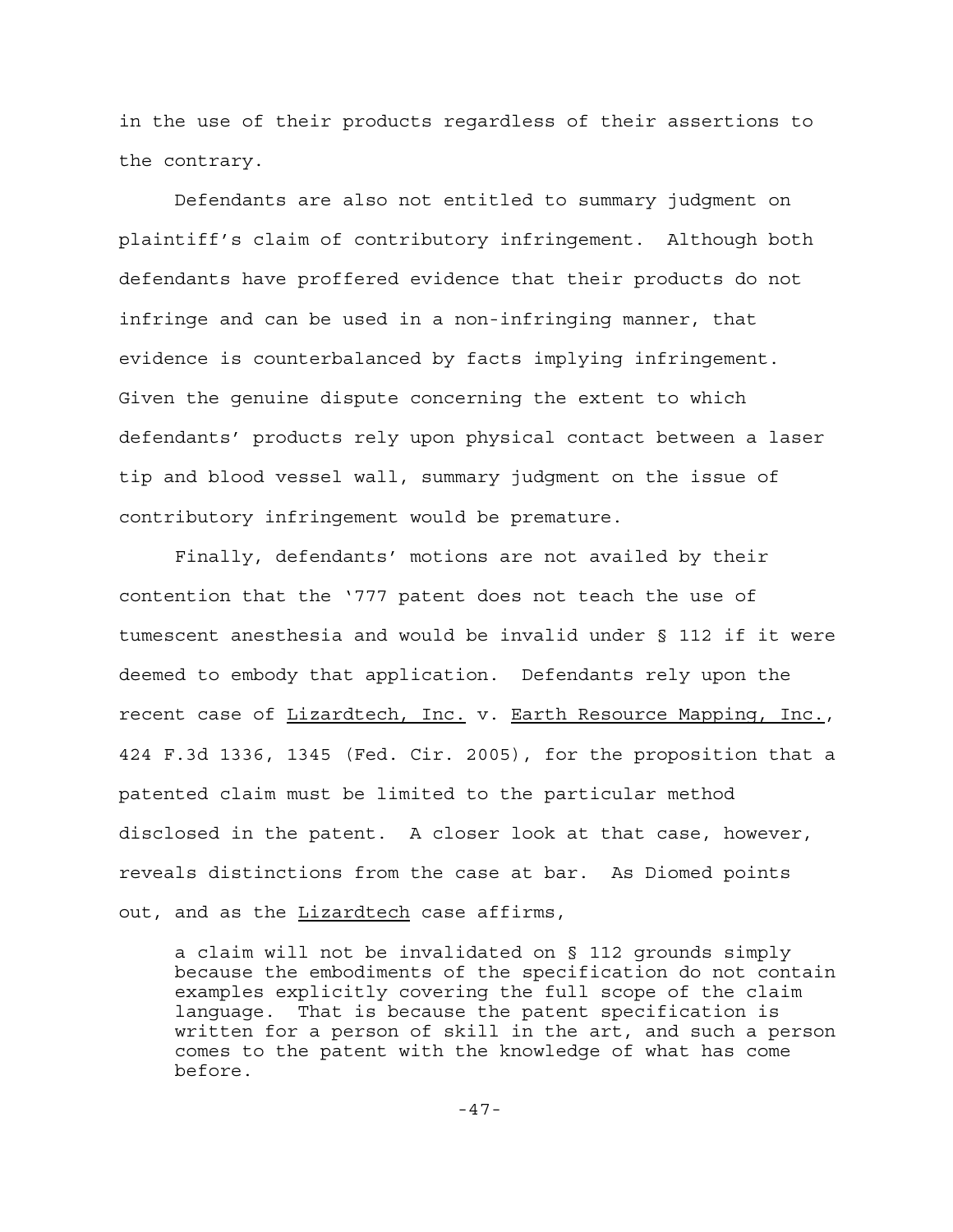Id. (citations omitted). Here, evidence in the record suggests that a practitioner skilled in the art at the time of Diomed's patent would have known about the use of tumescent anesthesia for compression purposes. Consequently, the Court rejects defendants' argument that the use of tumescent anesthesia in conjunction with their products invariably places them outside the scope of the '777 patent.

#### **ORDER**

In accordance with the foregoing memorandum:

- 1) Defendants' Motion to Exclude Untimely Expert Opinions (Docket No. 75) is **DENIED**, provided however that:
	- a) Diomed shall make Mr. Green available for a short supplemental deposition, limited to the issue of the lost-profits theory, with all costs (except defendants' legal fees) to be borne by Diomed, and defendants are granted leave to identify a rebuttal expert, if desired, and to produce a rebuttal report, and
	- b) Diomed shall produce an expert report with respect to the opinions of Dr. Navarro that complies with Fed. R. Civ. P. 26(a)(2) and shall, henceforth, treat Dr. Navarro as an expert witness subject to that rule;
- 2) Diomed's Motion for Summary Judgment on Validity and Enforceability of U.S. Patent No. 6,398,777 (Docket No. 89) is **ALLOWED**;
- 3) Diomed's Motion for Summary Judgment on Patent Infringement (Docket No. 87) is **DENIED**;
- 4) VSI's Motion for Summary Judgment (Docket No. 79) is **DENIED**; and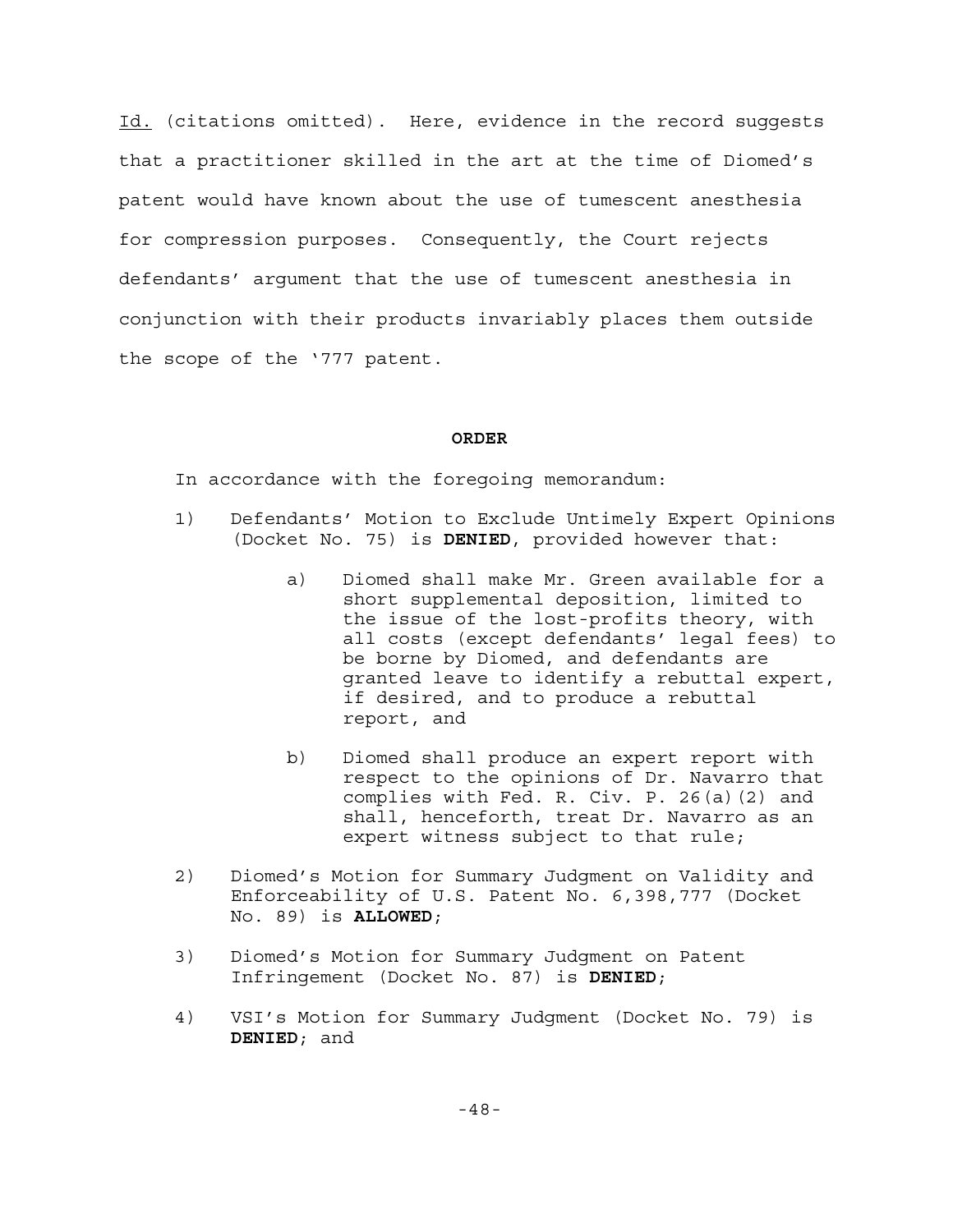5) AngioDynamics' Motion for Summary Judgment (Docket No. 100) is **DENIED**.

**So ordered.**

 /s/ Nathaniel M. Gorton Nathaniel M. Gorton United States District Judge

Dated: August 30, 2006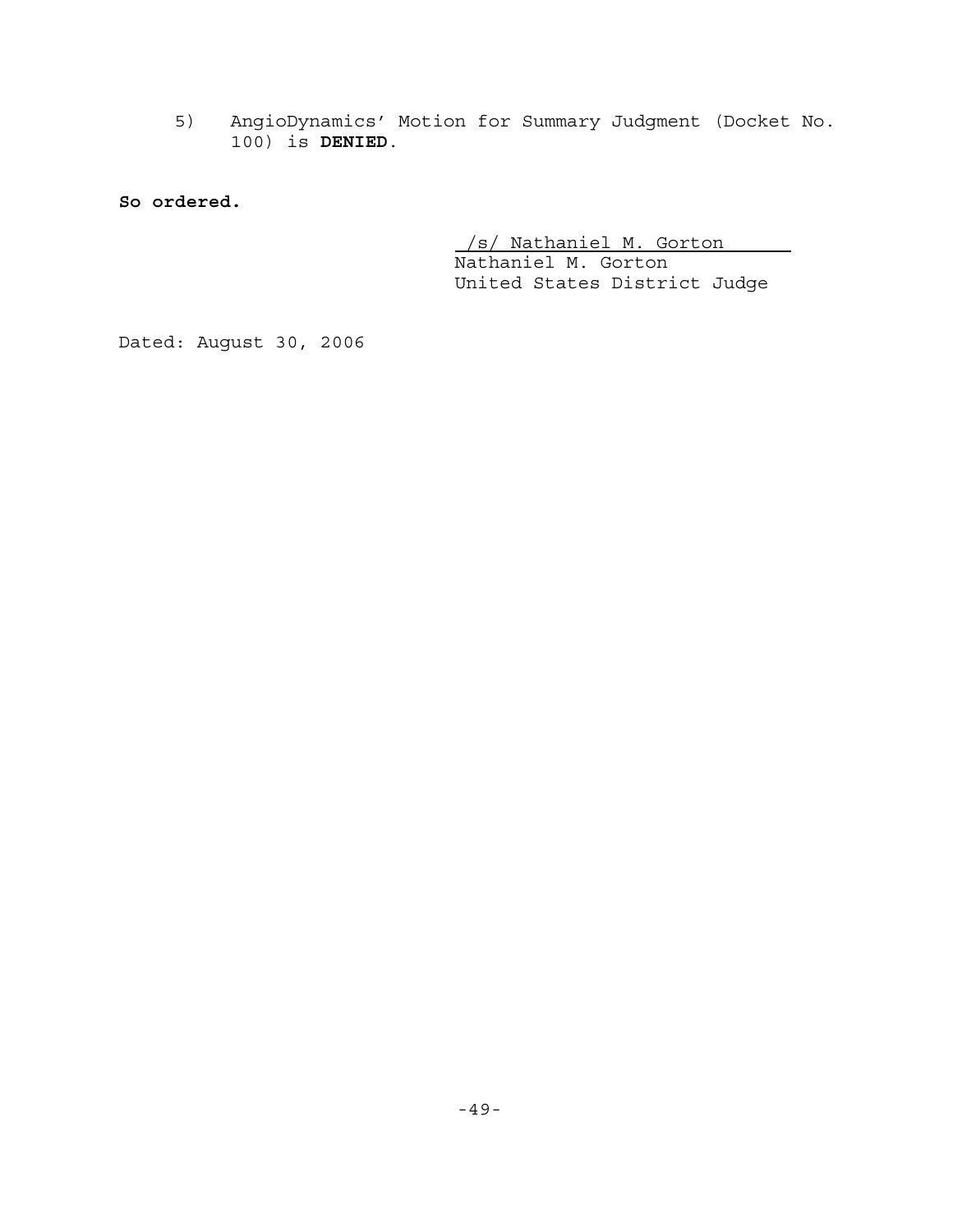# **Publisher Information**

**Note\* This page is not part of the opinion as entered by the court. The docket information provided on this page is for the benefit of publishers of these opinions.**

## 1:04-cv-10019-NMG Diomed, Incorporated v. Angiodynamics, Incorporated Nathaniel M. Gorton, presiding Date filed: 01/06/2004 Date of last filing: 08/30/2006

# Attorneys

| Michael A. Albert Wolf, Greenfield &<br>Sacks, PC 600 Atlantic Avenue<br>Boston, MA 02210 617-720-3500 617-<br>720-2441 (fax)<br>malbert@WolfGreenfield.com<br>Assigned: 01/06/2004 LEAD<br>ATTORNEY ATTORNEY TO BE<br><b>NOTICED</b> | representing | Diomed, Incorporated (Plaintiff)                                                                                                                                                                                                                                                                                                                                                                                                                                                                    |
|---------------------------------------------------------------------------------------------------------------------------------------------------------------------------------------------------------------------------------------|--------------|-----------------------------------------------------------------------------------------------------------------------------------------------------------------------------------------------------------------------------------------------------------------------------------------------------------------------------------------------------------------------------------------------------------------------------------------------------------------------------------------------------|
|                                                                                                                                                                                                                                       |              | Diomed, Incorporated (Counter<br>Defendant)<br>Endolaser Associates, LLC (Counter<br>Defendant)                                                                                                                                                                                                                                                                                                                                                                                                     |
| William H. Bright, Jr. McCarter &<br>English, LLP City Place I 185 Asylum<br>Street Hartford, CT 06103 860-275-<br>6719 860-560-5965 (fax)<br>wbright@mccarter.com Assigned:<br>07/22/2005 LEAD ATTORNEY<br>ATTORNEY TO BE NOTICED    | representing | Angiodynamics, Incorporated<br>(Defendant)                                                                                                                                                                                                                                                                                                                                                                                                                                                          |
| Rodney S. Dowell Berman & Dowell<br>210 Commercial St. Boston, MA 02109<br>617-723-9911 617-723-6688 (fax)<br>rdowell@bermandowell.com Assigned:<br>01/29/2004 ATTORNEY TO BE<br><b>NOTICED</b>                                       | representing | Angiodynamics, Incorporated<br>(Defendant)                                                                                                                                                                                                                                                                                                                                                                                                                                                          |
| Steven L. Feldman Ruberto, Israel &<br>Weiner, P.C. 100 North Washington<br>Street Boston, MA 02114 617-742-<br>4200 steve_feldman@riw.com<br>Assigned: 05/09/2005 LEAD<br>ATTORNEY ATTORNEY TO BE<br><b>NOTICED</b>                  | representing | Vascular Solutions, Inc. Ruberto,<br>Israel & Weiner, P.C. 100 North<br>Washington Street Boston, MA<br>02114-2128 (617) 742-4200 (617)<br>742-2355 (fax)<br>steve_feldman@riw.com<br>(Defendant)<br>Angiodynamics, Incorporated<br>(Counter Claimant)<br>Angiodynamics, Incorporated<br>(Defendant)<br>Vascular Solutions, Inc. Ruberto,<br>Israel & Weiner, P.C. 100 North<br>Washington Street Boston, MA<br>02114-2128 (617) 742-4200 (617)<br>742-2355 (fax)<br>steve_feldman@riw.com (Counter |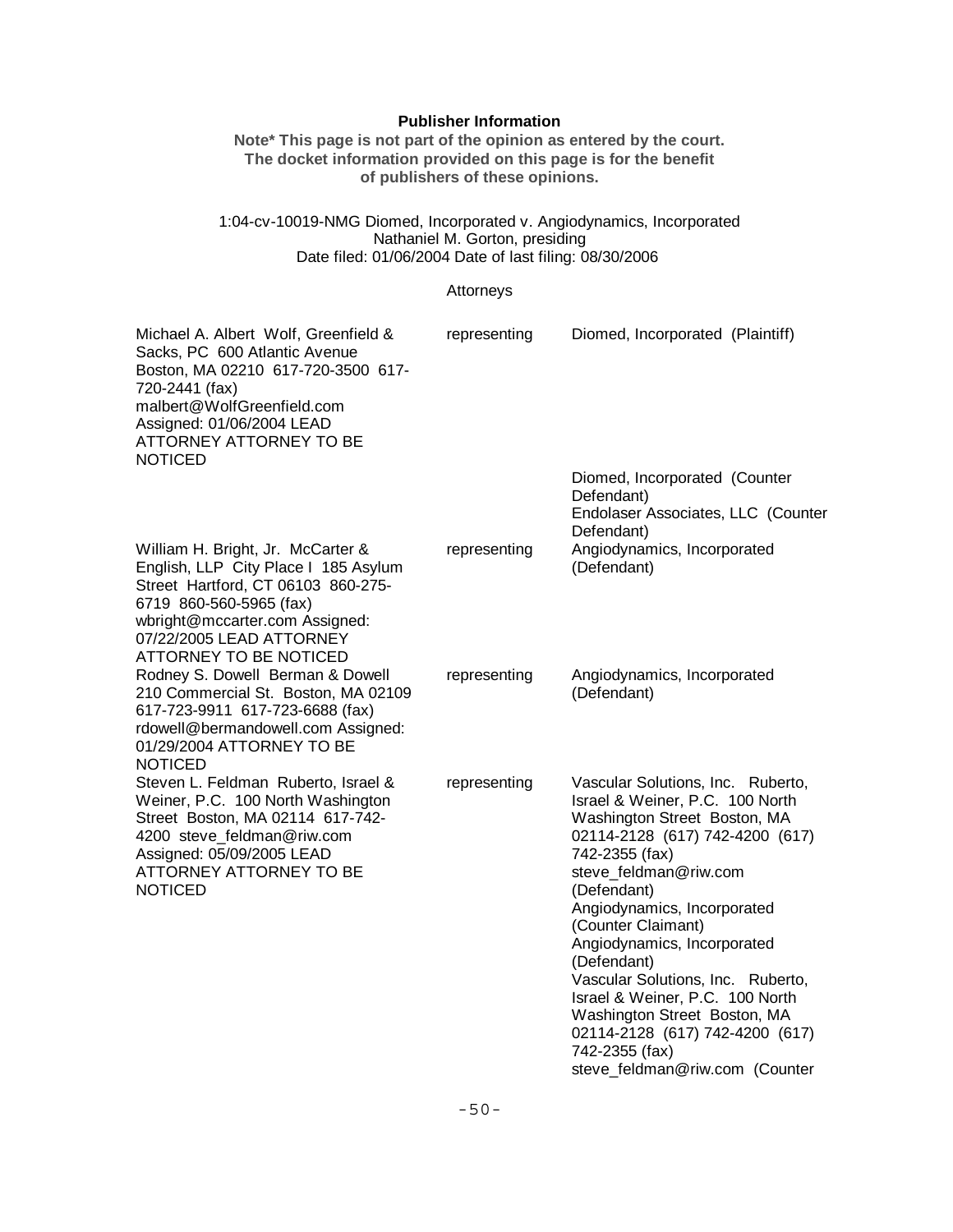|                                                                                                                                                                                                                                                                                          |              | Claimant)                                                                                                                                                                                         |
|------------------------------------------------------------------------------------------------------------------------------------------------------------------------------------------------------------------------------------------------------------------------------------------|--------------|---------------------------------------------------------------------------------------------------------------------------------------------------------------------------------------------------|
| James J. Foster Wolf, Greenfield &<br>Sacks, PC 600 Atlantic Avenue<br>Boston, MA 02210 617-720-3500 617-<br>720-2441 (fax)<br>jfoster@wolfgreenfield.com Assigned:                                                                                                                      | representing | Diomed, Incorporated (Plaintiff)                                                                                                                                                                  |
| 01/06/2004 LEAD ATTORNEY<br>ATTORNEY TO BE NOTICED<br>Mark D. Giarratana McCarter &<br>English, LLP City Place I 185 Asylum<br>Street Hartford, CT 06103 860-275-<br>6719 860-275-5919 (fax)<br>mgiarratana@mccarter.com Assigned:<br>03/24/2004 LEAD ATTORNEY<br>ATTORNEY TO BE NOTICED | representing | Angiodynamics, Incorporated<br>(Defendant)                                                                                                                                                        |
|                                                                                                                                                                                                                                                                                          |              | Angiodynamics, Incorporated<br>(Counter Claimant)                                                                                                                                                 |
| Jason M. Honeyman Wolf, Greenfield<br>& Sacks, PC Federal Reserve Building<br>600 Atlantic Avenue Boston, MA<br>02210 617-720-3500 617-720-2441<br>(fax) jhoneyman@wolfgreenfield.com<br>Assigned: 01/06/2004 LEAD<br>ATTORNEY ATTORNEY TO BE<br><b>NOTICED</b>                          | representing | Diomed, Incorporated (Plaintiff)                                                                                                                                                                  |
| Michael N. Rader Wolf, Greenfield &<br>Sacks, PC Federal Reserve Plaza 600<br>Atlantic Avenue Boston, MA 02210<br>617-720-3500 617-720-2441 (fax)<br>mrader@wolfgreenfield.com Assigned:<br>04/15/2004 LEAD ATTORNEY<br>ATTORNEY TO BE NOTICED                                           | representing | Diomed, Incorporated (Plaintiff)                                                                                                                                                                  |
| Heather D. Redmond Dorsey &<br>Whitney LLP 50 South Sixth Street<br>Suite 1500 Minneapolis, MN 55402-<br>1498 612-340-2600 612-340-2868<br>(fax) redmond.heather@dorsey.com<br>Assigned: 06/02/2005 LEAD<br>ATTORNEY ATTORNEY TO BE<br><b>NOTICED</b>                                    | representing | Vascular Solutions, Inc. Ruberto,<br>Israel & Weiner, P.C. 100 North<br>Washington Street Boston, MA<br>02114-2128 (617) 742-4200 (617)<br>742-2355 (fax)<br>steve_feldman@riw.com<br>(Defendant) |
| Alexandra Stevens McCarter &<br>English, LLP Four Stamford Plaza 107<br>Elm St. Stamford, CT 06902 203-965-<br>0823 203-323-6513 (fax)<br>astevens@mccarter.com Assigned:<br>08/13/2004 LEAD ATTORNEY<br>ATTORNEY TO BE NOTICED                                                          | representing | Angiodynamics, Incorporated<br>(Defendant)                                                                                                                                                        |
| John L. Strand Wolf, Greenfield &<br>Sacks, PC 600 Atlantic Avenue<br>Boston, MA 02210 617-720-3500 617-<br>720-2441 (fax)<br>jstrand@wolfgreenfield.com Assigned:                                                                                                                       | representing | Angiodynamics, Incorporated<br>(Counter Claimant)<br>Diomed, Incorporated (Plaintiff)                                                                                                             |